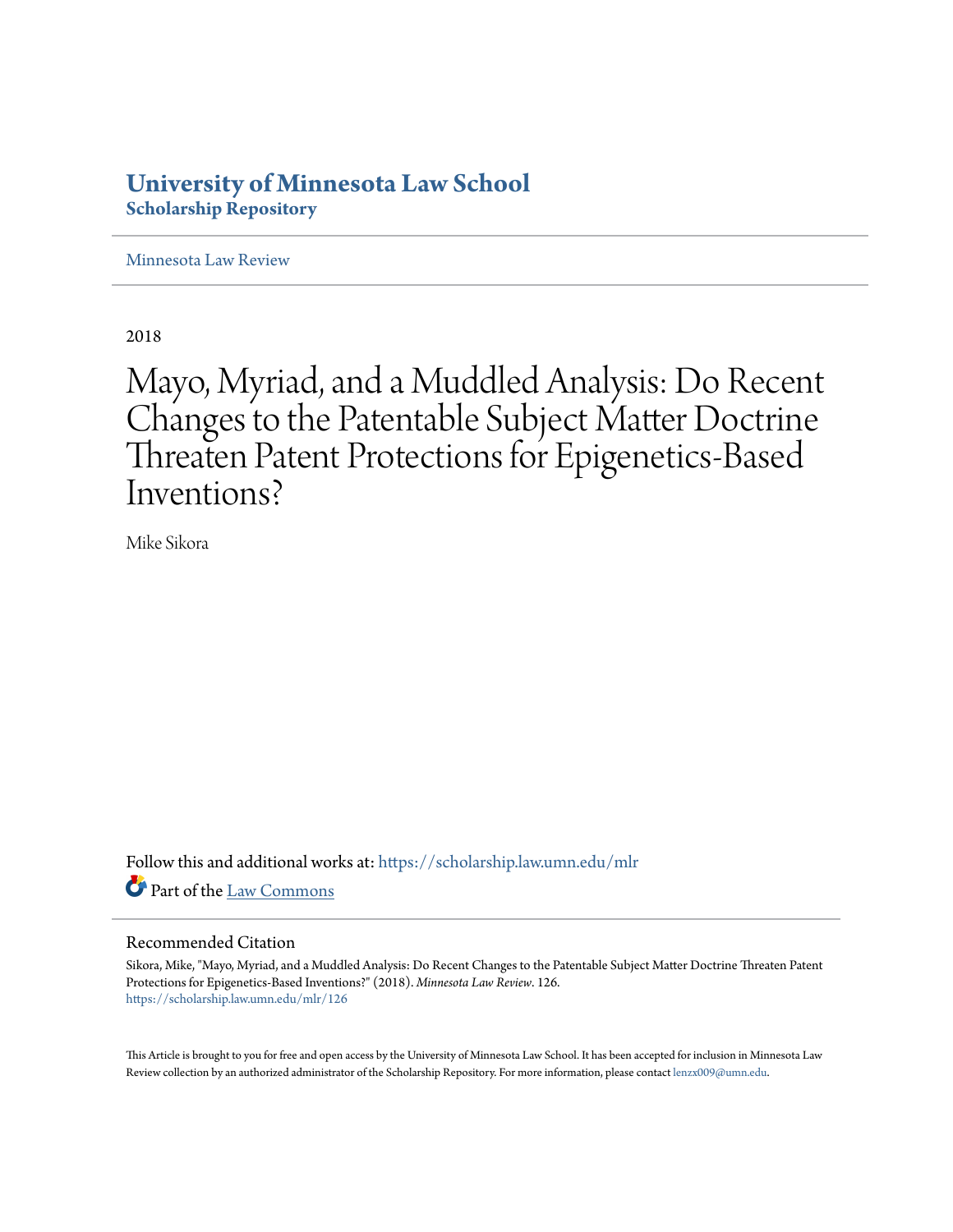# **Note**

# *Mayo***,** *Myriad***, and a Muddled Analysis: Do Recent Changes to the Patentable Subject Matter Doctrine Threaten Patent Protections for Epigenetics-Based Inventions?**

### *Mike Sikora*[∗](#page-1-0)

When an entire industry builds itself around a legal right, any change to that right can irrevocably alter the industry. The pharmaceutical and biotechnology industries rely on patent protection perhaps more than any other industry, leaving them highly susceptible to legal changes. Unfortunately for them, patent protections have begun to erode in recent years, starting with the America Invents Act, which created new Patent Office procedures for invalidating patents.[1](#page-1-1) But the changes did not end there. In deciding three cases from 2012 to 2014, the Supreme Court reformed the patentable subject matter doctrine, which interprets 35 U.S.C. § 101.<sup>[2](#page-1-2)</sup> Together, the doctrine and § 101 serve as a preliminary patenting requirement that identifies what types of subject matter is eligible to be patented. This Note argues that by changing the inquiry for this fundamental

<span id="page-1-1"></span>1. *See* Donika P. Pentcheva et al., *Invalidating Patents after the America Invents Act*, AM. BAR ASS'N (Apr. 16, 2014), http://apps.americanbar.org/ litigation/committees/youngadvocate/articles/spring2014-0414-invalidating -patents-after-america-invents-act.html (discussing invalidation procedures including Post-Grant Review and *Inter Partes* Review).

<span id="page-1-2"></span>2. 35 U.S.C. § 101 (2012). Though § 101 formally refers to "*patentable*" inventions, this Note intentionally uses a different phrasing, patent *eligibility*, to avoid conflating a § 101 inquiry with the full patentability determination made by the Patent Office. This difference acknowledges that a given invention may satisfy § 101, yet remain unpatentable because it fails to satisfy another requirement.

2229

<span id="page-1-0"></span><sup>∗</sup> J.D. Candidate 2018, University of Minnesota Law School; B.S. Biochemistry & B.A. Political Science 2015, University of Minnesota. I would like to thank Professor Tom Cotter for his commentary and input throughout the writing and submission process. Also, a special thank you to Kristin McGaver, my parents Tom and Barb Sikora, and the rest of my friends and family for their constant encouragement and support. And last, thank you to Mitch Ness, Ron Waclawski, and the rest of the *Minnesota Law Review* Editorial Board and Staff who contributed to this Note. Copyright © 2018 by Mike Sikora.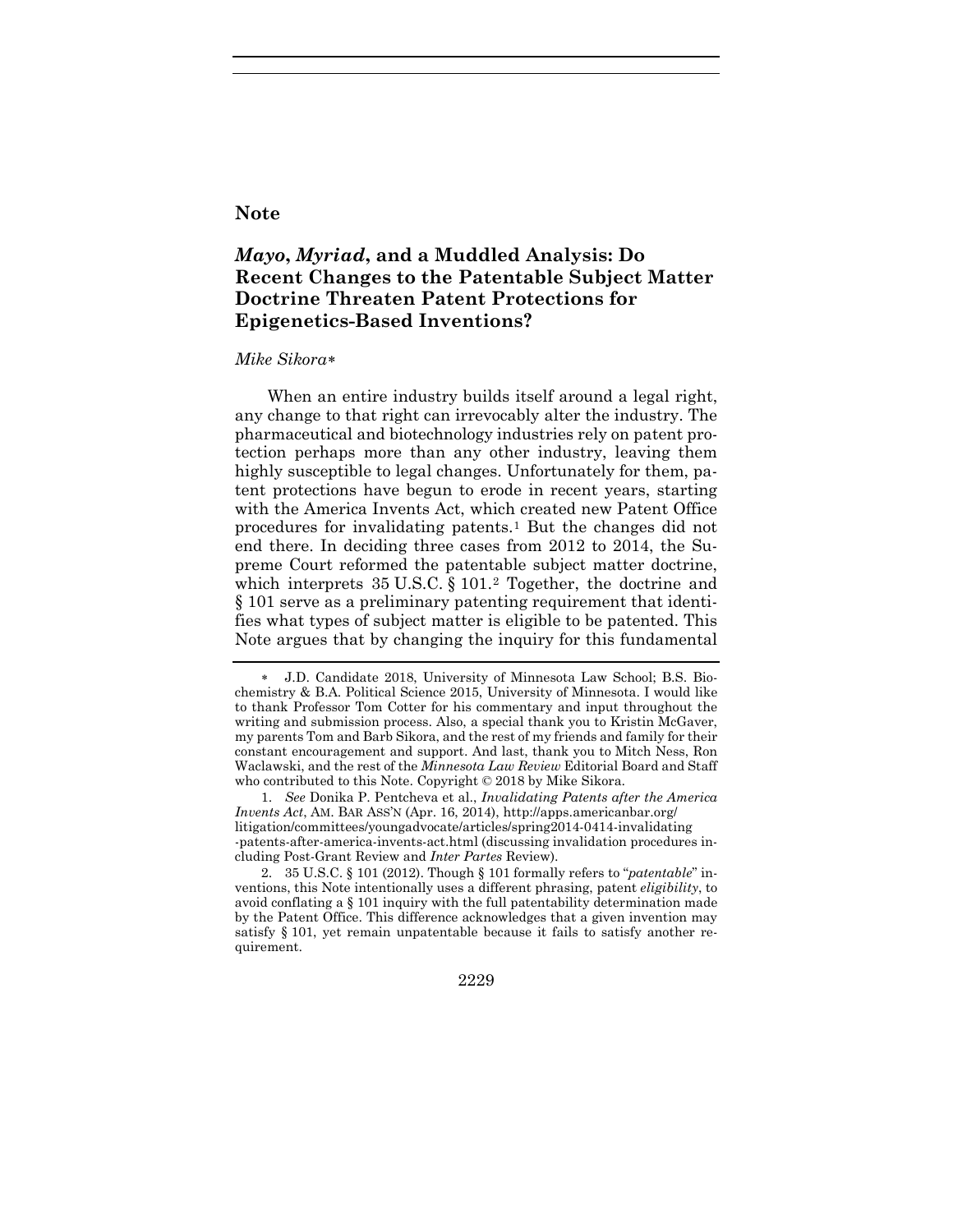patentability requirement, the Supreme Court has opened Pandora's Box; it has categorically undercut patent protections for biotechnology in a manner that could irrevocably and undesirably alter the industry.

Traditionally, the patentable subject matter doctrine has considered anything man-made to be patent eligible, but excludes three categories of subject matter as patent ineligible: (1) abstract ideas; (2) laws of nature; and (3) natural phenomena.[3](#page-2-0) These categories effectively preclude patenting anything that a person did not actually invent. In perhaps the most high-profile § 101 case this century, *Association for Molecular Pathology v. Myriad Genetics, Inc.*,<sup>4</sup> the Supreme Court unanimously invalidated patents on human genes commonly associated with breast cancer because they covered ineligible natural phenomena. Many lauded *Myriad*, the second of the Court's three recent rulings on patentable subject matter, because it removed "a major barrier to innovation in the areas of biotechnology, drug development and medical diagnostics,"[5](#page-2-2) despite the negative consequences for biotech investments.[6](#page-2-3) As this Note discusses, however, *Myriad*'s more important contribution lies with how it and the other two cases transformed the patentable subject matter doctrine.

<span id="page-2-5"></span>The Court's three-year reevaluation culminated in *Alice Corp. v. CLS Bank International*,[7](#page-2-4) where it articulated a new two-part test for determining when subject matter is patent eligible (the "*Mayo* test"). This doctrinal shift, which altered how courts determine when a patent impermissibly claims an ab-

-patentable.html (reiterating Judge William Bryson's statement in dissent that patents "like those of Myriad are 'a significant obstacle to the next generation of innovation in genetic medicine'").

<span id="page-2-4"></span><span id="page-2-3"></span>6. *See* Adam Liptak, *Justices*, *9–0*, *Bar Patenting Human Genes*, N.Y. TIMES (June 13, 2013), http://www.nytimes.com/2013/06/14/us/supreme-court -rules-human-genes-may-not-be-patented.html (noting that the decision would likely "reduce the cost of genetic testing" but "discourage investment in some forms of genetic research").

7. 134 S. Ct. 2347 (2014).

<span id="page-2-0"></span><sup>3.</sup> *See* Bilski v. Kappos, 561 U.S. 593, 601–02 (2010). This Note focuses on the natural phenomena and natural law categories, which interact closely with epigenetics-based technology.

<sup>4.</sup> 133 S. Ct. 2107, 2111 (2013).

<span id="page-2-2"></span><span id="page-2-1"></span><sup>5.</sup> Eleonore Pauwels, Op-Ed, *Our Genes*, *Their Secrets*, N.Y. TIMES (June 18, 2013), http://www.nytimes.com/2013/06/19/opinion/our-genes-their-secrets .html; *see also* Editorial, *Are Human Genes Patentable?*, N.Y. TIMES (Apr. 14, 2013), http://www.nytimes.com/2013/04/15/opinion/are-human-genes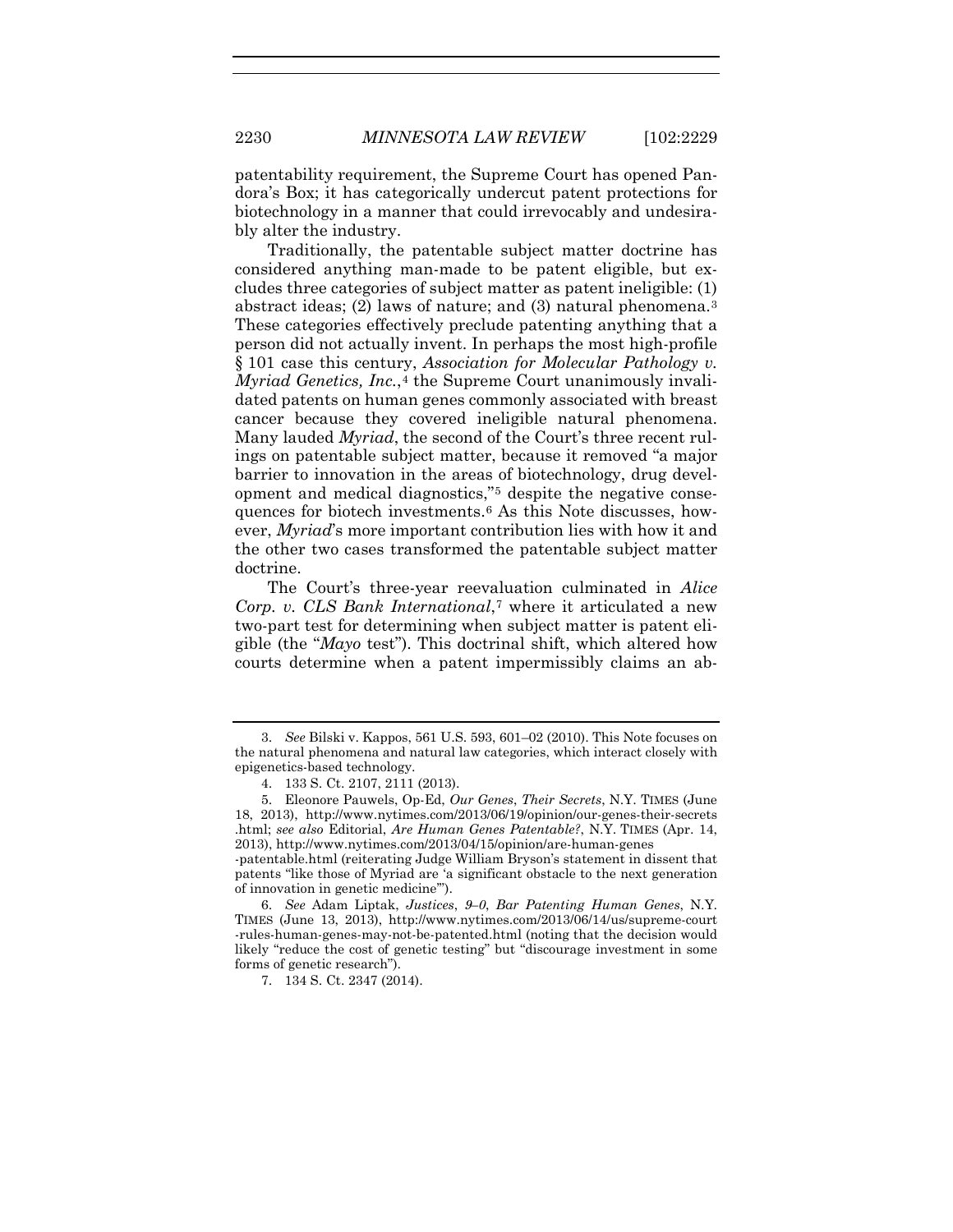<span id="page-3-0"></span>stract idea, law of nature, or natural phenomena, led to a whirlwind of patent invalidations. Litigants challenged patents based on this new standard, and in the first two years courts invalidated seventy percent of them.[8](#page-3-1) The extent to which this phenomenon, labeled by one commentator as "#Alicestorm,"[9](#page-3-2) will continue to affect proceedings, both in federal courts and at the U.S. Patent and Trademark Office (USPTO), remains unknown. In the wake of *Alice*, however, biotechnology patents appear especially susceptible to § 101 invalidations, alongside software, business methods, and communications patents.[10](#page-3-3)

Biotechnology's apparent susceptibility to § 101 invalidation stems from the close relationship between biotech inventions and the natural phenomena and laws of nature that they rely on. Natural phenomena refers to anything, or any characteristic of a thing, that could be discovered in nature.[11](#page-3-4) Similarly, natural laws include correlations, causes, and other laws governing how the natural world works.[12](#page-3-5) Under the *Mayo* test, patent eligibility arises when the claimed subject matter amounts to "significantly more than a patent upon the natural [phenomenon or] law itself."[13](#page-3-6) The term biotechnology calls to mind images of medical devices, but more broadly encompasses engineered biomolecules and cells, synthetic organisms, molecular diagnostics, and pharmaceuticals. The *Mayo* test thus proves problematic for biotech scientists who invent by manipulating natural biological structures into nonnatural arrangements, as this approach makes it

<span id="page-3-1"></span><sup>8.</sup> Robert R. Sachs, *Two Years After* Alice*: A Survey of the Impact of a "Minor Case*," BILSKI BLOG (June 16, 2016), http://www.bilskiblog.com/blog/2016/ 06/two-years-after-alice-a-survey-of-the-impact-of-a-minor-case.html (noting higher invalidation rates at the Federal Circuit, which ruled against the patentee thirty-eight out of forty times on § 101 motions).

<span id="page-3-2"></span><sup>9.</sup> Robert R. Sachs, *A Survey of Patent Invalidations Since* Alice, LAW360 (Jan. 13, 2015), https://www.law360.com/articles/604235/a-survey-of-patent -invalidations-since-alice.

<span id="page-3-3"></span><sup>10.</sup> *See* Sachs, *supra* note [8](#page-3-0) (demonstrating in Figure 2 that outcomes for Federal Court § 101 invalidity challenges differ based on the type of patent at issue).

<span id="page-3-4"></span><sup>11.</sup> *See* Ass'n for Molecular Pathology v. Myriad Genetics, Inc., 133 S. Ct. 2107, 2116–17 (2013) (contrasting the discovery of natural phenomena with invention).

<span id="page-3-6"></span><span id="page-3-5"></span><sup>12.</sup> *See* Mayo Collab. Servs. v. Prometheus Labs., Inc., 566 U.S. 66, 66 (2012) (deciding that the relation between certain blood metabolites and the likelihood a thiopurine compound would "prove ineffective or cause harm" was "a consequence of the ways in which thiopurine compounds are metabolized by the body" and therefore an ineligible natural law).

<sup>13.</sup> *Id.* at 72–73.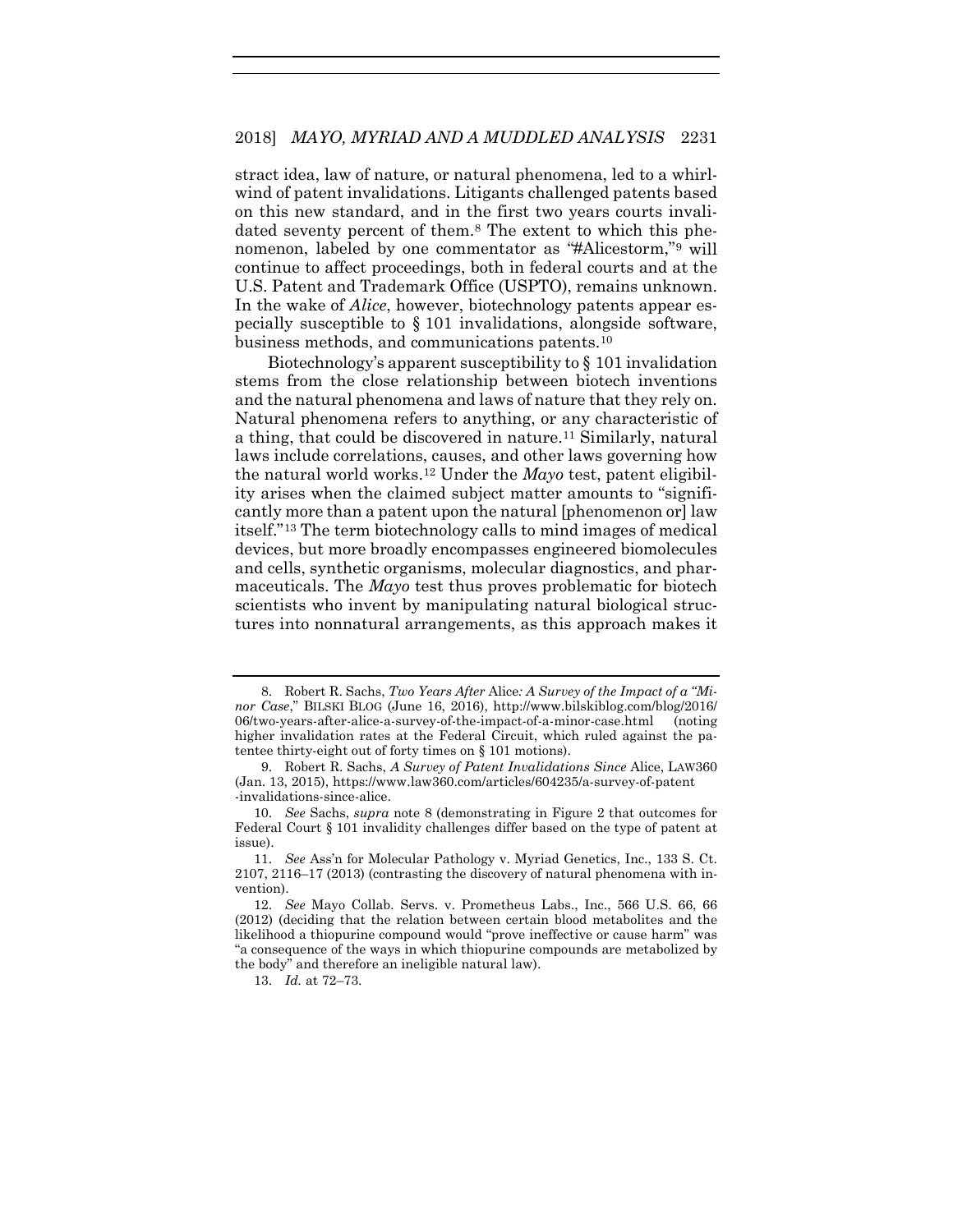difficult for nonexperts to distinguish the invention from the underlying biological structures. With such a nebulous standard ("significantly more"), and judges that lack the scientific training to draw informed distinctions, one would expect inconsistent decisions on biotechnology's patent eligibility.

Long-term, inconsistent decisions on  $\S$  101 invalidations impose a significant burden on the biotechnology industry. Biotechrelated ventures require large investments of time and money to attain profitability, and have historically relied on guaranteed patent monopolies to justify the expense.[14](#page-4-0) As changes to the patentable subject matter doctrine have decreased the certainty of biotech patent rights, the risk associated with investing in nascent biotech industries has greatly increased. In the absence of clearly enforceable patent rights, biotech firms may begin choosing to protect their inventions through trade-secret laws.[15](#page-4-1) This alternative proves suboptimal for both biotech firms and the scientific field, as the firm lacks its assured monopoly and the secrecy hinders rapid scientific advancement. Relatively unestablished fields of biotechnology will suffer the most from inconsistent patent rights, as they will lack the attractiveness to investors and public technology disclosures that other fields enjoyed in their infancy.[16](#page-4-2)

<span id="page-4-4"></span>Epigenetics, which many consider integral to the future of personalized medicine, is perhaps the most prominent biotech field currently at this crossroads.[17](#page-4-3) Though academics have extensively researched epigenetics, widespread epigenetics-based medical applications have yet to be developed. As start-ups begin

<span id="page-4-0"></span><sup>14.</sup> *See* Byron V. Olsen, *The Biotechnology Balancing Act: Patents for Gene Fragments*, *and Licensing the "Useful Arts*,*"* 7 ALB. L.J. SCI. & TECH. 295, 321 (1997); s*ee also* Oren Ginsberg, *Unwinding the DNA Double-Helix: An Alternate Resolution to the Federal Circuit's Decision in* Association for Molecular Pathology *for Simplifying §101 Patent Eligibility Determinations*, 22 FED. CIR. B.J. 563, 563 (2013) (stating that the USPTO's issuance of "patents covering isolated human DNA molecules" sparked advancements in genetic engineering and the medical sciences).

<span id="page-4-1"></span><sup>15.</sup> *See* Pauwels, *supra* note [5](#page-2-5) (suggesting that the *Myriad* decision will prompt biotech firms to rely on trade secret protection more heavily).

<span id="page-4-2"></span><sup>16.</sup> *See* Stuart J.H. Graham & Ted Sichelman, *Why Do Start-Ups Patent?*, 23 BERKELEY TECH. L.J. 1063, 1078 (2008) ("[I]ncreased patenting by venturebacked companies in . . . biotech industries is significantly correlated with total investment, total number of financing rounds, and firm longevity . . . .").

<span id="page-4-3"></span><sup>17.</sup> *See* Mahmood Rasool et al., *The Role of Epigenetics in Personalized Medicine: Challenges and Opportunities*, 8 BMC MED. GENOMICS (SUPPLEMENT 1) S5, at 3 (2015) (noting that epigenetic biomarkers "are imperative to achieve personalized . . . therapies").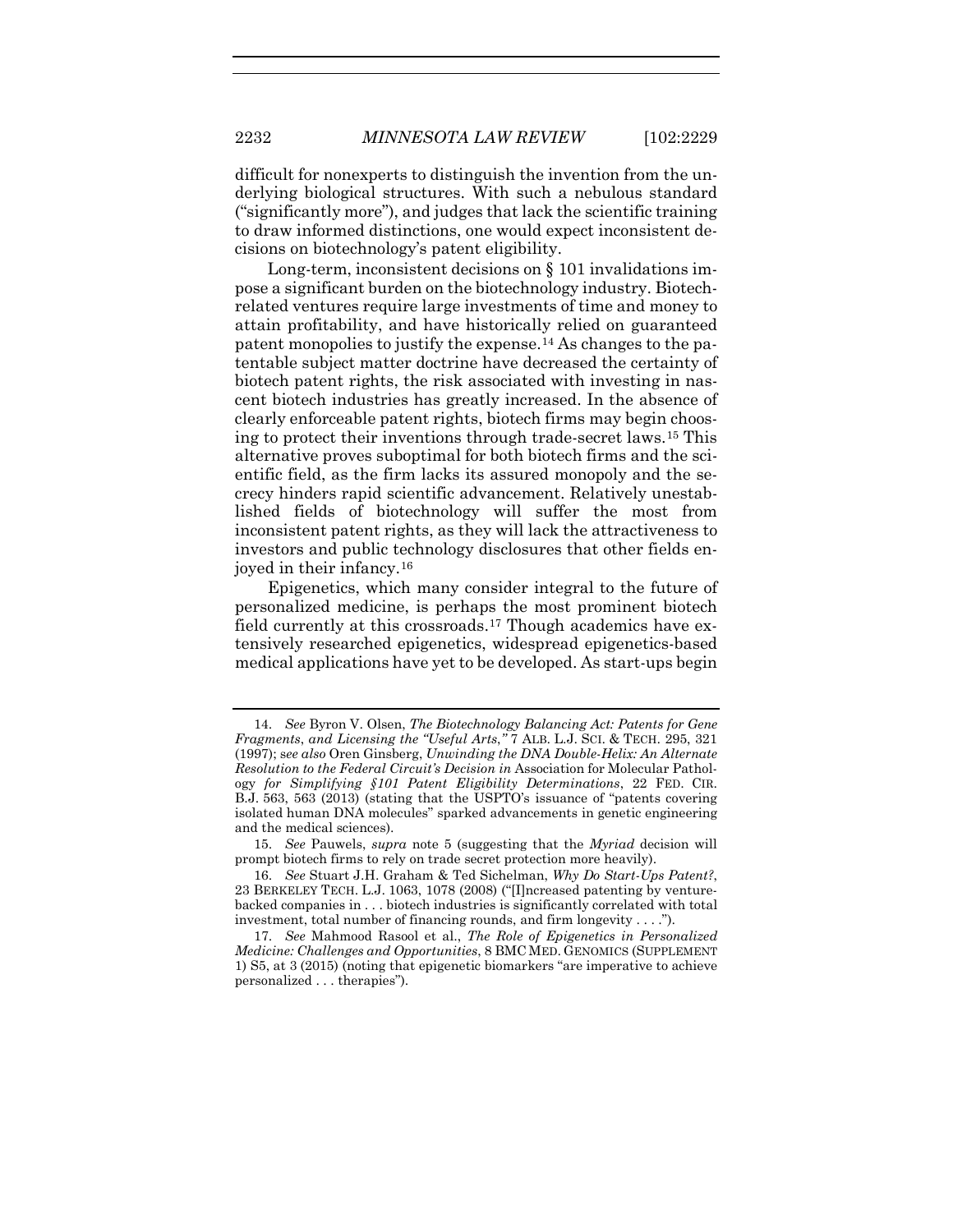developing marketable applications and face a gauntlet of federal regulations, most will seek investment and/or acquisition. Without a clearly enforceable patent, however, investors or acquiring companies will lack incentives to involve themselves early, which will result in cures and treatments reaching markets much more slowly.

This Note seeks to address the new patent eligibility inquiry's impact on biotechnology by demonstrating how convoluted the analysis becomes when applied to epigenetics. Part I details the change in the Supreme Court's treatment of § 101 and provides background information on biotechnology and epigenetics. Part II demonstrates how the close relation between epigenetics-based inventions and their underlying subject matter complicates the analysis, creating difficult questions that judges are ill-equipped to resolve, and resulting in uncertain patent rights. Part III argues that uncertain patent rights for epigenetic-based technology is unacceptable because it leaves patent holders in a quickly advancing industry without efficient means to bring their inventions to market. It concludes that Congress should address these uncertain intellectual property rights by exempting epigenetics-based technology from § 101 and relying on either the 35 U.S.C. § 103 nonobviousness requirement or the European inventive-step concept to prevent overly broad patents from stagnating scientific progress.

# I. THE *MAYO* TEST FOR PATENT ELIGIBILITY UNDER § 101 AND THE BASICS OF BIOTECHNOLOGY

This Part begins by discussing how recent Supreme Court rulings have changed the core patent eligibility inquiry and how the *Myriad* ruling may have complicated its application to biotechnology. It then briefly reviews other patentability requirements, including novelty and nonobviousness requirements in the United States and the inventive-step concept used by the European Patent Office (EPO). Lastly, Part I prepares readers for its later application of the *Mayo* test by describing the unique features of biotechnology and explaining epigenetics and its potential role in personalized medicine.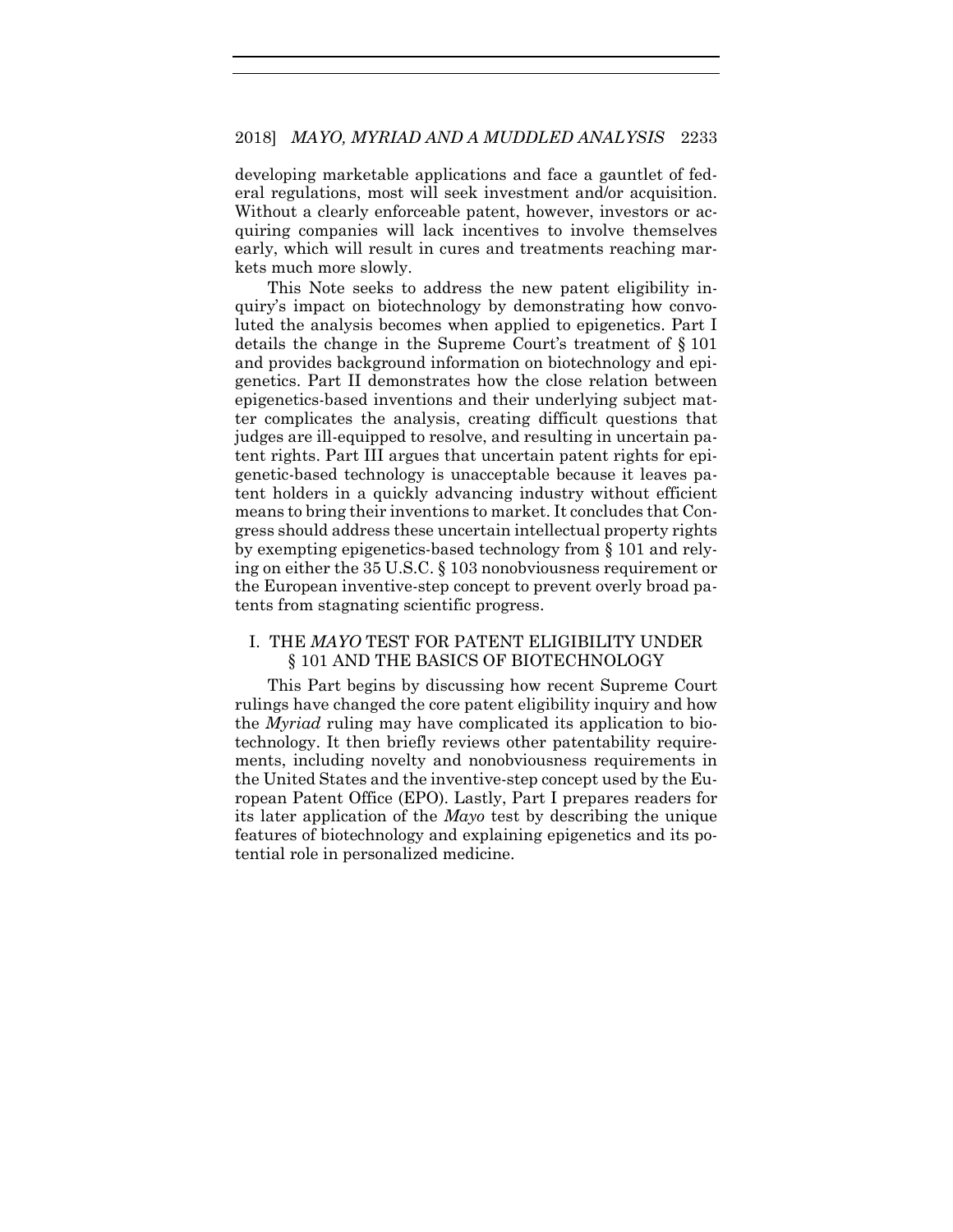A. UNDERSTANDING THE ANALYSIS FOR DETERMINING 35 U.S.C. § 101 PATENT ELIGIBLE SUBJECT MATTER: THE *MAYO* TEST AND *MYRIAD*

Though the Constitution permits granting "[i]nventors the exclusive [r]ight to their . . . *[d]iscoveries*," Congress more narrowly defines what can be patented in 35 U.S.C. § 101[.18](#page-6-0) Patent eligible subject matter includes "any new and useful process, machine, manufacture, or composition of matter, or any new and useful improvement thereof."[19](#page-6-1) Historically, the Supreme Court construed § 101 broadly, stating that "anything under the sun ... made by man" could be patented.<sup>20</sup> The Court constrained its broad construction only by noting that "laws of nature, physical phenomena, and abstract ideas [are] . . . not patentable."[21](#page-6-3) These three categorical exceptions are rooted in the common law and lack a statutory basis.<sup>[22](#page-6-4)</sup>

In 2010, the Court began to revisit § 101, rejecting the notion that it "ha[d] endorsed the machine-or-transformation test as the exclusive test" for patent eligibility, despite the Federal Circuit's longstanding use of it.[23](#page-6-5) This ruling merely confused courts engaging in § 101 inquiries, since it provided no replacement test. Two years later, the Supreme Court began to clarify its position on § 101 in *Mayo Collaborative Services. v. Prometheus Labs., Inc.*, where it first used—but did not formally articulate—the current two-part test for determining patent eligibility.[24](#page-6-6) It eventually described the two-step *Mayo* test in *Alice* as follows: "We must *first determine whether the claims at issue are* 

<span id="page-6-2"></span>20. Diamond v. Chakrabarty, 447 U.S. 303, 309 (1980) (quoting S. Rep. No. 82-1979, at 5 (1952); H.R. Rep. No. 82-1923, at 6 (1952)). *Chakrabarty* holds particular relevance to the patent eligibility of biotechnology because the Court ruled that organisms, if man-made, are patent eligible. *Id.* at 310.

21. *Chakrabarty*, 447 U.S. at 303.

<span id="page-6-4"></span><span id="page-6-3"></span>22. *See* Bilski v. Kappos, 561 U.S. 593, 601–02 (2010) ("While these exceptions are not required by the statutory text, they are consistent with the notion that a patentable process must be 'new and useful.'").

<span id="page-6-5"></span>23. *Id.* at 604. The Court also held that business methods were not categorically excluded from patentability, but that the method in dispute was an ineligible abstract idea. *Id.* at 606–612. The machine-or-transformation test provides patent eligibility when a process is: (1) tied to a machine; and (2) transforms an article into a different state or thing. *See id.* at 600 (citing In re Bilski, 545 F.3d 943, 954 (Fed. Cir. 2008) (en banc)).

<span id="page-6-6"></span>24. Mayo Collab. Servs. v. Prometheus Labs, Inc., 566 U.S. 66, 77–80 (2012) (engaging in a two-step inquiry the Court eventually named the *Mayo* test).

<sup>18.</sup> U.S. CONST. art. I, § 8, cl. 8 (emphasis added); 35 U.S.C. § 101 (2012).

<span id="page-6-1"></span><span id="page-6-0"></span><sup>19.</sup> 35 U.S.C § 101. The Patent Act of 1952 introduced this language as part of Congress's patent law reform. *See* Pub. L. No. 82-593, § 101, 66 Stat. 792, 797 (1952).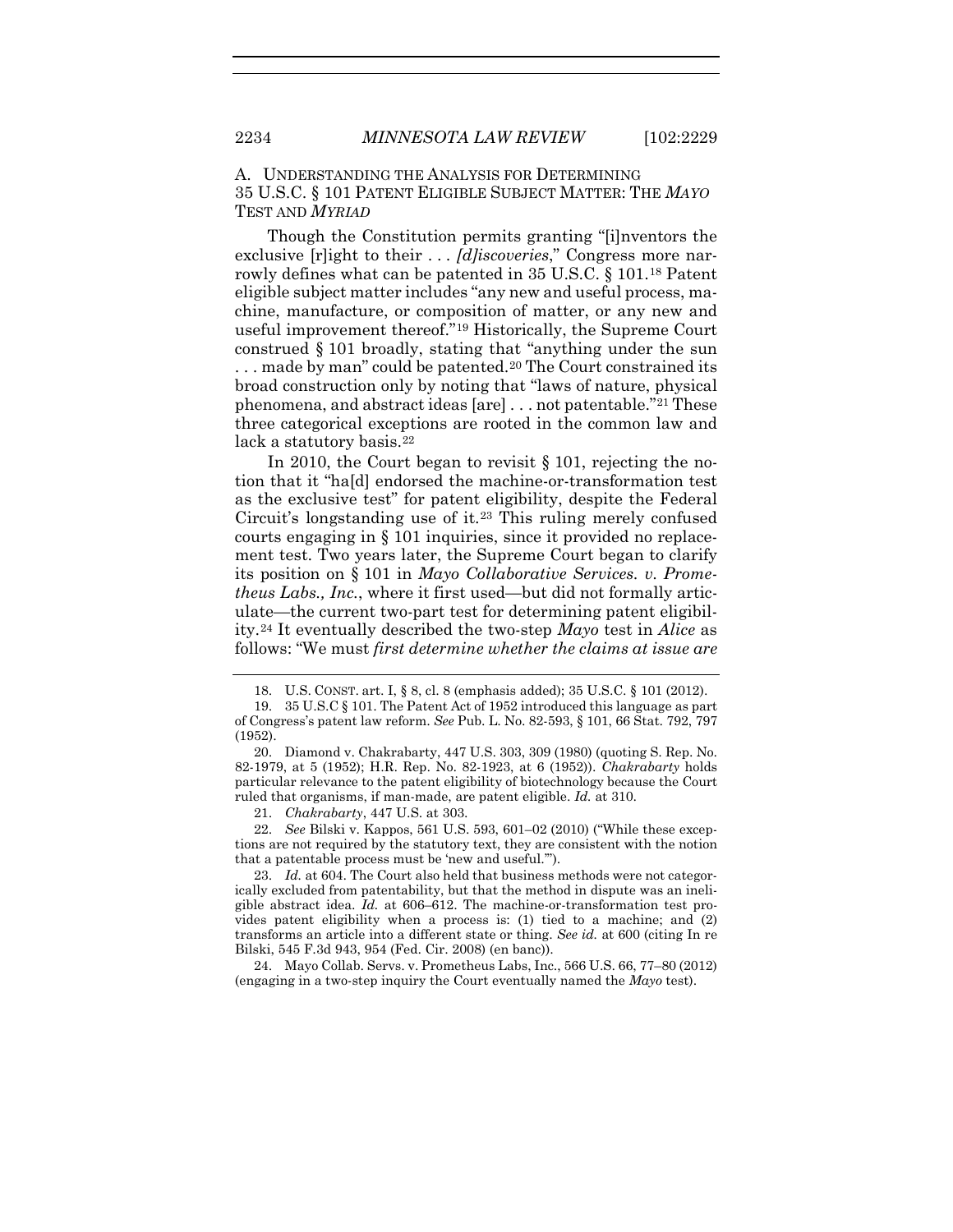#### 2018] *MAYO, MYRIAD AND A MUDDLED ANALYSIS* 2235

*directed to a patent-ineligible concept*. . . . [If so,] we must [then] examine the elements of the claim to *determine whether it contains an 'inventive concept' sufficient to 'transform'* the claimed abstract idea into a patent eligible application."[25](#page-7-0)

By providing this new test, the Court significantly streamlined the analysis for § 101 into a straightforward inquiry, representing a large improvement over the variety of nonexclusive tests used prior to *Alice*. But despite finally articulating the test for patent eligible subject matter, the Supreme Court created a new problem by declining to discuss how much a law of nature, abstract idea, or physical phenomenon must minimally be transformed to become patent eligible.[26](#page-7-1) .

For biotechnology, this problem is exacerbated by *Myriad*, the Court's 2013 case decided after *Mayo* (2012), but before the two-part test's articulation in *Alice* (2014). Despite the *Alice*  Court's assertion that it had already "set forth a framework for distinguishing patents that claim laws of nature, natural phenomena, and abstract ideas from those that claim patent eligible applications of those concepts,"[27](#page-7-2) in *Myriad* it failed to use the two-part *Mayo* test for either of its holdings. Nowhere did it examine whether the patent claims (1) were directed to an ineligible concept; and, if so, (2) whether they nevertheless contained an inventive concept. Instead, the Court based its first holding on the difference between discovery and invention, noting that "*Myriad* found the location of the BRCA1 and BRCA2 genes, but that discovery, by itself, does not render the BRCA genes . . . patent eligible."[28](#page-7-3) For its second holding, the *Myriad* Court ruled cDNA, a gene copy from which humans have removed noncoding DNA, patent eligible simply because "it is *distinct* from the DNA from which it was derived" and therefore "not a 'product of na-ture.""[29](#page-7-4)

<span id="page-7-4"></span>29. *Id.* at 2119 (emphasis added). Genes naturally contain alternating coding and noncoding regions of DNA, with the important information for protein synthesis located in the coding regions. BRUCE ALBERTS ET AL., MOLECULAR BI-OLOGY OF THE CELL 317 (6th ed., 2015). In effect, cDNA is a copy of the gene which excludes the "filler" portions. *See id.* at 315–18, 469–70.

<span id="page-7-5"></span><span id="page-7-0"></span><sup>25.</sup> Alice Corp. v. CLS Bank Int'l, 134 S. Ct. 2347, 2355–57 (2014) (quoting *Mayo*, 566 U.S. at 72) (emphasis added).

<sup>26.</sup> *See id.* at 2357–59.

<sup>27.</sup> *Id.* at 2355.

<span id="page-7-3"></span><span id="page-7-2"></span><span id="page-7-1"></span><sup>28.</sup> Ass'n for Molecular Pathology v. Myriad Genetics, Inc., 133 S. Ct. 2107, 2117 (2013). Even if decided post-*Alice*, this first holding would not require a *Mayo* analysis, as Myriad Genetics had expressly claimed a natural phenomenon, violating decades of judicial rulings describing natural phenomena as ineligible subject matter.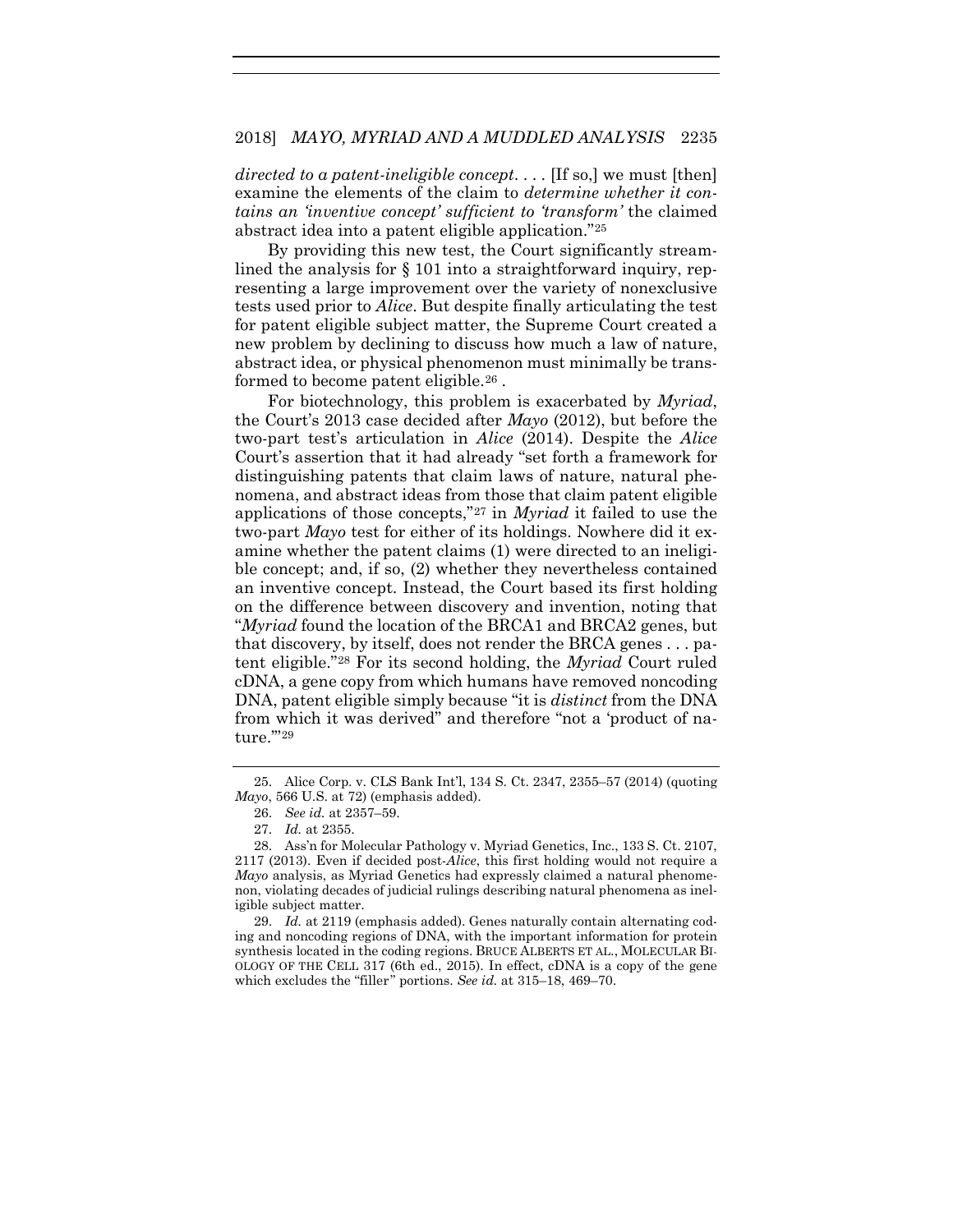<span id="page-8-0"></span>The confusion regarding how to conduct a § 101 inquiry for biotechnology stems from the lack of *Mayo* analysis in *Myriad's* second holding. Under the *Mayo* test, being *distinct* from a natural product does not necessarily make cDNA patent eligible. *Mayo* requires asking (1) whether the claims were *directed* to (not distinct from) an abstract idea, natural phenomena or law of nature; and if so (2) whether they incorporated an "inventive concept sufficient to transform" the ineligible subject matter.[30](#page-8-1) By not applying the test, the Court left a significant question regarding *Mayo*'s application to biotechnology: can a claim be *directed* to natural phenomena without expressly *claiming* a product of nature?[31](#page-8-2) In other words, is something that closely resembles or is designed for a natural phenomenon, yet is not naturally occurring, directed to the underlying natural phenomenon? If so, most biotechnology would be categorically directed to natural phenomena because of the close relation between biotechnology and the natural phenomena it repurposes.[32](#page-8-3) Accordingly, almost all forms of biotechnology would satisfy § 101 only by sufficiently transforming the natural phenomena.

## <span id="page-8-5"></span><span id="page-8-4"></span>B. NOVELTY, NONOBVIOUSNESS, AND INVENTIVE STEP IN PATENTABILITY DETERMINATIONS

This Section provides a brief overview of additional patentability requirements in the United States and European Union.

<span id="page-8-1"></span><sup>30.</sup> *Alice*, 134 S. Ct. at 2357 (quoting Mayo Collab. Servs. v. Prometheus Labs, Inc., 566 U.S. 66, 72 (2012)). Dan L. Burk attempts to overlay this twostep analysis onto the *Myriad* opinion, concluding that the *Myriad* cDNAs must have "passe[d] the first prong of the test and never reache[d] the second." Dan L. Burk, *Dolly and* Alice, 2 J.L. & BIOSCIENCES 606, 610–611 (2016). "It seems implausible that cDNA could pass the second prong of the test; there is no palpable 'inventive concept.'" *Id.* at 610.

<span id="page-8-2"></span><sup>31.</sup> This question remains unanswered, in part because none of the Supreme Court's other rulings on patentable subject matter concerned a natural phenomenon. Burk, *supra* not[e 30,](#page-8-0) at 610. Though unaddressed by the Supreme Court, but the Federal Circuit did provide an example of patent claims directed to a natural phenomenon, despite not expressly claiming the phenomenon, in *Ariosa Diagnostics*, *Inc. v. Sequenom*, *Inc.*, 788 F.3d 1371, 1376 (Fed. Cir. 2015) (holding that a method for detecting cell-free fetal DNA was directed to its natural occurrence). Thus, for the time being, the answer is yes: a claim can be directed to natural phenomena without expressly claiming a product of nature.

<span id="page-8-3"></span><sup>32.</sup> *See generally* Philip Merksamer, Ariosa Diagnostics v. Sequenom*: Metastasis of* Mayo *and* Myriad *and the Evisceration of Patent Eligibility for Molecular Diagnostics*, 31 BERKELEY TECH. L.J. 495, 531 (2016) (arguing that the Supreme Court expanded the judicial exceptions to patentable subject matter in *Mayo* and *Myriad* enough to "endanger patentability for molecular diagnostics").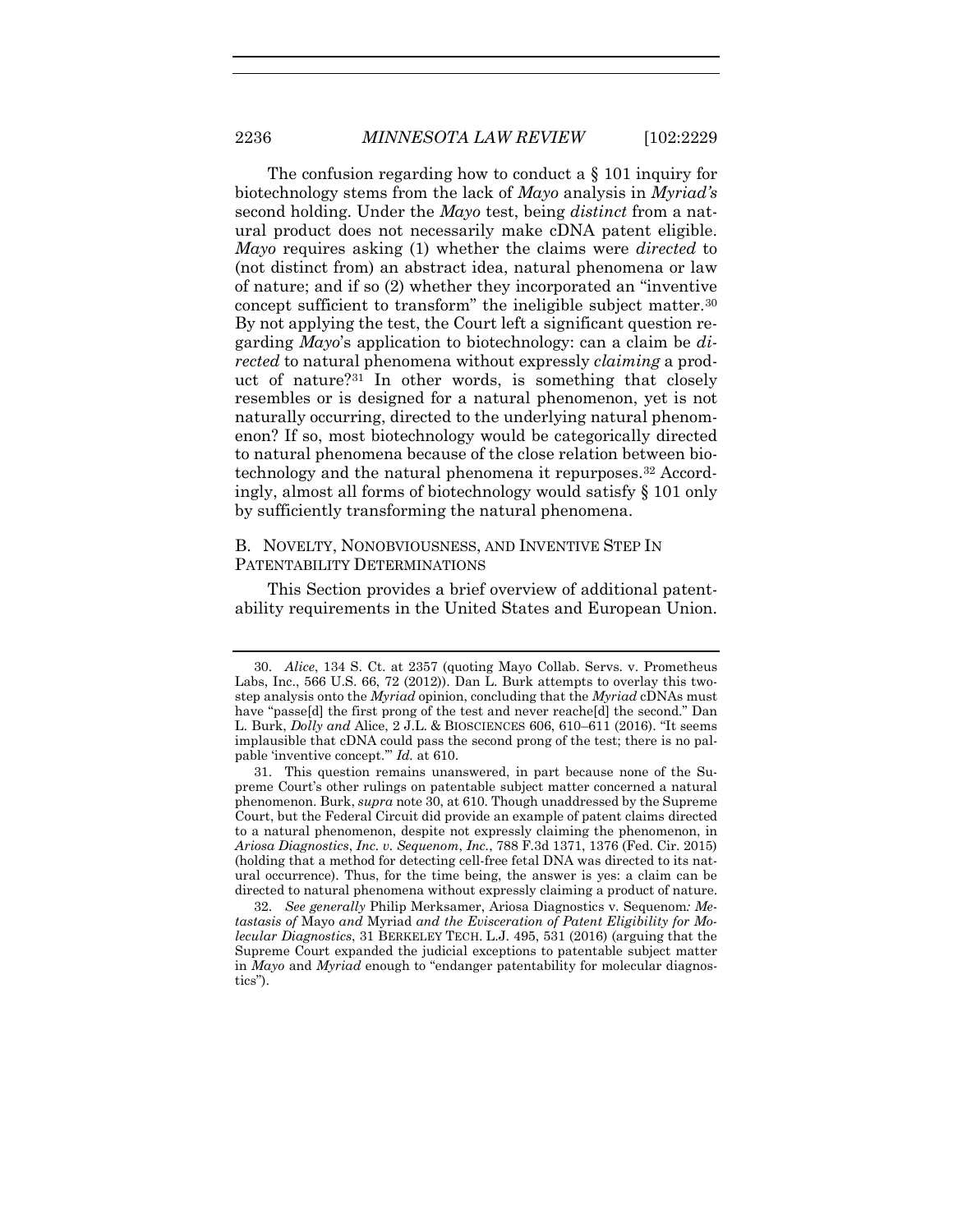Subsection 1 describes the American novelty and nonobviousness requirements. Subsection 2 then compares those requirements to the European Union's novelty and inventive-step requirements. Because these doctrines are distinct from a § 101 analysis, they offer an alternative means for Congress to limit broad grants of biotechnology patents, as discussed in Part III.B.

1. Novelty and Nonobviousness in U.S. Patentability Determinations

After satisfying 35 U.S.C. § 101 by claiming patent eligible subject matter, any U.S. patent application must also satisfy novelty<sup>[33](#page-9-0)</sup> and nonobviousness<sup>[34](#page-9-1)</sup> requirements to be patented. The novelty inquiry examines whether a single prior art reference contains each and every element of a claim in the same arrangement.[35](#page-9-2) If subject matter of a claim was previously "patented, described in a printed publication, or in public use, on sale, or otherwise available to the public," it cannot be patented.[36](#page-9-3) In effect, novelty ensures that only new and uncopied inventions can be patented.

Nonobviousness examines prior art as well, but its inquiry focuses more on potential modifications to or combinations of prior art references.[37](#page-9-4) To be patentable, an invention cannot be "obvious . . . to a person having ordinary skill in the art to which the claimed invention pertains."[38](#page-9-5) Unlike novelty, which prevents patenting old inventions, nonobviousness prevents patenting *obvious variations* of old inventions. Together, the novelty and nonobviousness requirements ensure that patentees deserve the exclusive rights a patent grants them over their inventions.

<span id="page-9-5"></span><span id="page-9-4"></span><span id="page-9-3"></span>37. *See* Application of Winslow, 365 F.2d 1017, 1019–20 (describing the nonobviousness analysis).

<sup>33.</sup> 35 U.S.C. § 102 (2012).

<sup>34.</sup> *Id.* § 103.

<span id="page-9-2"></span><span id="page-9-1"></span><span id="page-9-0"></span><sup>35.</sup> Verdegaal Bros. v. Union Oil Co. of Cal., 814 F.2d 628, 631 (Fed. Cir. 1987) ("[E]ach and every element . . . is found . . . in a single prior art reference."). Prior art can be defined as "a reference of some type . . . or some type of knowledge or event . . . that demonstrates that he invention in question is not new." Gene Quinn, *What Is Prior Art?*, IPWATCHDOG (Oct. 2, 2010), http://www .ipwatchdog.com/2010/10/02/what-is-prior-art/id=12677.

<sup>36.</sup> 35 U.S.C. § 102.

<sup>38.</sup> 35 U.S.C. § 103.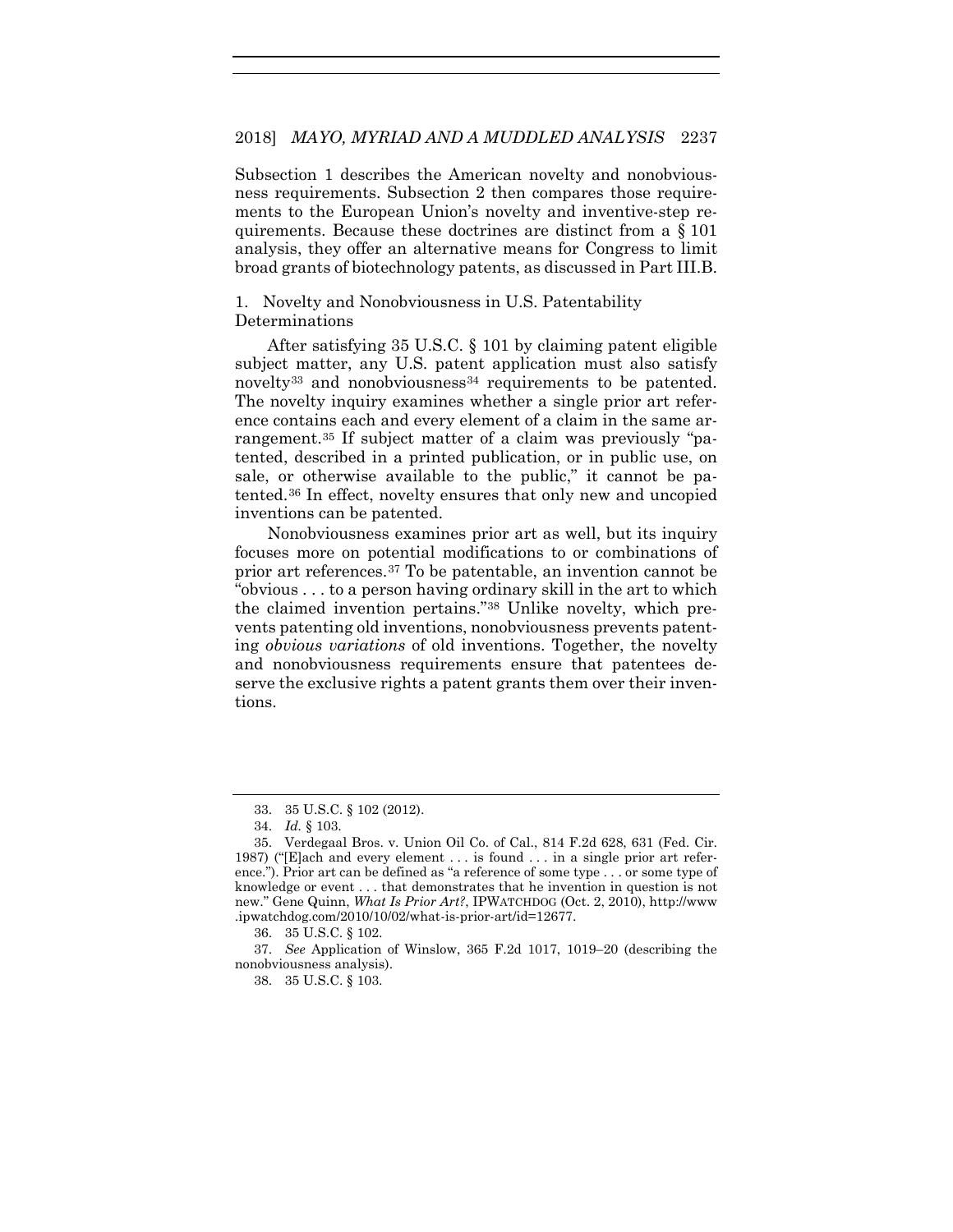#### 2. Patentability at the European Patent Office

<span id="page-10-6"></span>Where the USPTO uses eligible subject matter, novelty, and nonobviousness requirements to determine patentability, the EPO instead uses invention, novelty, and an inventive step.[39](#page-10-0) The invention requirement serves the same purpose as the eligible subject matter requirement, but operates without a specific test.[40](#page-10-1) Rather than undergo a *Mayo*-type analysis, the EPO simply rejects any application claiming an invention that falls into a category prohibited by the European Patent Convention.<sup>[41](#page-10-2)</sup> The novelty requirements match almost exactly, except for minor differences in how each jurisdiction defines which prior art references apply.[42](#page-10-3) Even the nonobviousness and inventive-step concepts share similarity, as the inventive-step inquiry asks whether the invention is "obvious to [a] skilled person in the light of the state of the art."[43](#page-10-4) Inventive step differs greatly from nonobviousness, however, in that it "is usually evaluated on the basis of the 'problem-solution' approach," which places more emphasis on whether the solution to the problem would have been obvious.[44](#page-10-5)

## C. THE UNIQUE DISPOSITION OF BIOTECHNOLOGY AND **EPIGENETICS**

This Section introduces the close relation between biotechnology and underlying natural phenomena, which Part II argues is problematic for the *Mayo* test. Subsection 1 focuses on broader characteristics of biotechnology, including a description of how and why scientists repurpose natural components. It describes synthetic biology and systems biology, explaining how innovation in each field involves repurposing natural components in very distinct ways. In doing so, Subsection 1 provides a broader

<span id="page-10-0"></span><sup>39.</sup> EUROPEAN PATENT OFFICE, HOW TO GET A EUROPEAN PATENT 15 (2016) [hereinafter EPO GUIDE], http://documents.epo.org/projects/babylon/ eponet.nsf/0/8266ED0366190630C12575E10051F40E/\$File/how\_to\_get\_a\_ european\_patent\_20160422\_en.pdf.

<sup>40.</sup> *See id.* at 15–16 (broadly discussing the invention concept).

<span id="page-10-2"></span><span id="page-10-1"></span><sup>41.</sup> *Id.* The European Patent Convention specifically excludes programs for computers, methods of treatment or diagnosis of the human or animal body, and plant and animal varieties. *Id.* Notably, the list of unpatentable categories is considered nonexhaustive. *Id.* at 15.

<span id="page-10-5"></span><span id="page-10-4"></span><span id="page-10-3"></span><sup>42.</sup> *Id.* at 16–17 ("An invention is considered to be new if it does not form part of the state of the art.").

<sup>43.</sup> *Id.* at 17.

<sup>44.</sup> *Id.*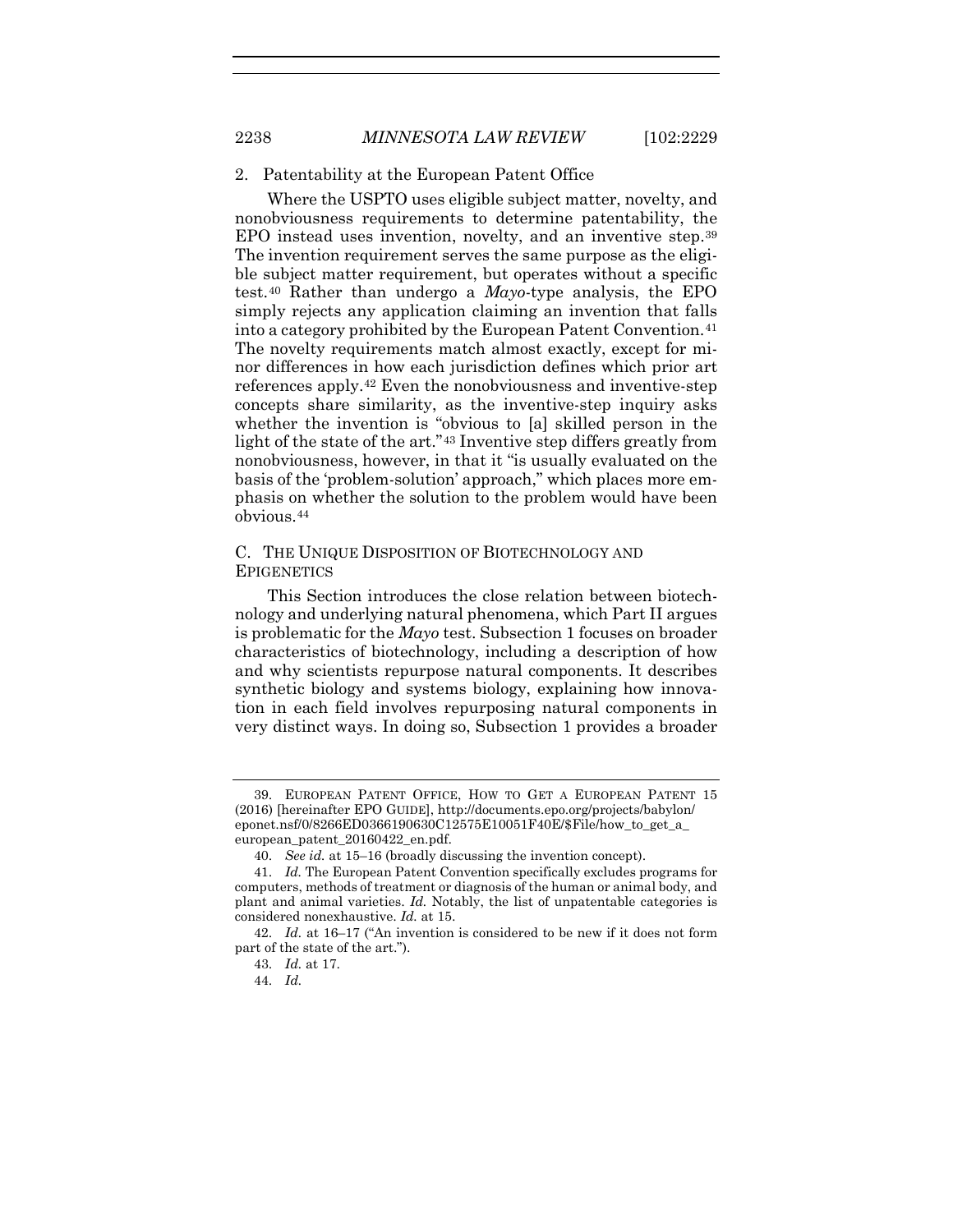view of how biotechnology inherently causes problems for § 101 inquiries.

Subsection 2 provides a much more detailed tutorial on epigenetics, a specific field of systems biology, which will later serve as the basis for Part II's argument that the *Mayo* test leads to inconsistent results and Part III.A's argument that the inconsistency could strangle a promising field of biotechnology. In a § 101 inquiry, judges must understand both the technology and how it relates to its field to reach a proper decision. With this in mind, Subsection 2 explains the core epigenetic features and the field's future importance to personalized medicine.

#### 1. Biotechnology Generally

All biotechnology repurposes or manipulates a biological process or molecule to either perform a nonnatural function or perform its natural function differently.[45](#page-11-0) To understand just how powerful biological systems are, one must understand that biological systems consist of countless intricate interactions, all optimized by evolution over billions of iterations to *help the system function better*.[46](#page-11-1) Because natural selection favors overall system functionality, evolution usually only optimizes interactions between biomolecules to the extent that doing so benefits the entire system.[47](#page-11-2) In other words, biological systems contain countless biomolecules that perform varied functions at different levels of optimization.

In light of their diverse functionality and moderate optimization, biomolecules frequently provide an excellent starting point for industrial applications. The enzyme Lipase is used industrially in its natural form for stain removal, cheese flavoring, dough stability in baking, contaminant control in paper manu-

<span id="page-11-0"></span><sup>45.</sup> *See What is Biotechnology?*, BIOTECH. INNOVATION ORG., https://www .bio.org/what-biotechnology (last visited Apr. 19, 2018) (defining biotechnology broadly as "technology based on biology").

<span id="page-11-1"></span><sup>46.</sup> *See* Michael Lynch et al., *Evolutionary Cell Biology: Two Origins*, *One Objective*, 111 PNAS 16990, 16990 (2014) ("[A]ll evolutionary change ultimately requires modifications at the cellular level . . . ."). The term biological system used here refers to a self-sufficient biological unit, usually self-enclosed units like cells. The terminology is meant to provide a comparison to mechanical systems, which generally speaking do not self-optimize.

<span id="page-11-2"></span><sup>47.</sup> *See* ALBERTS ET AL., *supra* note [29,](#page-7-5) at 15 ("[G]enetic specifications change, giving [organisms] new ways to exploit the environment more effectively, to survive in competition with others, and to reproduce successfully.").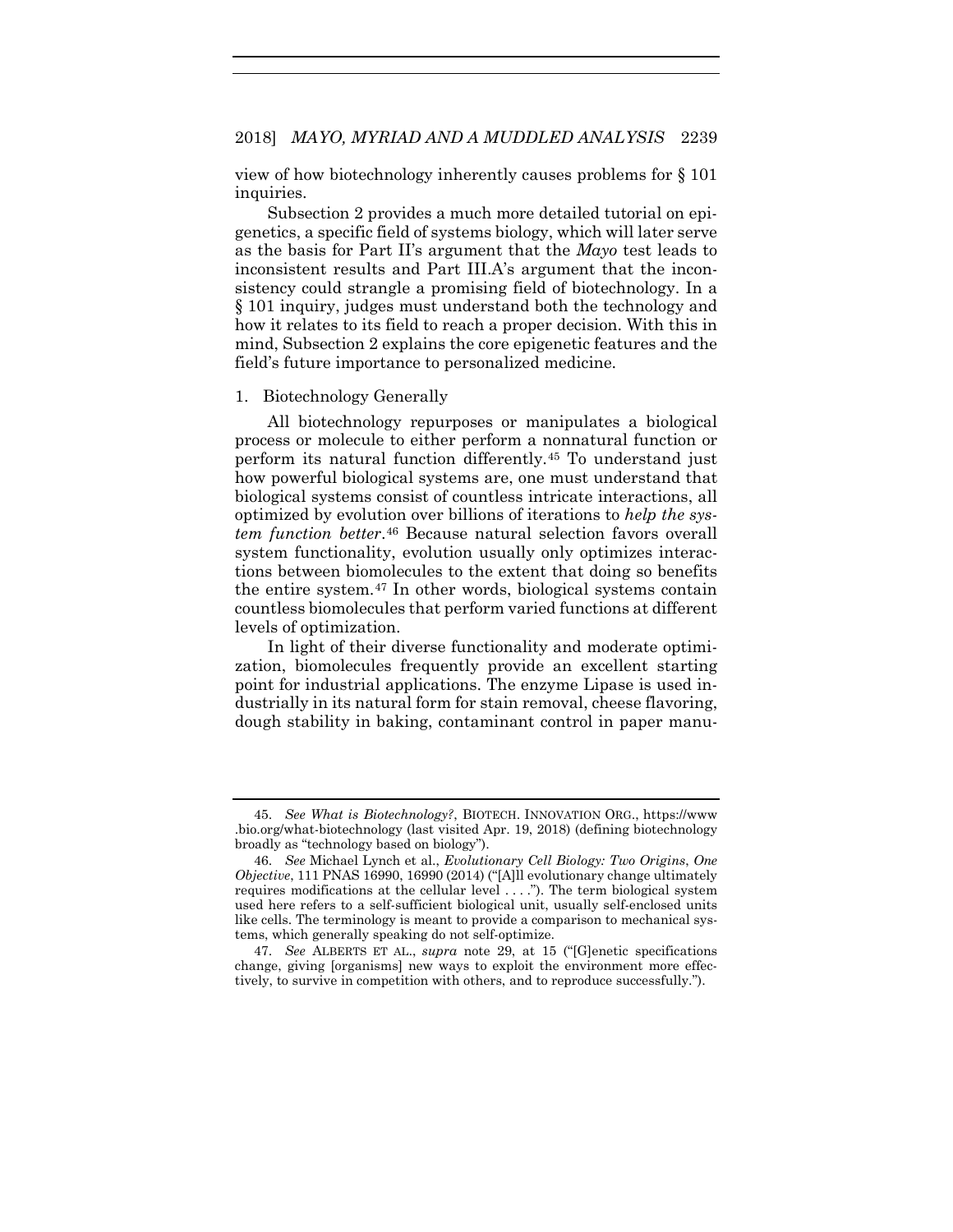<span id="page-12-9"></span>facturing, and as a catalyst in the synthesis of organic chemicals.[48](#page-12-0) But unlike Lipase, many biomolecules must be optimized beyond their natural function to fulfill an industrial need.[49](#page-12-1) This process of engineering biomolecules for use in an engineered system is commonly referred to as "synthetic biology."[50](#page-12-2) Synthetic biology and its industrial applications may eventually offer more efficient means to "produce enzymes, chemicals, polymers, or even everyday products such as vitamins and fuel."[51](#page-12-3)

Though components of biological systems can readily be modified and used outside the system, biological systems can only incorporate nonnatural components in rare circumstances. This is because nearly "all [bio]molecules are produced from a small set of about 50 monomers" (which are small molecules that serve as subunits).<sup>[52](#page-12-4)</sup> Cells create a wealth of complex biomolecules from standardized, "nearly universal" monomers by combining them in various lengths and patterns into polymers, just as songwriters create intricate melodies with a few well-chosen notes.[53](#page-12-5) DNA, RNA, and proteins exemplify this principle.[54](#page-12-6) All natural DNA strands consist of only four types of deoxy-ribonucleotide monomers;[55](#page-12-7) all natural RNA strands consist of only four types of ribonucleotide monomers;<sup>[56](#page-12-8)</sup> and the vast majority of proteins consist of only twenty different types of amino acid

<span id="page-12-2"></span>50. *Synthetic Biology Explained*, BIOTECH. INNOVATION ORG., https://www .bio.org/articles/synthetic-biology-explained (last visited Apr. 19, 2018).

51. *Id.*

<span id="page-12-4"></span><span id="page-12-3"></span>52. *See* Regina Bailey, *Biological Polymers - Biomolecules*, THOUGHTCO., https://www.thoughtco.com/biological-polymers-373562 (last updated Oct. 17, 2017).

53. *Id.*

55. ALBERTS ET AL., *supra* note [29,](#page-7-5) at 3.

56. *Id.* at 4.

<span id="page-12-0"></span><sup>48.</sup> Ole Kirk et al., *Industrial Enzyme Applications*, 13 CURRENT OPINION BIOTECH. 345, 346 tbl. 1 (2002).

<span id="page-12-1"></span><sup>49.</sup> *See* Inge J. Minten, et al., *Post-Production Modification of Industrial Enzymes*, 98 APPLIED MICROBIOLOGY & BIOTECH. 6215, 6215 (2014) ("The demands of these industries with regard to enzyme performance, substrate specificity, stability, solubility, pharmacokinetic and pharmacodynamics properties are diverse and tuning of enzymes to fit the needs of a specific process is often desired."). To make patent eligibility determination, courts must first decide how much a natural molecule must minimally be transformed for patent eligibility to arise. *See infra* Part II.B (identifying the types of biological questions which may arise in deciding a line of minimum transformation).

<span id="page-12-8"></span><span id="page-12-7"></span><span id="page-12-6"></span><span id="page-12-5"></span><sup>54.</sup> Though this Note specifically mentions the types of monomers that compose DNA, RNA and protein (deoxy-ribonucleotides, ribo-nucleotides, and amino acids), it does so only to illustrate that different types of biomolecules utilize different monomers. The functional differences between them are not important for the purposes of this Section.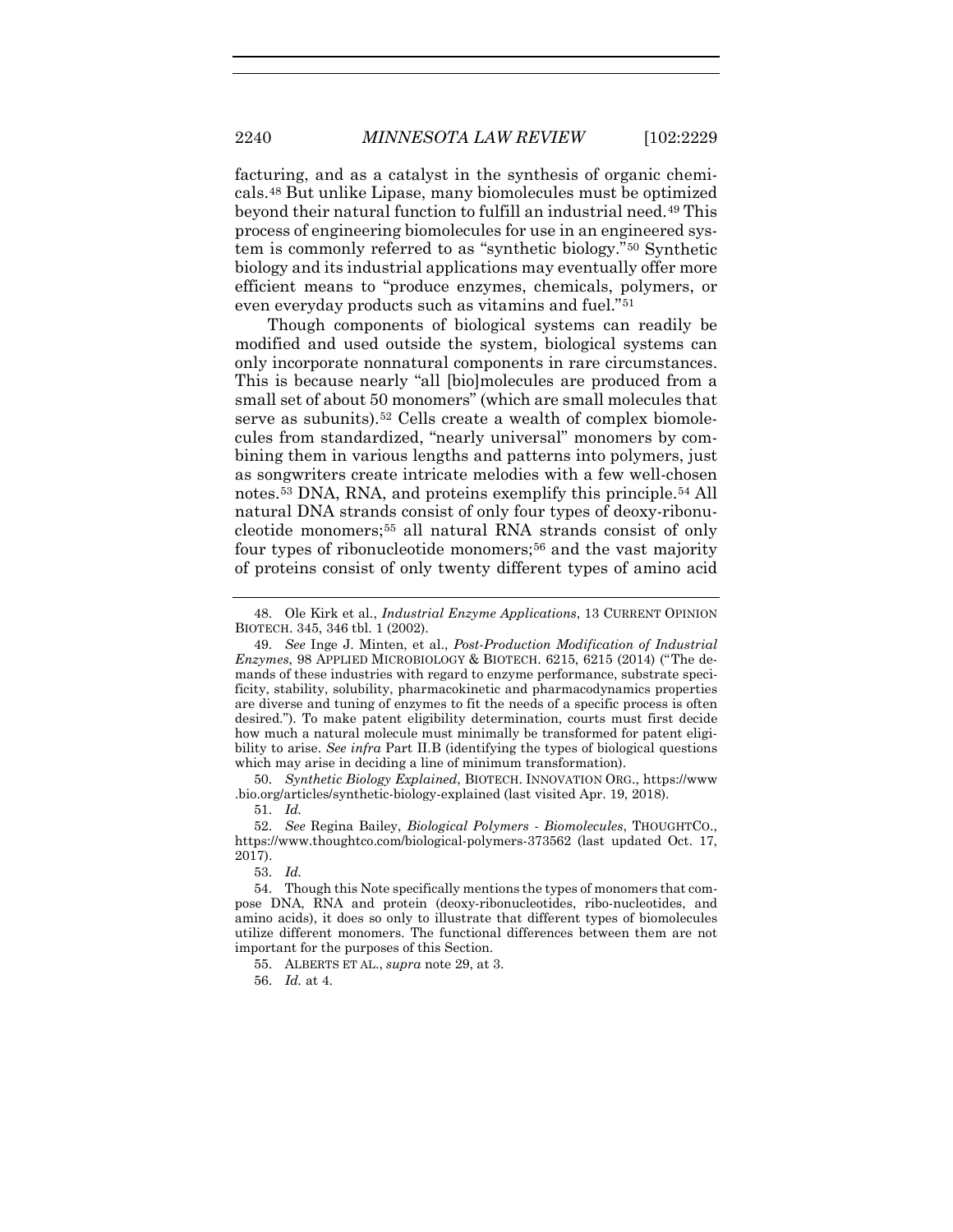monomers.[57](#page-13-0) Your various genes, RNA strands, and proteins are created by combining these base components in countless ways.

Evolution has both created this system of standardized components and optimized molecular interactions between the components, meaning biological systems are largely inflexible and only function with very specific sets of interactions. Continuing with the DNA-RNA-protein example, the "central dogma" of biology states that genetic information is encoded in DNA, tran-scribed into RNA, and then translated into functional proteins.<sup>[58](#page-13-1)</sup> This core relationship between DNA, RNA, and proteins defines almost all biological systems and cannot be replaced or significantly altered.[59](#page-13-2) In part, the relationship relies on how standardized the subunits (or monomers) of DNA, RNA, and protein are. This standardization allows cell machinery to recognize and convert a sequence of DNA monomers into a corresponding sequence of RNA monomers during transcription, and then recognize and convert that RNA sequence into a sequence of amino acid monomers during translation.<sup>[60](#page-13-3)</sup> Replacing these essential building blocks with synthetic nucleotides or amino acids is both rare and extraordinarily difficult to achieve because the cell machinery must also be changed to recognize the synthetic components[.61](#page-13-4) This same idea holds true for biomolecules generally, as

<span id="page-13-0"></span><sup>57.</sup> *Id.* at 6. Many proteins undergo posttranslational chemical modifications that alter certain amino acids, leading to significant diversity among protein structures. *Id.* at 165–66.

<span id="page-13-1"></span><sup>58.</sup> *Id.* at 299. DNA consists of four types of monomers (nucleotides) and stores genetic information by arranging them in a meaningful sequence. *Id.* at 175. Transcription is the process of unwinding DNA strands and copying the genetic information by creating a single-stranded RNA molecule that mirrors the gene's nucleotide sequence. *Id.* at 301–04. Translation is the process of reading this RNA copy's nucleotide sequence and converting it into an amino acid sequence. *Id.* at 333–36. After posttranslational modifications and folding, the amino acid sequence becomes a functional protein. *Id.* at 353.

<span id="page-13-2"></span><sup>59.</sup> *See id.* at 299 (noting that all cells express genetic information "from DNA to RNA to protein," making the principle "fundamental" to molecular biology).

<span id="page-13-3"></span><sup>60.</sup> *See id.* at 3–6 (describing generally how genetic information becomes functional proteins).

<span id="page-13-4"></span><sup>61.</sup> *See generally* Alexis J. Rovner et al., *Recoded Organisms Engineered to Depend on Synthetic Amino Acids*, 518 NATURE 89 (2015) (discussing their breakthrough in engineering cells to rely on synthetic amino acids); William Herkewitz, *X & Y: Two New Letters for the DNA Alphabet*, POPULAR MECHANICS (May 7, 2014), http://www.popularmechanics.com/science/health/a10512/x-y -scientists-create-two-new-letters-for-dna-16769967 ("Many in the broader com-

munity thought that [integrating synthetic nucleotides into a living organism] would be impossible to achieve.").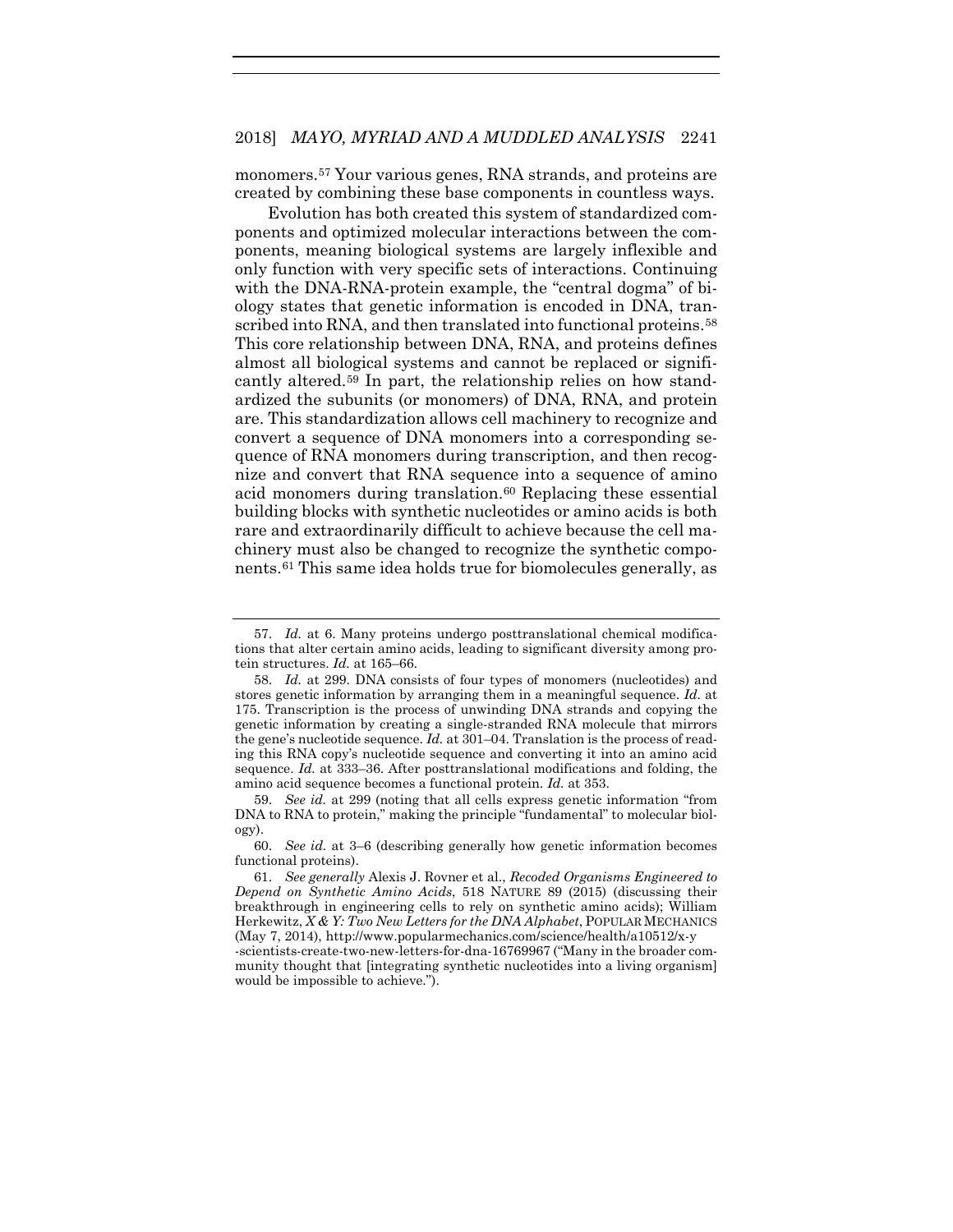2242 *MINNESOTA LAW REVIEW* [102:2229

cell machinery is only optimized to recognize natural components.

For this reason, innovations in systems biology usually come from rearranging the naturally occurring base components of DNA, RNA, proteins, or other cellular features in a nonnatural conformation.[62](#page-14-0) Rather than modify biomolecules as in synthetic biology, systems biology seeks to uncover natural cellular interactions and construct a larger picture of natural biological systems.[63](#page-14-1) The larger picture consists not only of DNA, RNA, and proteins, but also cell signaling, gene expression, and epigenetic modifications, all of which also rely on specific, evolutionarily optimized interactions for functionality.[64](#page-14-2) This reliance on natural interactions limits how much one can transform a system component before it ceases to function within the system.[65](#page-14-3) Though this limitation on transformation proves problematic for industrial applications, it actually makes systems biology particularly useful for biomedical applications. Synthetic components can rarely function in a patient's natural biological system, whereas a biomolecule subtly modified through a systems biology approach would likely function properly.

#### 2. Epigenetics Basics

<span id="page-14-6"></span>Epigenetics involves "the study of phenomena and mechanisms that cause chromosome-bound, heritable changes to gene expression that are not dependent on changes to DNA sequence."[66](#page-14-4) Importantly, epigenetics studies changes in gene *expression*, not substantive changes to actual genes.[67](#page-14-5) Changes to

<span id="page-14-0"></span><sup>62.</sup> *See Synthetic Biology Explained*, *supra* not[e 50](#page-12-9) (noting that systems biology focuses on natural biological systems while synthetic biology focuses on engineered biological systems).

<span id="page-14-1"></span><sup>63.</sup> Christopher Wanjek, *Systems Biology as Defined by NIH: An Intellectual Resource for Integrative Biology*, 19 NIH CATALYST 1, 1 (Nov.–Dec. 2011), https://irp.nih.gov/catalyst/v19i6/systems-biology-as-defined-by-nih (last visited Apr. 19, 2018). Systems biology also seeks to understand biology at the organism and tissue level, but this Note will focus only on the concept as applied to the cellular system.

<sup>64.</sup> *Id.*

<span id="page-14-3"></span><span id="page-14-2"></span><sup>65.</sup> The close reliance of epigenetics-based inventions on cellular features and interactions obscures the *Mayo* analysis, as discussed in Part II.B.

<span id="page-14-4"></span><sup>66.</sup> Carrie Deans & Keith A. Maggert, *What Do You Mean*, *"Epigenetic"?*, 199 GENETICS 887, 892 (2015). Some confusion exists regarding how to properly define epigenetics, but Dean and Maggert suggest limiting the definition to heritable, chromosome-bound changes to avoid unnecessary overlap between epigenetics and extracellular gene regulation. *See id.*

<span id="page-14-5"></span><sup>67.</sup> WHAT IS EPIGENETICS, *Epigenetics: Fundamentals*, https://www .whatisepigenetics.com/fundamentals (last visited Apr. 19, 2018); *see* ALBERTS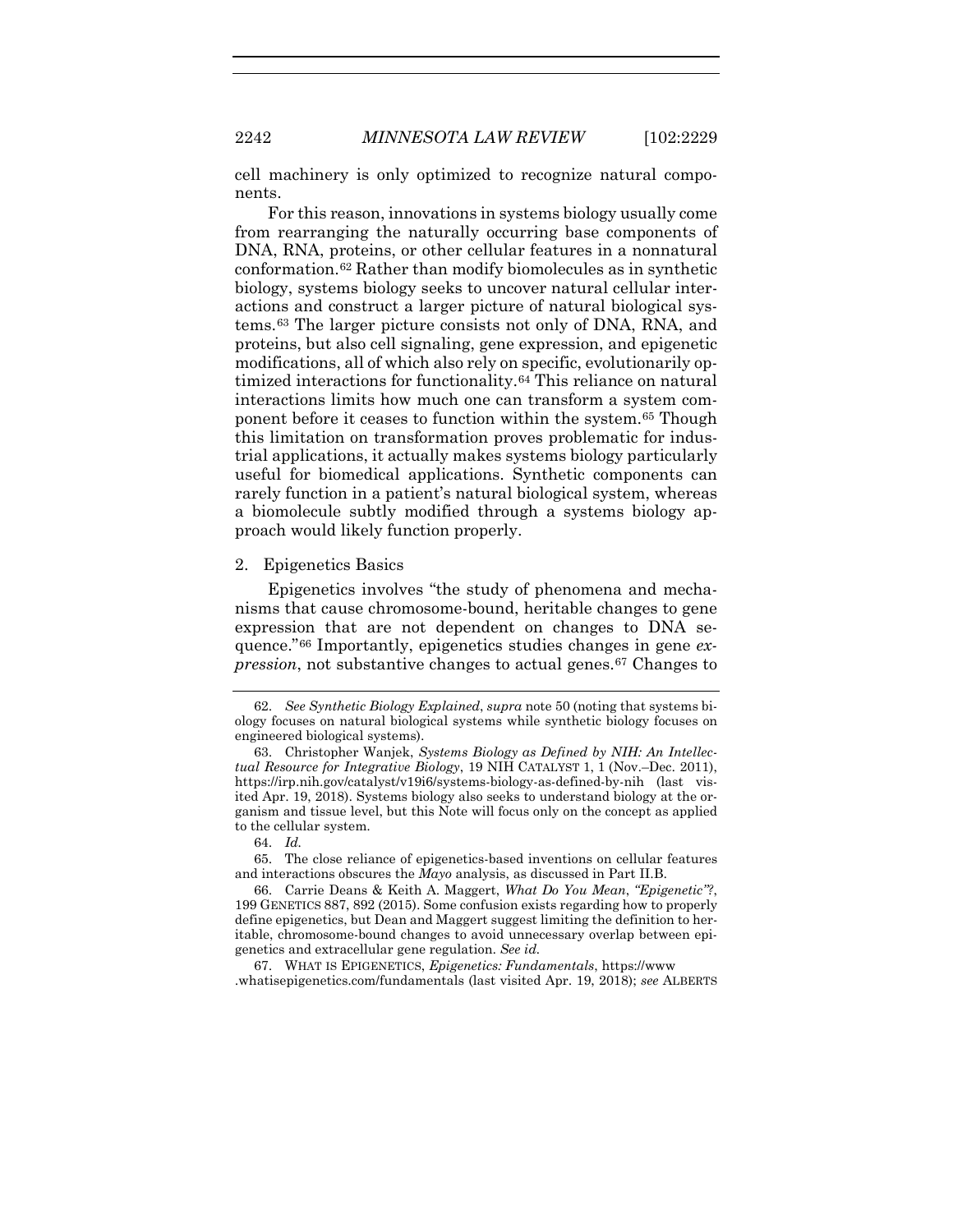gene expression alter how often a cell reads the gene, while substantive changes alter the gene itself, and therefore the protein for which the gene codes.<sup>[68](#page-15-0)</sup> Differential gene expression has allowed scientists to explain how all cells contain the same genes, yet carry out drastically different functions; they express genes differently[.69](#page-15-1) By limiting itself to chromosome-bound changes, epigenetics only examines heritable changes to gene expression (changes that can be passed to one's children) that originate on or near the gene itself.[70](#page-15-2)

Though many such changes originate near genes, this Subsection will limit its discussion to two major epigenetic mechanisms that are considered in Part II's application of the *Mayo*  test: chromatin structure and DNA methylation. Like many other interactions identified through systems biology, the interactions that control chromatin structure and DNA methylation are evolutionarily-optimized and not receptive to transformation. The complexity and intricacy of these epigenetic mechanisms rely on the standardization of histone modifications, just as the DNA-RNA-protein relationship relies on the standardization of nucleotides and amino acids. Together, these mechanisms form an evolutionarily optimized *system* of interactions (the histone code) that controls heritable changes in gene expression—a system that cannot easily be altered.

The structure of chromatin, the DNA-protein complex present in the nucleus of eukaryotic cells, determines how loosely or compactly DNA is condensed.[71](#page-15-3) This complex exists for the primary purpose of condensing DNA down to a storable size by

ET AL., *supra* note [29,](#page-7-5) at 6–7. Because regulatory genes moderate the expression of other genes, substantive changes to regulatory genes often interest epigeneticists studying the expression of the regulated genes. *See* Deans & Maggert, *supra* not[e 66,](#page-14-6) at 890–91 (discussing the impact of sequence changes in regulatory genes).

<span id="page-15-0"></span><sup>68.</sup> *See* ALBERTS ET AL., *supra* note [29](#page-7-5) at 6–7. Substantively changing a gene involves substituting, adding, or deleting nucleotides from the DNA sequence, which may or may not alter the amino acid sequence of the protein the gene codes for, depending on the substantive change made. *See id.* at 6–7 ("[T]here are many cases in which several codons correspond to the same amino acid."). Gene expression describes how often the cell transcribes the gene. *See id.*

<span id="page-15-1"></span><sup>69.</sup> *See id.* at 1171. Higher transcription of a gene creates many RNA copies, which in turn cause the cell to create many copies of the protein the gene codes for. *See id.* at 372 ("[A] cell can control the proteins it makes by . . . controlling when and how often a given gene is transcribed . . . .").

<span id="page-15-3"></span><span id="page-15-2"></span><sup>70.</sup> *See* ALBERTS ET AL., *supra* note [29,](#page-7-5) at 194 ("DNA is packaged into nucleosomes to create a chromatin fiber . . . .").

<sup>71.</sup> *Id.* at 187.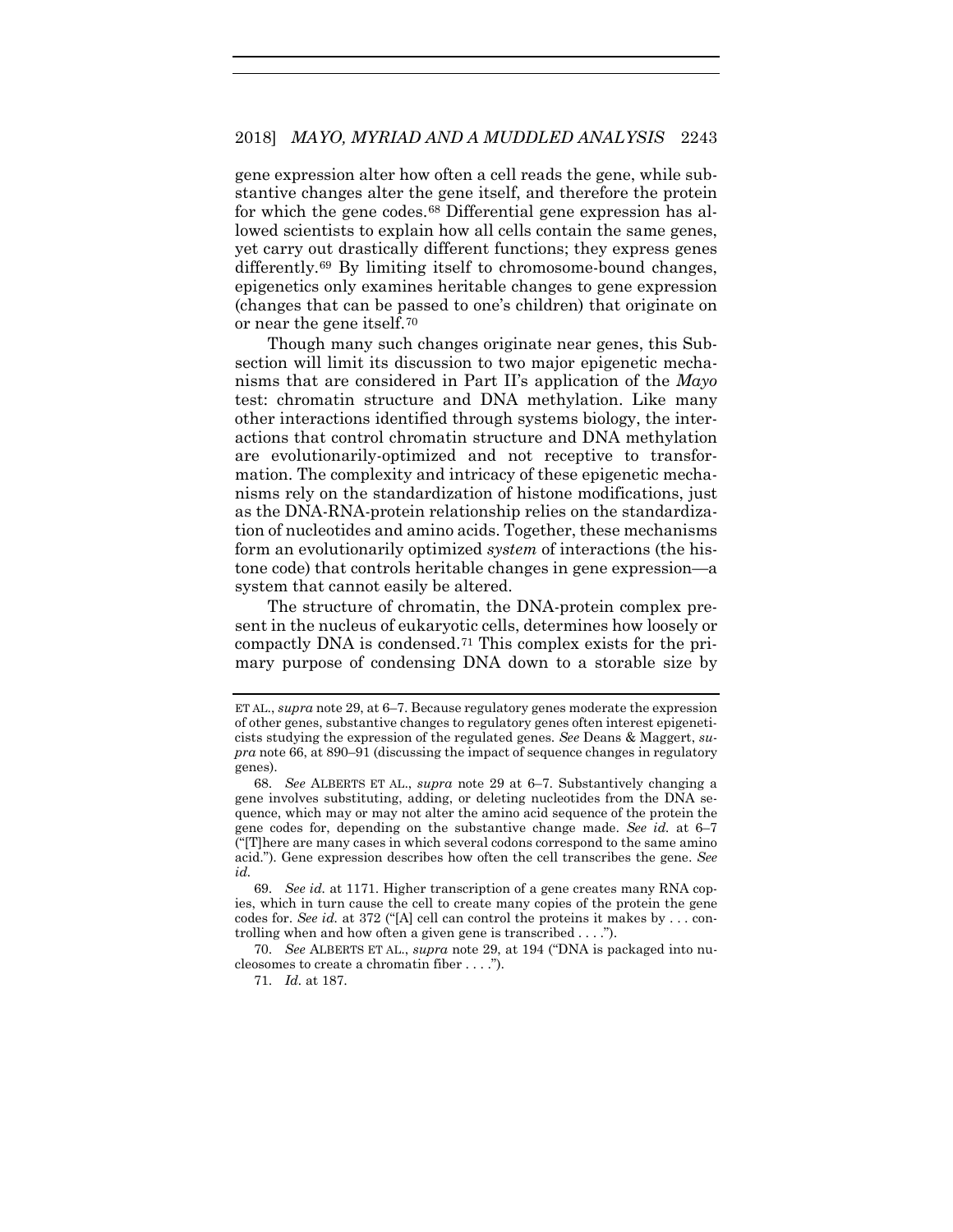"coil[ing] and fold[ing] the DNA into higher and higher levels of organization.["72](#page-16-0) If all DNA from a human cell were stretched end-to-end, it would measure two meters in length, but chromatin condensing allows it to fit inside a microscopic nucleus[.73](#page-16-1) Epigeneticists show interest in chromatin structure for multiple reasons: (1) high levels of gene expression accompany areas of low DNA condensation (loose chromatin or "euchromatin");<sup>[74](#page-16-2)</sup> (2) DNA condensation differs across locations on a chromosome and over the course of the cell cycle;[75](#page-16-3) and (3) chromatin patterns are often inherited.[76](#page-16-4) So, how does chromatin work?

Chromatin consists of DNA, histones, and other proteins, but the primary determinant of DNA condensation is histones.<sup>[77](#page-16-5)</sup> Histones are a family of proteins, each shaped like a ball with a tail, that serve as monomers.[78](#page-16-6) Eight histones combine to form a nucleosome (an eight-subunit complex or "octamer") around DNA roughly every two hundred nucleotides, creating the appearance of "beads on a string."[79](#page-16-7) Chemical modifications to the nucleosomes, both on histone cores and protruding tails, determine how they interact with DNA and neighboring nucleosomes.[80](#page-16-8) Certain modifications promote loose chromatin and high gene expression, while others promote condensed chromatin and low gene expression.[81](#page-16-9) Often, other proteins control the addition or removal of chemical modifications, making most modifications reversible.[82](#page-16-10) Histones also contribute to chromatin regulation through the different effects each different histone monomer has on DNA condensation.<sup>[83](#page-16-11)</sup> Together, the chemical

<span id="page-16-8"></span><span id="page-16-7"></span><span id="page-16-6"></span><span id="page-16-5"></span><span id="page-16-4"></span><span id="page-16-3"></span>80. *Id.* at 196–97. Common covalent modifications include "the acetylation of lysines, the mono-, di-, and trimethylation of lysines, and the phosphorylation of serines." *Id.* at 196.

<span id="page-16-11"></span><span id="page-16-10"></span><span id="page-16-9"></span>81. *Id.* at 196–98. The acetylation of lysines removes positive charges, which reduces nucleosome affinity for each other, causing them to spread out, loosen the chromatin, and allow transcription in those DNA regions. *See id.* at 197. Trimethylation of a lysine on the histone H3 tail recruits HP1, which condenses DNA further and reduces transcription. *See id.*

<span id="page-16-0"></span><sup>72.</sup> *Id.*

<span id="page-16-1"></span><sup>73.</sup> *See id.* at 179.

<span id="page-16-2"></span><sup>74.</sup> *Id.* at 194–95 (discussing the silencing effect of heterochromatin).

<sup>75.</sup> *See id.* at 187, 194, 196–97.

<sup>76.</sup> *Id.* at 194.

<sup>77.</sup> *Id.* at 187.

<sup>78.</sup> *Id.* at 187–89.

<sup>79.</sup> *Id.* at 187–88.

<sup>82.</sup> *Id.* at 196.

<sup>83.</sup> *See id.* at 198–99.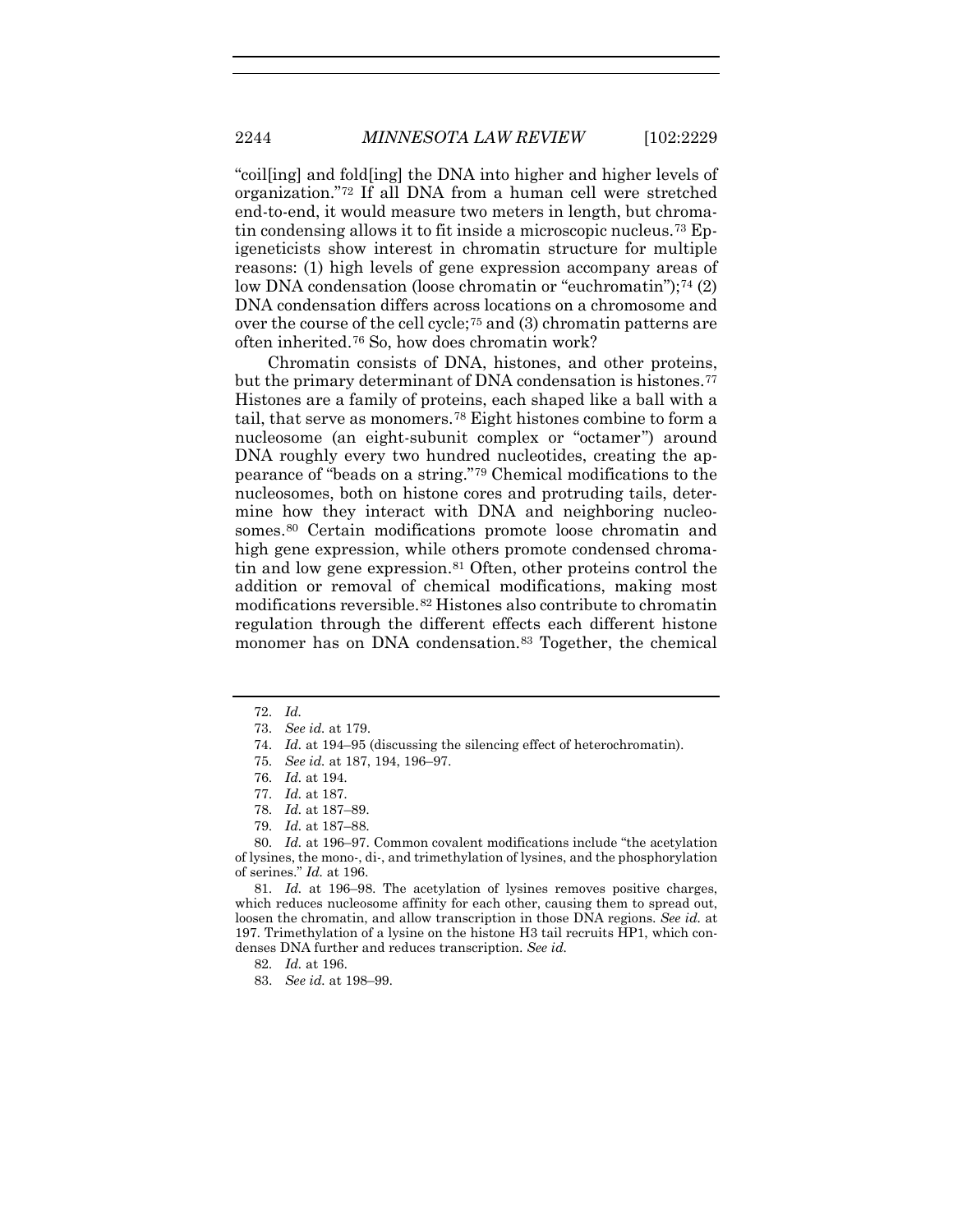modifications and histone variants create meaningful combinations that epigeneticists have termed the "histone code."[84](#page-17-0) These very specific combinations instruct cell machinery to repair chromatin, increase gene expression, or decrease gene expression.[85](#page-17-1) But other combinations, such as nonnatural ones a researcher may wish to introduce, would not be recognized without significantly altering the cell machinery.

Apart from chromatin structure, the other main epigenetic mechanism is DNA methylation.<sup>86</sup> This chemical modification, the addition of a methyl group, is made directly on DNA strands to prevent cell machinery from recognizing the gene.[87](#page-17-3) In most scenarios, this blocking effect reduces gene expression by preventing transcription factor proteins from binding and starting transcription.[88](#page-17-4) Occasionally the blocking effect actually increases gene expression by preventing repressor proteins from binding to the gene.<sup>[89](#page-17-5)</sup> DNA methylation also impacts gene expression by recruiting histone-modifying proteins that promote DNA condensation, which also hinders transcription.<sup>[90](#page-17-6)</sup> As with chemical modifications to histones, a series of proteins exist to add and remove the methyl group from target genes, making this epigenetic mechanism reversible and therefore a potential tool that researchers may wish to manipulate into epigenetics-based treatments.[91](#page-17-7)

Epigenetic features interest scientists because their susceptibility to environmental impact and heritability make them likely to play an essential role in personalized medicine. Environmental factors such as heat or diet can impact DNA methylation patterns and histone modifications at any stage of life, both during gestation and after birth.<sup>[92](#page-17-8)</sup> Because DNA methylation and histone modifications can be inherited, these environmental

<span id="page-17-9"></span><sup>84.</sup> *Id.* at 198.

<sup>85.</sup> *See id.*

<span id="page-17-4"></span><span id="page-17-3"></span><span id="page-17-2"></span><span id="page-17-1"></span><span id="page-17-0"></span><sup>86.</sup> *See* Joseph Loscalzo & Diane E. Handy, *Epigenetic Modifications: Basic Mechanisms and Role in Cardiovascular Disease*, 123 CIRCULATION 2145, 2145– 46 (2011) (discussing DNA methylation as an epigenetic tag).

<sup>87.</sup> *Id.* at 2145.

<sup>88.</sup> *Id.*

<sup>89.</sup> *Id.*

<sup>90.</sup> *Id.* at 2146.

<sup>91.</sup> *Id.*

<span id="page-17-8"></span><span id="page-17-7"></span><span id="page-17-6"></span><span id="page-17-5"></span><sup>92.</sup> *See generally* Robert Feil & Mario F. Fraga, *Epigenetics and the Environment: Emerging Patterns and Implications*, 13 NATURE REV. GENETICS 97 (2012) (describing how environmental factors impact epigenetic features in both plants and animals at various stages of development).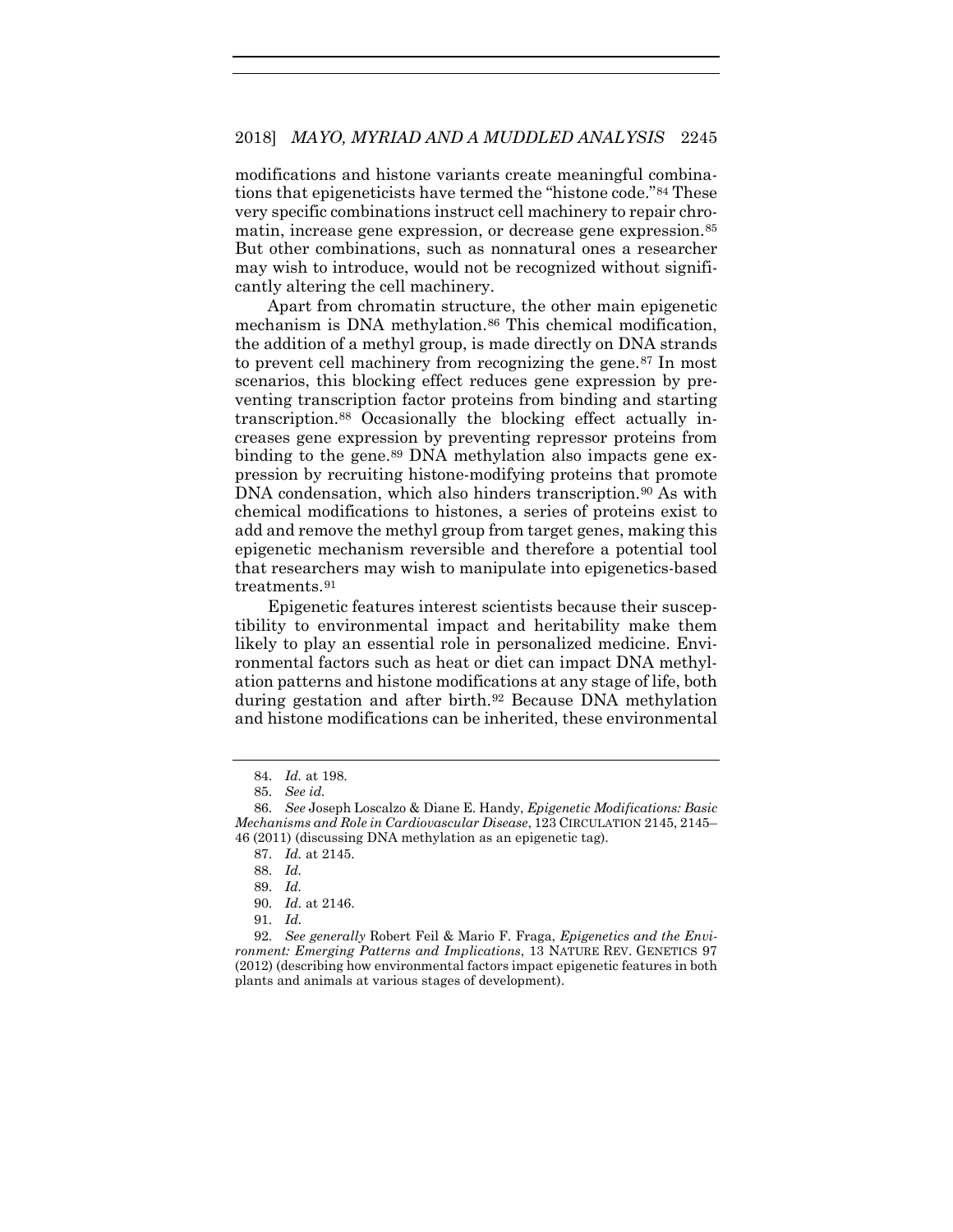effects could last generations.[93](#page-18-0) Each person's epigenetic features differ based on their own inheritance and environment, making future epigenetic applications distinctly personal in nature. Epigenetic diseases have already been identified, and the development of reliable diagnostics might allow for personalized "behavioral or nutritional advice."[94](#page-18-1) Epigenetics may also allow options for "drug targeting and discovery," or even the creation of an anticancer drug that "reactivat[es] tumor-suppressor genes with the use of demethylating agents."[95](#page-18-2)

<span id="page-18-7"></span><span id="page-18-5"></span>It is important, however, to note a key limitation of epigenetics; it exemplifies a field of biotechnology that cannot readily utilize synthetic components. Just as DNA, RNA, and protein rely on standardized components to ensure accurate transcription and translation, the histone code and DNA methylation rely on a very specific set of interactions to correctly manage gene expression. The mammalian histone code relies on at least fifteen specific *sets* of histone modifications, not simply fifteen mod-ifications, to manage expression.<sup>[96](#page-18-3)</sup> Additionally, histone proteins themselves "are among the most highly conserved eukaryotic proteins."[97](#page-18-4) In other words, their function is so fundamental that histones in all eukaryotes, from single-celled organisms to humans, share a highly similar structure despite hundreds of millions of years of evolution. Like most components of biological systems, epigenetic mechanisms are not easily replaceable with synthetic components.

# <span id="page-18-6"></span>II. APPLYING THE *MAYO* TEST TO EPIGENETICS: THE DIFFERENT CHALLENGES IMPOSED BY STEPS ONE AND TWO

This Part examines how applying the *Mayo* test to epigenetics-based inventions results in inconsistent patent eligibility determinations. It begins by arguing that recent rulings make epigenetics-based technology categorically directed to either

<span id="page-18-0"></span><sup>93.</sup> *See* ALBERTS ET AL., *supra* not[e 29,](#page-7-5) at 413 (noting that "inherited forms of DNA methylation and . . . chromatin condensation [are] additional mechanisms for generating cell memory of gene expression patterns"). Cells actually assemble new, identical nucleosomes in a similarly semiconservative manner as DNA replication occurs. *See id.* at 261–62 (detailing the process of nucleosome assembly behind the replication fork).

<span id="page-18-4"></span><span id="page-18-3"></span><span id="page-18-2"></span><span id="page-18-1"></span><sup>94.</sup> Ruth Chadwick & Alan O'Connor, *Epigenetics and Personalized Medicine: Prospects and Ethical Issues*, 10 PERSONALIZED MED. 463, 464 (2013).

<sup>95.</sup> *Id.*

<sup>96.</sup> ALBERTS ET AL., *supra* not[e 29,](#page-7-5) at 198.

<sup>97.</sup> *Id.* at 190.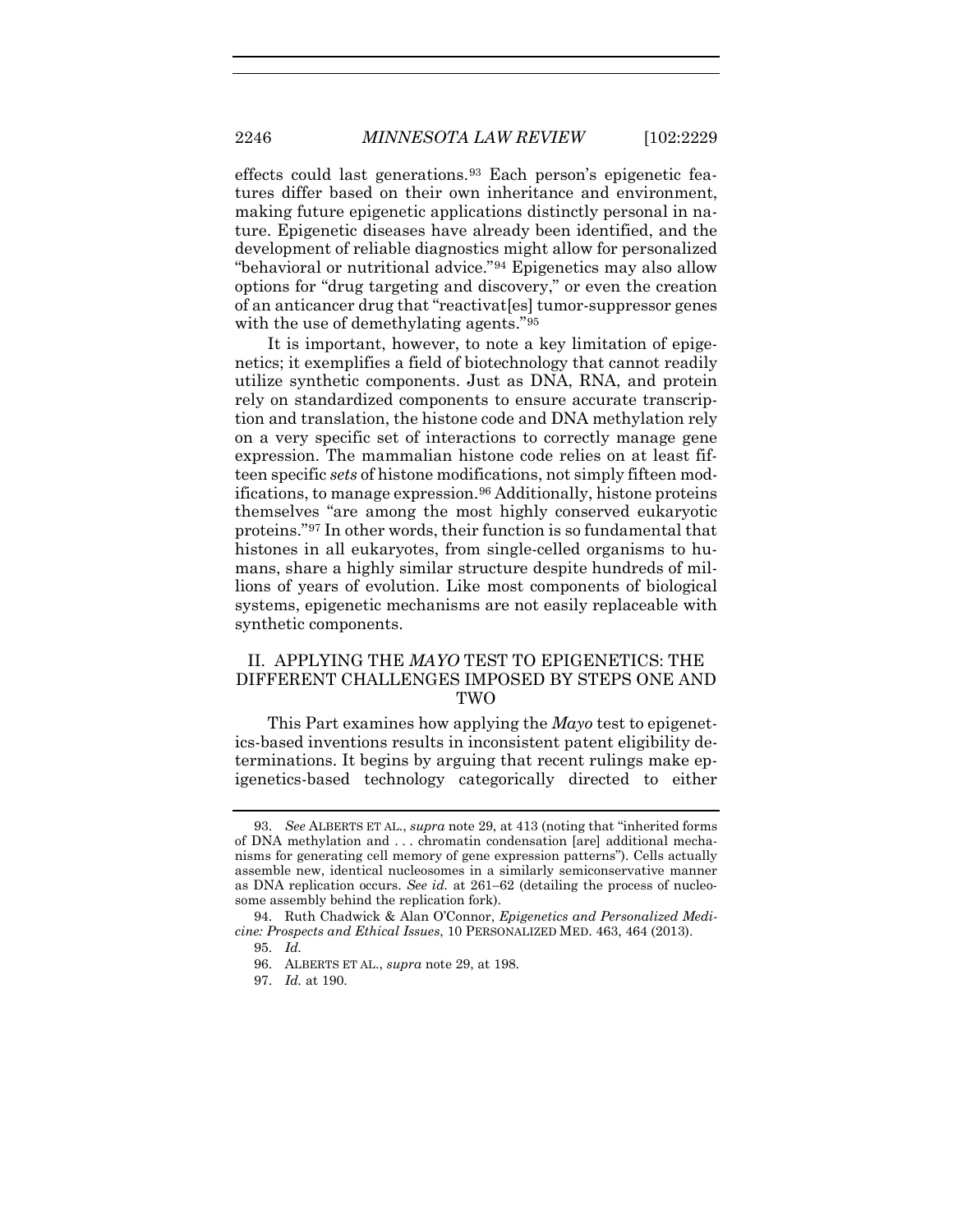natural phenomena or laws, conditioning patent eligibility on the outcome of step two. It then identifies the type of questions judges must answer when deciding whether each epigeneticsbased invention sufficiently transforms underlying natural phenomena or laws. Part II concludes that the judiciary's lack of technical expertise and the inapplicability of prior art leave judges without the context necessary to make consistent § 101 rulings on epigenetics-based technology.

# A. EPIGENETICS-BASED TECHNOLOGY MAY BE CATEGORICALLY DIRECTED TO NATURAL PHENOMENA OR NATURAL LAWS

As set forth in Part I, the non application of the *Mayo* test in *Myriad* left an open question: can a claim be directed to a natural phenomenon when not expressly claiming a natural product?[98](#page-19-0) The Federal Circuit answered this question affirmatively in *Ariosa Diagnostics, Inc. v. Sequenom, Inc.*, ruling that a method for detecting cell-free fetal DNA (cffDNA) was directed to naturally occurring cffDNA.[99](#page-19-1) This ruling significantly broadens the natural phenomena exception to patent eligible subject matter, threatening patent rights for all biotechnology[.100](#page-19-2) The *Mayo* decision similarly expanded the natural-law exception.<sup>[101](#page-19-3)</sup> There, the Court found a method of treating gastrointestinal disorders directed to a natural law because the claim utilized the natural "relationships between concentrations of certain metabolites in the blood and the likelihood that a dosage of a thiopurine drug will prove ineffective or cause harm."[102](#page-19-4)

These expansions of the natural-phenomena and naturallaw exceptions almost certainly make epigenetics-based inventions categorically directed to ineligible subject matter, because virtually all epigenetics-based technology utilizes natural phenomena and/or natural associations or correlations that courts

<sup>98.</sup> *See supra* note [31](#page-8-4) and accompanying text.

<span id="page-19-1"></span><span id="page-19-0"></span><sup>99.</sup> 788 F.3d 1371 (Fed. Cir. 2015). Cell-free fetal DNA is a type of fetal DNA that can be detected in the pregnant mother 's bloodstream by the diagnostic test being considered by the Federal Circuit. *Id.* at 1373. For the purposes of this Note, readers need only understand that cffDNA is a natural phenomenon.

<span id="page-19-4"></span><span id="page-19-3"></span><span id="page-19-2"></span><sup>100.</sup> *Cf.* Merksamer, *supra* note [32,](#page-8-5) at 521–25 (arguing that the ruling jeopardizes the patent eligibility of DNA diagnostic tests).

<sup>101.</sup> *Id.* at 509.

<sup>102.</sup> Mayo Collab. Servs. v. Prometheus Labs, Inc., 566 U.S. 66, 77 (2012).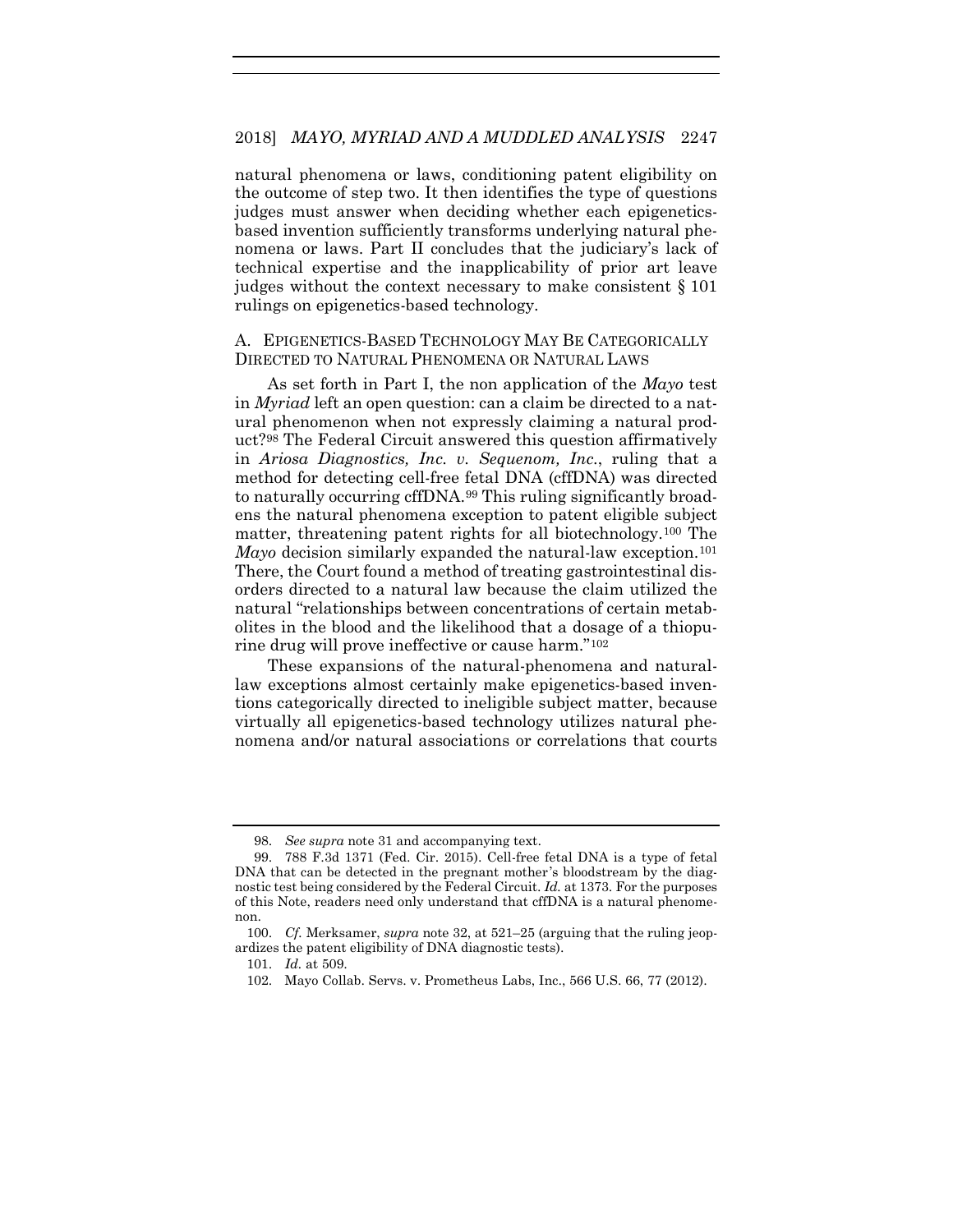would now consider natural laws.[103](#page-20-0) Epigenetics-based technology works by understanding the relevance of gene locations, the histone code, chemical modifications to DNA, chromatin condensation and the relationships between gene expression levels and other cellular features. This reliance of epigenetics-based technology on naturally occurring features makes the directed-to standard from step one of the *Mayo* test especially problematic.[104](#page-20-1) After *Mayo*, methods that diagnose epigenetic diseases based on that understanding would be directed towards the natural correlations between epigenetic features, gene expression and disease. After *Ariosa*, methods of detecting or altering epigenetic features would be directed towards those features, just as the method of detecting cffDNA in *Ariosa* was directed to cffDNA. These rulings also suggest that a claimed biological apparatus or large biomolecule that utilizes epigenetic features, such as a vector for gene insertion that targets only noncondensed DNA regions, would be directed to the features its function depends on.[105](#page-20-2) Thus virtually all epigenetics-based technology is directed to ineligible subject matter and must undergo *Mayo* step two.

<span id="page-20-0"></span><sup>103.</sup> Software faces an almost identical problem, where courts consider most software patents directed to abstract ideas. In *Enfish* and *D.D.R. Holdings*, the first Federal Circuit cases to distinguish *Alice*, the court found that the patent claims were directed to a specific improvement or problem, despite using an abstract idea. Enfish, LLC v. Microsoft, Inc., 822 F.3d 1327 (Fed. Cir. 2016) (holding that the claims were directed towards making a specific improvement to database functionality); D.D.R. Holdings, LLC v. Hotels.com, L.P., 773 F.3d 1245 (Fed. Cir. 2014) (holding that the claims were directed to solving a specific problem unique to the digital world). Unfortunately for those seeking to patent epigenetics-based inventions, these rulings do not appear easily analogous. The *Enfish* ruling for a specific improvement seemingly holds potential, but the practical constraints on altering epigenetic features while preserving natural functionality will limit its applicability. The *D.D.R. Holdings* ruling concerning a problem unique to the digital world appears inapplicable to biotechnology because the biological world is natural, not man-made like the digital world. Thus, directing an invention to a specific, naturally occurring biological problem would still direct it towards a natural phenomenon.

<sup>104.</sup> Alice Corp. v. CLS Bank Int'l, 134 S. Ct. 2347, 2355 (2014).

<span id="page-20-2"></span><span id="page-20-1"></span><sup>105.</sup> In molecular biology, vector refers to "[a] vehicle . . . used to transfer . . . genetic material such as DNA sequences from the donor organism to the target cell of the recipient organism." *Vector*, BIOLOGY ONLINE, http://www .biology-online.org/dictionary/Vector (last updated June 16, 2010).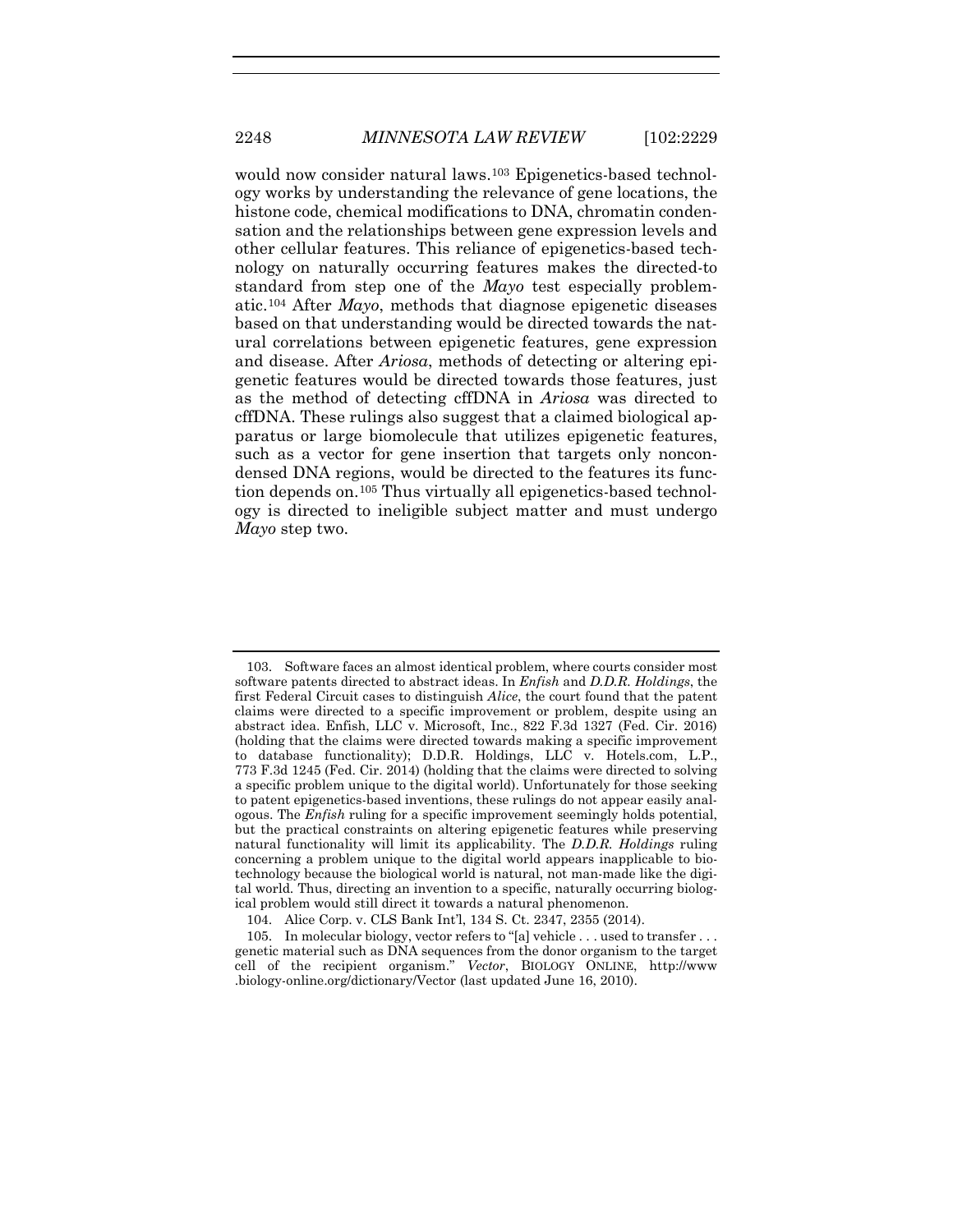# B. IDENTIFYING A SUFFICIENT TRANSFORMATION UNDER *MAYO* STEP TWO INVOLVES ASKING NUANCED QUESTIONS ABOUT MOLECULAR BIOLOGY

Given the strong likelihood that courts will consider epigenetics-based technology categorically directed to ineligible subject matter, patent eligibility will depend on the second step of the analysis: whether the invention contains an inventive concept sufficient to transform it into a patentable invention[.106](#page-21-0) Unfortunately, the close relation between epigenetics-based technology and underlying natural phenomena or laws obscures this analysis. Though "all inventions at some level embody, use, reflect, rest upon, or apply laws of nature, natural phenomena, or abstract ideas,["107](#page-21-1) epigenetics relies on natural features, interactions, and correlations to an exceptional degree, even among fields of biotechnology.[108](#page-21-2) It cannot readily utilize synthetic biology tools that clearly distinguish inventions from their underlying subject matter.[109](#page-21-3) Accordingly, resolving *Mayo* step two for epigenetics-based inventions requires examining subtle distinctions between the invention and its underlying subject matter, making the analysis akin to separating shades of gray. To highlight the subtlety of the distinctions that must be drawn, one must consider what types of modifications, and what extent of modification, would be necessary to transform an epigenetically relevant, naturally occurring protein into a patent eligible invention[.110](#page-21-4) Three types of alterations to consider include: (1) use in a nonnatural context; (2) chemical modification after transla-tion; and (3) change to the protein's amino acid sequence.<sup>[111](#page-21-5)</sup>

An epigenetically relevant protein could be used outside its natural context in many ways. Molecular biologists often use natural proteins in cells where the proteins are not naturally

<sup>106.</sup> *Mayo*, 566 U.S. at 72–73.

<sup>107.</sup> *Id.* at 71.

<sup>108.</sup> *See supra* note[s 96](#page-18-5)[–97](#page-18-6) and accompanying text.

<sup>109.</sup> *Id.*

<span id="page-21-4"></span><span id="page-21-3"></span><span id="page-21-2"></span><span id="page-21-1"></span><span id="page-21-0"></span><sup>110.</sup> A similar question regarding type and extent of modification could be asked for most inventions in the field of molecular biology. For the purposes of this Note, the discussion will limit itself to epigenetics. Nevertheless, it is important to note that courts may similarly struggle to define minimum transformation when examining biotechnology beyond epigenetics.

<span id="page-21-5"></span><sup>111.</sup> A nonnatural context would not alter the protein in any way, whereas chemical modification or amino acid changes would alter its structure. Any impact on the protein's function would depend on the extent of contextual change, chemical modification, or amino acid sequence changes.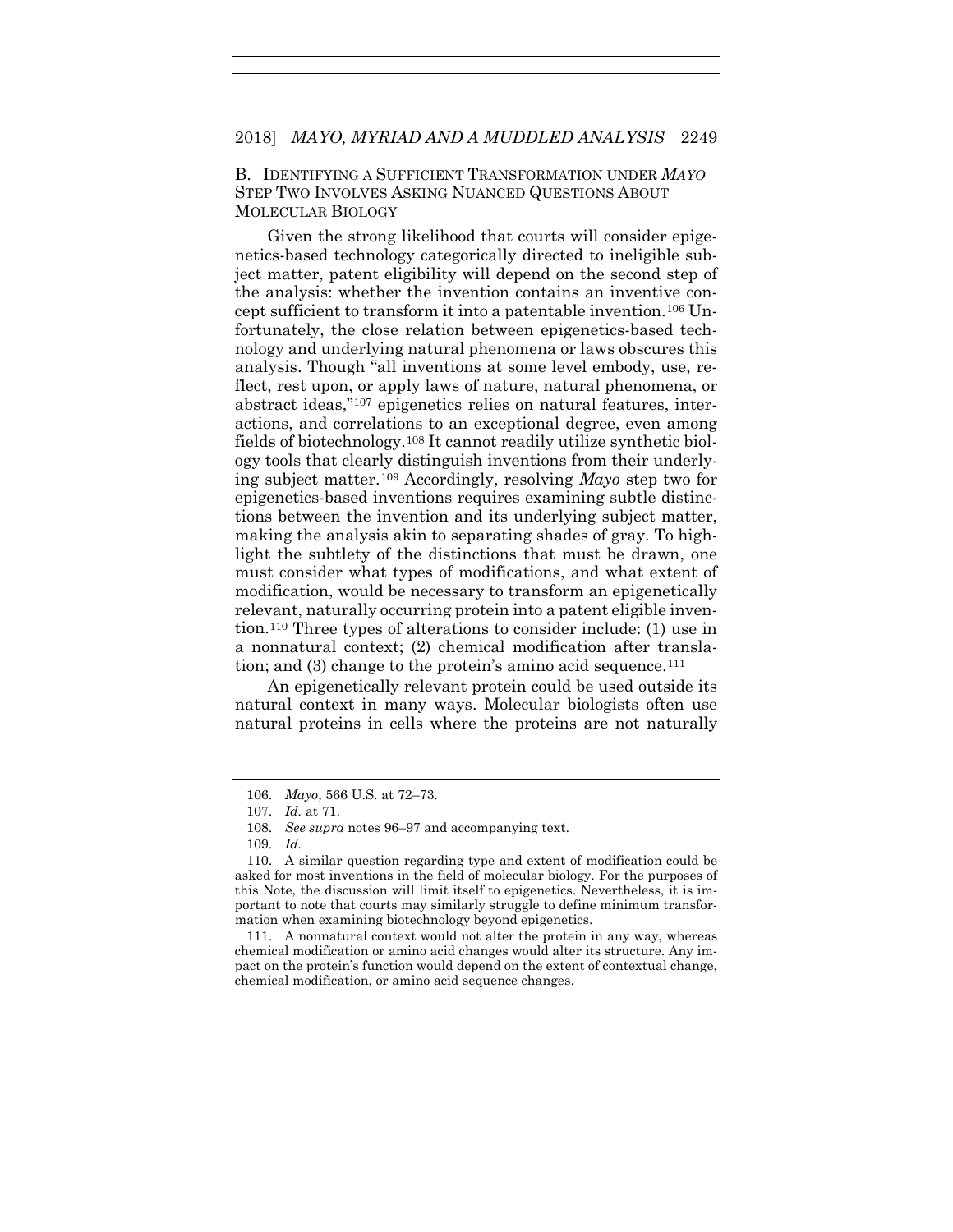<span id="page-22-3"></span>present.[112](#page-22-0) Given the stark differences between bacteria and human cells, using a bacterial protein in a human cell would likely be transformative.[113](#page-22-1) While a good starting point, it does not define the line of minimum transformation that will give rise to patent eligibility. Does the use of the protein stop being transformative when the natural protein comes from a eukaryotic microorganism, a mammal, a primate, or a human? If the protein is a histone, how does the fact that eukaryotic histones share highly similar structures affect the analysis? Could it be sufficiently transformative to use a human nonhistone protein naturally expressed only in one cell type in another cell type? Also, consider uses of natural proteins in an in-vitro setting: Does using a natural histone in a diagnostic for epigenetic disease give rise to patentability, despite the diagnostic's dependence on recognition of the histone code? What if the diagnostic utilizes multiple natural nonhistone proteins that respond to the histone code in different ways?

Chemical and amino acid changes also invoke questions about what constitutes a minimum transformation. Is it transformative to change a protein's structure, but not its function? Do changes sufficiently transform the protein if they change how well the protein functions, but not how it carries out that function? What if the changes add a new function, but leave the natural function unaffected? As an example, consider chemical and amino acid modifications to histone-modifying proteins. Does a sufficient transformation occur if the protein structure changes, even though it still modifies histones the same way? What if the changes reduce the rate of histone modification by fifty percent? What if the protein no longer modifies histones, but still recognizes and binds to them?

Imagine an inventor wanted to identify condensed chromatin by creating a protein that binds to areas of high DNA methylation and is visible under a fluorescent microscope.[114](#page-22-2) This inventor would begin with a protein that recognized DNA

<span id="page-22-0"></span><sup>112.</sup> *See* ALBERTS ET AL., *supra* note [29,](#page-7-5) at 495–98 (describing how microbiologists create genetically engineered, or "transgenic," organisms by deleting or replacing genes).

<span id="page-22-1"></span><sup>113.</sup> Bacteria are prokaryotic, making them extremely dissimilar to humans, which have eukaryotic cells. *See id.* at 12–13 (listing differences between prokaryotic and eukaryotic cells).

<span id="page-22-2"></span><sup>114.</sup> Fluorescent tagging proteins are highly common and easy to construct. *See id.* at 539. Such a hybrid protein likely would fail the obviousness test, but that is irrelevant to whether the subject matter would itself be patent eligible.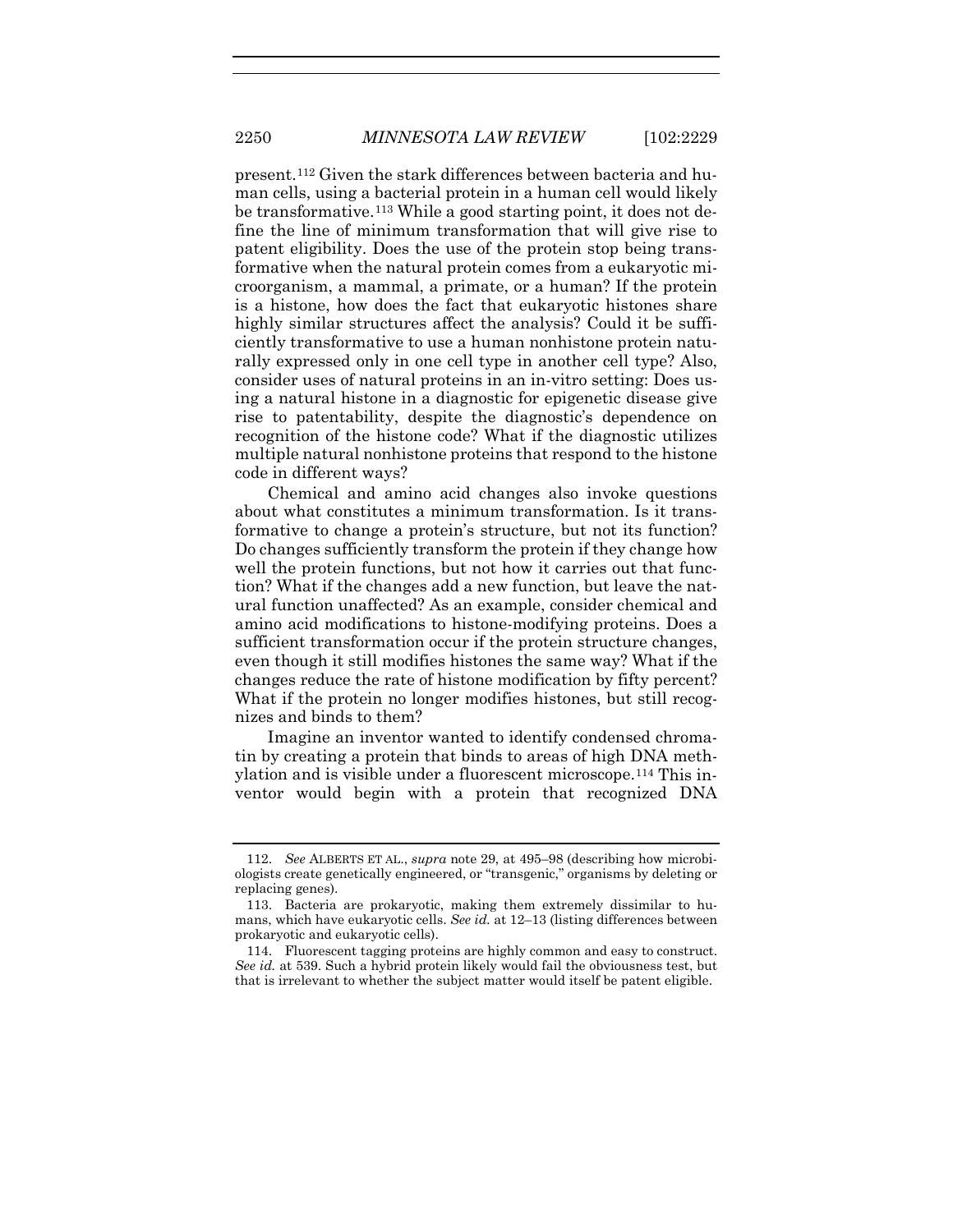methylation and modify it, using other naturally occurring proteins as blueprints. At what point would this protein become patent eligible? If the inventor combined natural protein with a synthetic sequence that resulted in fluorescence, it would likely be considered transformed. But what if she combined natural protein with another natural protein that fluoresced? What if the second natural protein came from a different species, and the combination would never occur naturally?

This Section poses many questions, but intentionally offers few answers in the belief that no definite answers exist. It is important to pose these questions regardless, as judges must answer the same or analogous questions when engaging in a § 101 inquiry for a modified biomolecule. Even epigenetics experts could reasonably disagree as to whether a given type or extent of modification sufficiently transforms subject matter into a patentable invention. But judges, not experts, make the patent eligibility determination, and they do so lacking an understanding of both the subject matter and the scientific field.

# C. WITHOUT TECHNICAL EXPERTISE OR GUIDANCE FROM PRIOR ART, JUDGES LACK THE ABILITY TO MAKE CONSISTENT § 101 RULINGS ON EPIGENETICS-BASED TECHNOLOGY

<span id="page-23-2"></span>The questions set forth above demonstrate the judicial need for scientific context when deciding whether an epigeneticsbased invention sufficiently transforms the underlying subject matter. "[T]he judge has to understand [the scientific] background just to get to the factual basis of the problem and then deal with legal aspects."[115](#page-23-0) Few judges possess that understanding, with only five percent having studied any type of science.[116](#page-23-1) Justice Scalia recognized this deficiency regarding molecular biology, concurring with the majority in *Myriad* solely to note that he "join[ed] the judgment of the Court, and all of its opinion except . . . some portions of the rest of the opinion going into fine details of molecular biology. *I am unable to affirm those details* 

<span id="page-23-1"></span><span id="page-23-0"></span><sup>115.</sup> Peter Lee, *Patent Law and the Two Cultures*, 120 YALE L.J. 2, 4 (2010) (quoting Hon. James F. Holderman speaking about patent litigation generally). 116. Jules Epstein, *When Must Lawyers Learn Science?*, NAT'L JUDICIAL COLL.: THE JUDICIAL EDGE (Jan. 21, 2016) http://www.judges.org/when-must -lawyers-learn-science.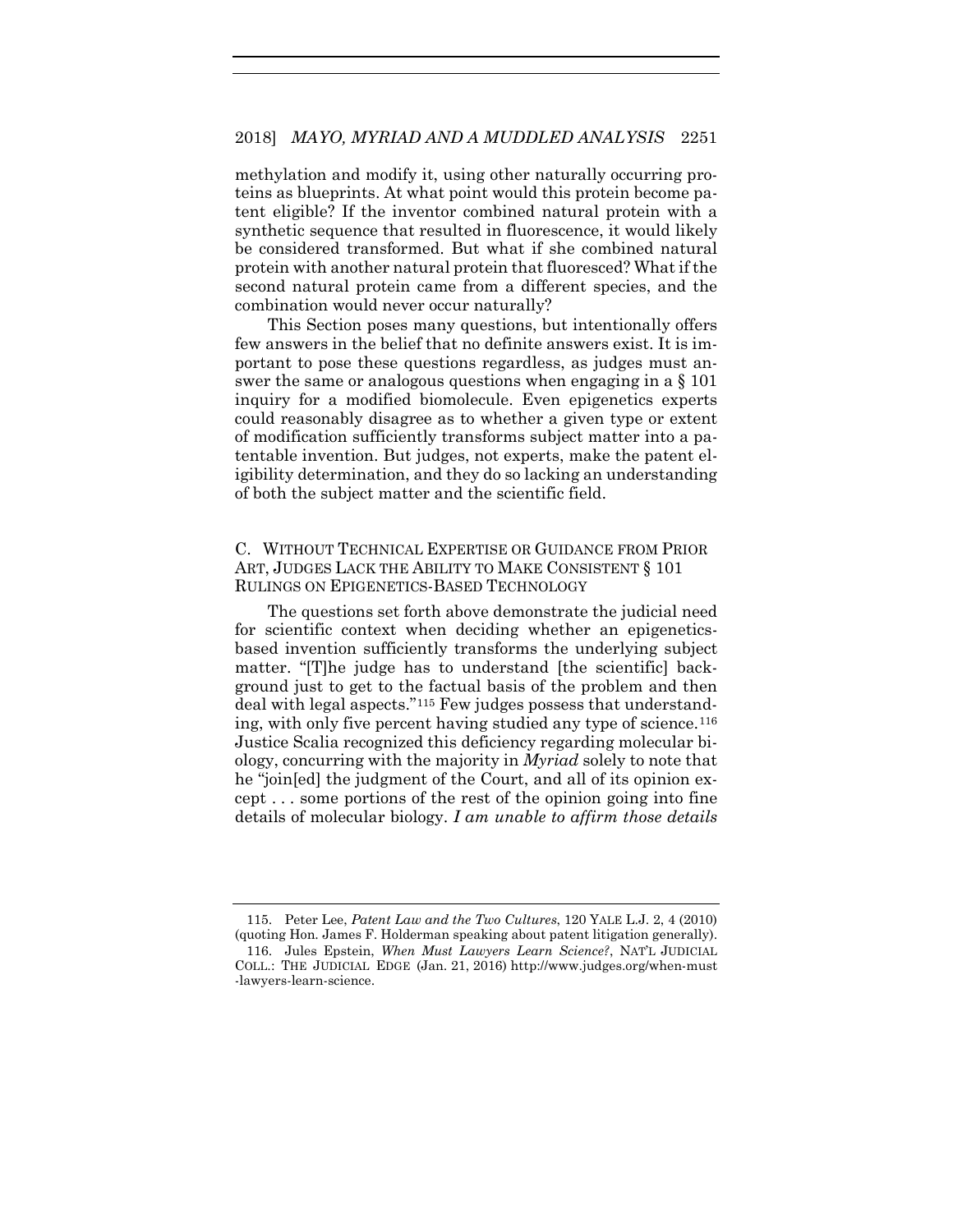<span id="page-24-6"></span><span id="page-24-0"></span>*on my own knowledge or even my own belief*."[117](#page-24-1) Some would argue that it is the job of attorneys to educate judges on the technology at issue and that their tutorials adequately prepare judges to grapple with difficult subject matter.[118](#page-24-2) This reasoning assumes that judges freely embrace science-heavy tutorials, which seems unlikely given "[t]he discomfort of the legal profession, including the judiciary, with science and technology."[119](#page-24-3) Even Congress, by allowing the USPTO to use a different standard of proof, seems to imply that fact-intensive patent issues are better handled by those familiar with the technical subject matter. District court judges may only invalidate patents based on clear and convincing evidence, but the USPTO may invalidate based on a mere preponderance of the evidence.[120](#page-24-4)

The judiciary's lack of scientific knowledge proves especially troublesome in § 101 challenges because judges decide patent eligibility as a question of law, with the inquiry focused exclusively on the patent's claims.[121](#page-24-5) Courts "consider the elements of each

<span id="page-24-3"></span>119. Jackson v. Pollion, 733 F.3d 786, 788 (7th Cir. 2013); *see also Id.* at 787– 88 (discussing the "widespread, and increasingly troublesome, discomfort among lawyers and judges confronted by a scientific or other technological issue"); Lee, *supra* note [115,](#page-23-2) at 20–25 (arguing that the judiciary takes cognitive shortcuts consistent with the "cognitive miser" model when attempting to understand science, as illustrated by their "use of metaphors to understand new technologies"). Concerns over the judiciary's inadequacies regarding patent cases has motivated Congress to pass a pilot program which experiments with specialized patent courts. *See* Coe, *supra* note [118](#page-24-0) ("A pilot program allowing for some federal judges to sharpen their expertise in patent law could help whittle down pending cases and speed up patent litigation[—]a process that practitioners say has become painfully slow."); *see also* MARGARET S. WILLIAMS, RE-BECCA EYRE, & JOE CECIL, FED. JUDICIAL CTR., PATENT PILOT PROGRAM: FIVE-YEAR REPORT 1 (2016) (describing the structure of the Patent Pilot Program), https://www.fjc.gov/sites/default/files/2016/Patent%20Pilot%20Program%20 Five-Year%20Report%20(2016).pdf.

<span id="page-24-4"></span>120. Cuozzo Speed Techs., LLC v. Lee, 136 S. Ct. 2131, 2144 (2016). *Inter partes* reviews, which allow challenging a patent on novelty or obviousness grounds, are conducted before USPTO examiners who have some level of expertise in the subject matter. *Inter Partes Review*, USPTO, https://www.uspto .gov/patents-application-process/appealing-patent-decisions/trials/inter-partes -review (last modified May 9, 2017). While Article III judges decide patent issues using a clear and convincing evidence standard, the examiners need only decide them by a mere preponderance of the evidence. *Cuozzo*, 126 S. Ct. at 2144.

<span id="page-24-5"></span>121. *See* Alice Corp. v. CLS Bank Int'l, 134 S. Ct. 2347, 2355 (2014).

<span id="page-24-1"></span><sup>117.</sup> Ass'n for Molecular Pathology v. Myriad Genetics, Inc., 569 U.S. 576, 596 (2013*)* (Scalia, J., concurring) (emphasis added).

<span id="page-24-2"></span><sup>118.</sup> Erin Coe, *Program for Patent Judges Could Cut Case Delays*, LAW360 (Apr. 3, 2009), https://www.law360.com/articles/95376/program-for-patent -judges-could-cut-case-delays.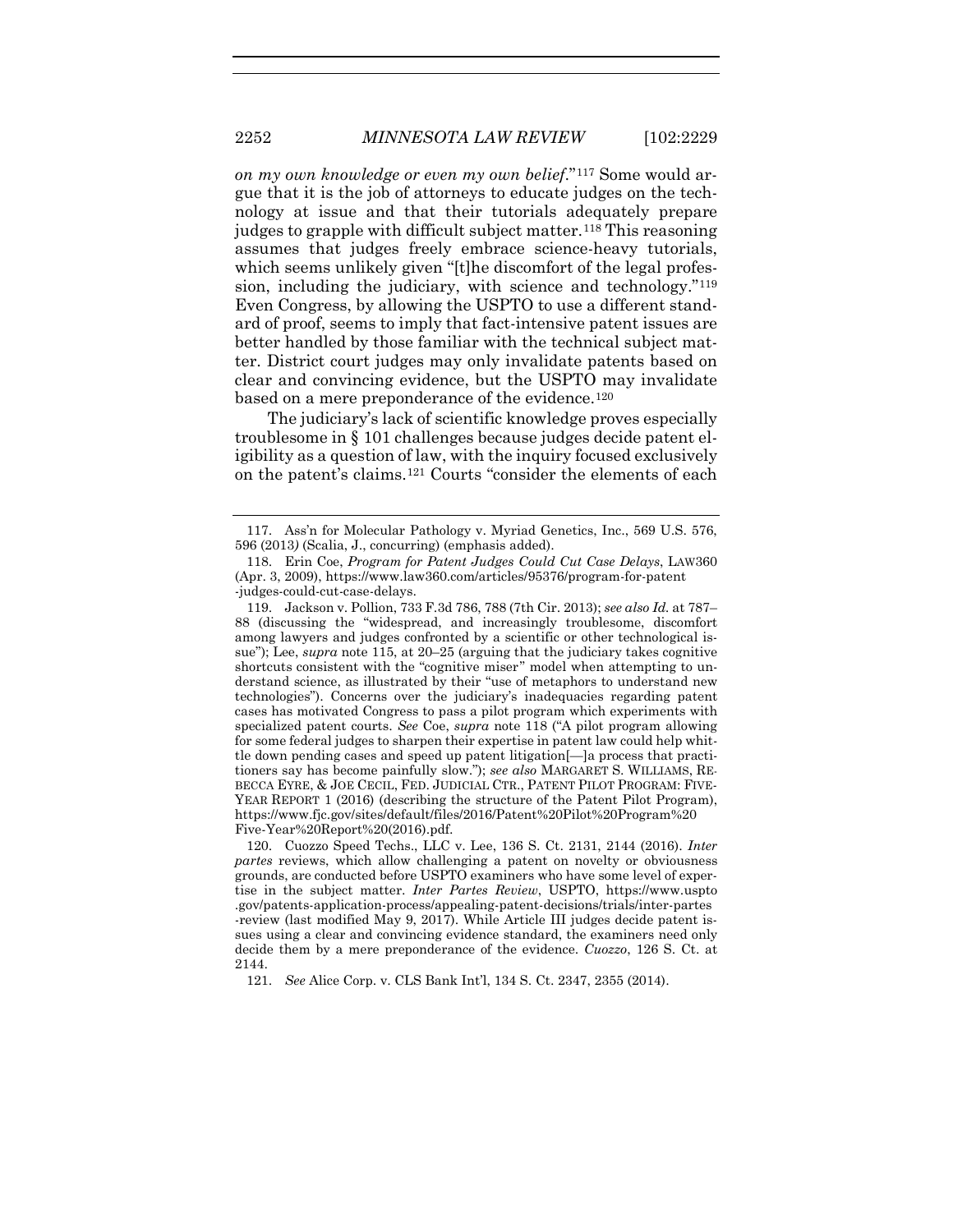claim both individually and 'as an ordered combination' to determine whether the additional elements 'transform the nature of the claim.'"[122](#page-25-0) This narrow focus on claim language causes problems by excluding prior art from the analysis, which eliminates another source of scientific knowledge from consideration.[123](#page-25-1) In the novelty and obviousness doctrines, judges compare the patent-in-suit to closely related patents and publications (the "prior art") to determine whether its invention is new<sup>[124](#page-25-2)</sup> and nonobvious.[125](#page-25-3) Though judges make § 101 determinations without a comparison, prior art references could inform judges about closely related inventions in the field, helping them develop an understanding of both the subject matter and what inventive contribution the patent-in-suit might be making.

Because epigenetics-based technology often blurs the line between invention and underlying natural phenomena and laws, judges already face a difficult task when making § 101 determinations.[126](#page-25-4) Absent background knowledge of molecular biology or context from prior art, how can the judiciary hope to understand, much less consistently answer, any of the questions posed in Part II.B?[127](#page-25-5) With difficult subject matter, varying levels of background knowledge, and minimal context for the invention, one should expect judges to make inconsistent decisions regarding the patent eligibility of epigenetics-based inventions. Absent an understanding of epigenetics-based technology, we should expect courts to differ with regards to where they set the line of minimum transformation. The inconsistency arises not because the judiciary is incapable, but because the *Mayo* test requires

<sup>122.</sup> *Id.*

<span id="page-25-1"></span><span id="page-25-0"></span><sup>123.</sup> Another problem with focusing the  $\S$  101 inquiry exclusively on claim language is the judiciary's poor performance when attempting to interpret the scope of patent claims. The Federal Circuit reverses claim construction rulings in roughly one-third of cases. Coe, *supra* not[e 118.](#page-24-0) Comparatively, "[c]laim construction rulings by U.K. courts were overturned [only] 15 percent of the time." *Id.* Some practitioners even report instances in which courts improperly approached patent claims like contract terms. *Id.* This poor performance contributed to Congress's decision to begin the Patent Pilot Program, which tracks courts' performance in deciding claim construction. *See* WILLIAMS, EYRE & CECIL, *supra* not[e 119,](#page-24-6) at 23–25 (detailing the results of *Markman* hearings for claim construction over the first five years of the pilot program).

<sup>124.</sup> 35 U.S.C. § 102(a) (2012).

<sup>125.</sup> *Id.* § 103.

<span id="page-25-5"></span><span id="page-25-4"></span><span id="page-25-3"></span><span id="page-25-2"></span><sup>126.</sup> Judges must simultaneously combat the interpretive problems of trying to read *Myriad*, *Alice*, and *Mayo* together. *See* Burk, *supra* note [30,](#page-8-0) at 609–11 (demonstrating the difficulty of combining the different frameworks used by the Supreme Court); *supra* Part II.A.

<sup>127.</sup> *See supra* note[s 112–](#page-22-3)14 and accompanying text.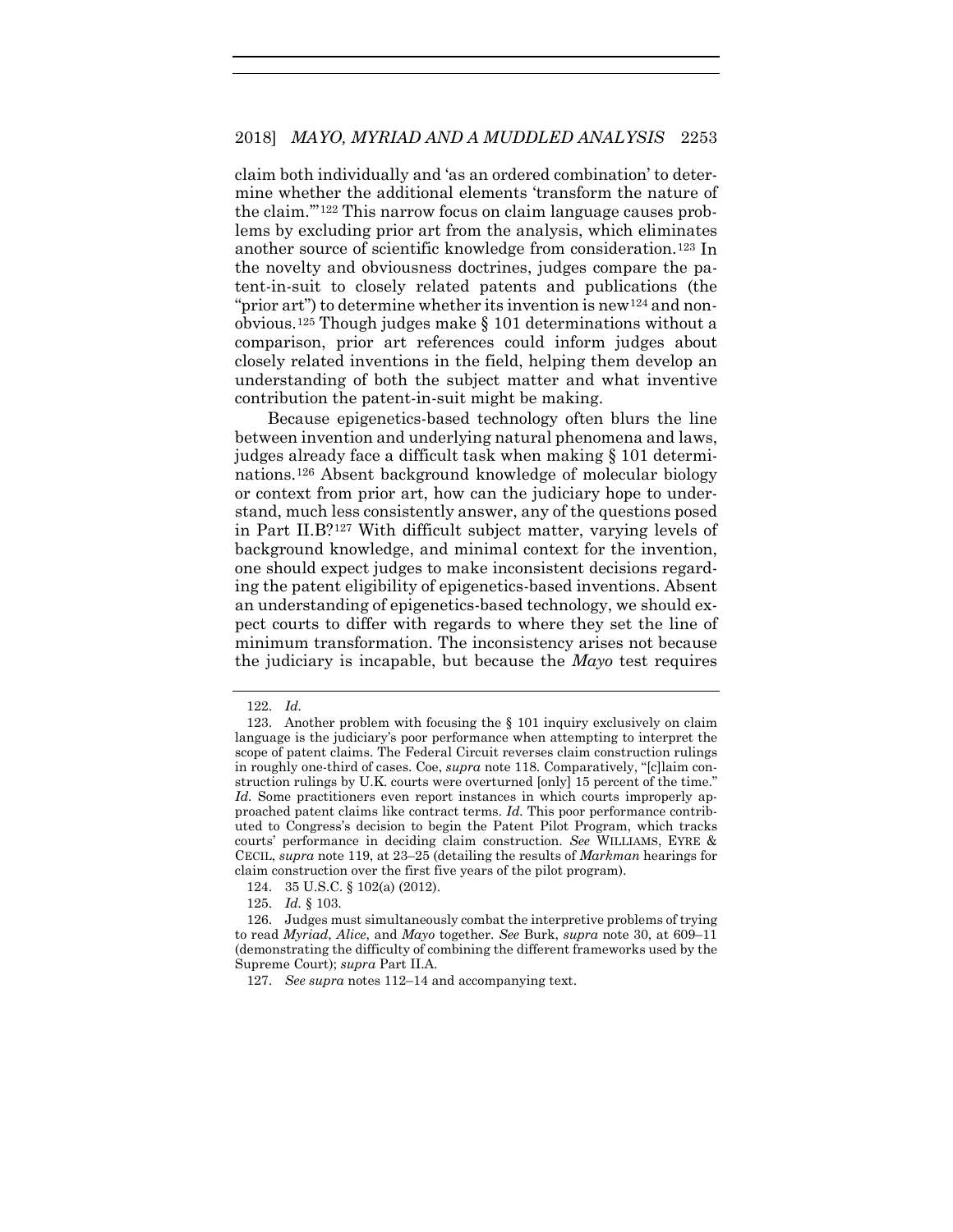judges to define a "sufficient transformation" for complex subject matter in a vacuum, with no reference to prior art—a difficult task that none of the other patent doctrines require.

# III. THE INADEQUACY OF INCONSISTENT PATENT RIGHTS AND ALTERNATIVES TO APPLYING MAYO TO BIOTECHNOLOGY

This Part builds upon the inconsistent patent rights for epigenetics-based technology likely to result from the *Mayo* test, arguing that the uncertainty of validity threatens to freeze investment and prevent acquisition of epigenetics start-ups, which would impede the process of bringing epigenetics-based technology to markets. It then argues that categorically exempting epigenetics-based technology from § 101 would solve the uncertainty problem without leading to patents "'improperly tying up the' . . . building blocks of human ingenuity."[128](#page-26-0)

# A. ALLOWING INCONSISTENT INVALIDATIONS UNDER § 101 HARMS BIOTECHNOLOGY FIRMS AND HINDERS EPIGENETICS FROM ENTERING MEDICAL MARKETS QUICKLY

Historically, biotechnology companies have relied on patents to protect their investments in research and development, perhaps more than any other industry.[129](#page-26-1) Pharmaceutical companies helped drive this trend through their own patenting practices and their targeted acquisition of biotech start-ups. Epigenetics start-ups appear to be following the same strategy, likely because it develops strong intellectual property assets that can later be leveraged during an acquisition or when attracting investors.[130](#page-26-2) This Section discusses the dominant biotech patenting strategy, how it pays off for both the start-up and acquiring company in an acquisition, and why inconsistent § 101 invalidations undermine it.

<span id="page-26-0"></span><sup>128.</sup> Alice Corp. v. CLS Bank Int'l, 134 S. Ct. 2347, 2354 (2014) (quoting Mayo Collaborative Servs. v. Prometheus Labs., Inc., 132 S. Ct. 1289, 1301 (2012)).

<span id="page-26-1"></span><sup>129.</sup> Esteban Burrone, *Patents at the Core: The Biotech Business*, WIPO (2006), http://www.wipo.int/sme/en/documents/patents\_biotech\_fulltext.html.

<span id="page-26-2"></span><sup>130.</sup> *See id.* (describing the importance of strong intellectual property assets to investors in biotech companies).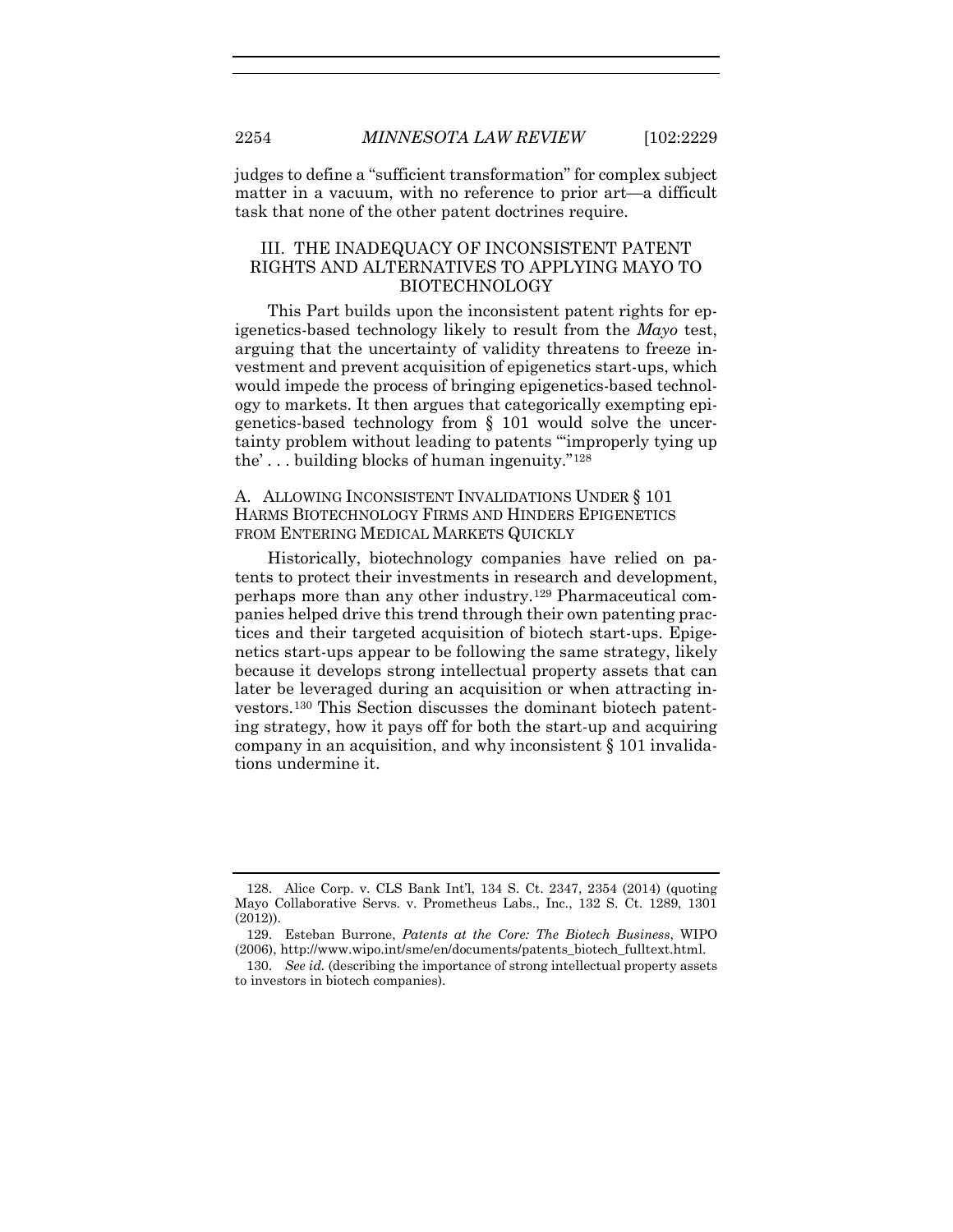<span id="page-27-8"></span><span id="page-27-0"></span>The biotech strategy of patenting early and frequently arises from the capital-intensive process of bringing a product to market, which can best be demonstrated with pharmaceuticals[.131](#page-27-1) Recent estimates place the total capitalized cost of bringing a drug to market at \$2.558 billion.[132](#page-27-2) Capital covers not only the cost of creating the drug, but also the cost of conducting clinical trials, seeking FDA approval, and educating consumers and healthcare providers through marketing[.133](#page-27-3) Biotech firms incur these extreme costs only because patent monopolies ensure a return on their investment.[134](#page-27-4) Their aggressive pursuit of patents, sometimes more than six years prior to *any* drug in the class being approved,[135](#page-27-5) demonstrates just how essential they consider patents to their business model.

For those developing epigenetics-based technology—often start-ups—the incentives to patent differ from those motivating large pharmaceutical companies. Epigenetics start-ups face many of the same capital requirements as pharmaceutical companies, but lack the resources to ensure they can bring the product to market. Accordingly, start-ups focus on shorter-term goals when patenting, each of which contributes to the start-up's longterm viability. Acquiring a patent serves as a deterrent to others who would otherwise assert their intellectual property against the start-up, the threat of countersuit serving as a form of mutually assured destruction or an incentive to cross-license.[136](#page-27-6) Additionally, patenting attracts investment and acquisition, which provides the resources to get technology to market.[137](#page-27-7) Only with acquisition or investment can the patented technology reach the

<span id="page-27-1"></span><sup>131.</sup> Pharmaceutical companies have escalated how early and frequently they patent in recent years. From 1998 to 2004, pharmaceutical companies only patented eighty percent of later-in-class drugs prior to the first-in-class drug's approval, but between 2005 to 2011 that number increased to 100%. Joseph A. DiMasi & R. Chakravarthy, *Competitive Development in Pharmacologic Classes: Market Entry and the Timing of Development*, 100 CLINICAL PHARMACOL-OGY & THERAPEUTICS 754, 757 (2016).

<span id="page-27-2"></span><sup>132.</sup> Joseph A. DiMasi et al., *Innovation in the Pharmaceutical Industry: New Estimates of R&D Costs*, 47 J. HEALTH ECON. 20, 26 (2016). DiMasi et al.'s estimate that the capitalized cost of bringing a drug to market has increased 145% since 2003. *Id.* at 31. Almost half of this increase can be attributed to increasing drug failure rates. *Id.* at 28.

<span id="page-27-5"></span><span id="page-27-4"></span><span id="page-27-3"></span><sup>133.</sup> Emily Michiko Morris, *The Myth of Generic Pharmaceutical Competition Under the Hatch-Waxman Act*, 22 FORDHAM INTELL. PROP. MEDIA & ENT. L.J. 245, 255–57 (2012).

<sup>134.</sup> *Id.* at 257.

<sup>135.</sup> DiMasi & Chakravarthy, *supra* note [131,](#page-27-0) at 758.

<span id="page-27-6"></span><sup>136.</sup> *See* Graham & Sichelman, *supra* note [16](#page-4-4) at 1065–66.

<span id="page-27-7"></span><sup>137.</sup> *Id.* at 1067.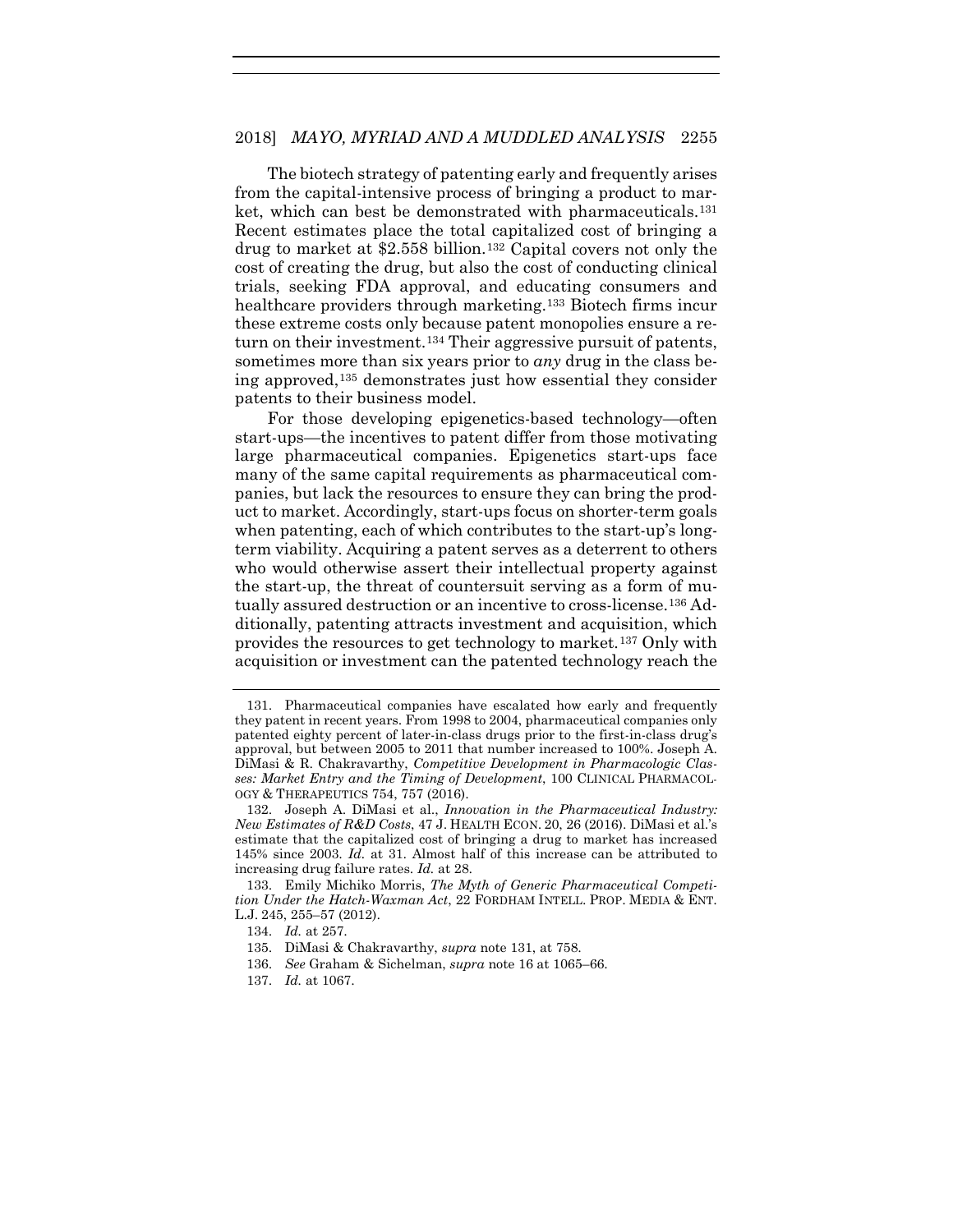market and serve its ultimate purpose: recouping the start-up's research and development costs.

<span id="page-28-8"></span><span id="page-28-1"></span><span id="page-28-0"></span>Though initial public offering (IPO) markets have been promising for biotechnology,[138](#page-28-2) most start-ups follow the acquisition track to obtain resources and regulatory expertise from large pharmaceutical companies.[139](#page-28-3) Epigenetics start-ups, such as Epizyme, have already begun to seek out buyers[.140](#page-28-4) Leveraging a larger company's resources and regulatory expertise lessens the burden of a grueling FDA approval process, allowing technology to reach markets more quickly.[141](#page-28-5) At the same time, large pharmaceutical companies have moved away from research and development and towards acquisition because they can "acquire potential [sic] commercially viable products that can shave years off of R&D effort."[142](#page-28-6) This trend might also be linked to the steady increase in research and development costs over recent years, resulting from decreases in drug success rates.[143](#page-28-7) In other words, acquiring a biotech start-up may be a more certain and cost-effective investment than performing one's own research and development.

Patent eligibility invalidations and the resulting uncertainty in patent rights undercut this trend in multiple ways. First, the uncertainty of successfully asserting the patent

<span id="page-28-2"></span><sup>138.</sup> *See* Percy H. Carter et al., *Investigating Investment in Biopharmaceutical R&D*, 15 NATURE REVIEWS DRUG DISCOVERY 673, 674 (2016) ("The optimism stems from the clear indication that investors are still willing to back projects and companies that have advanced to the preclinical stage.").

<span id="page-28-3"></span><sup>139.</sup> Mary Ann Rafferty, *Managing Change in Biotech: Mergers and Acquisitions*, 25 NATURE BIOTECHNOLOGY 689, 689 (2007). Assuming DiMasi et al.'s estimates on the increasing costs of drug development are correct, *see* DiMasi et al., *supra* note [132,](#page-27-8) pharmaceutical companies' growing interest in acquisition likely stems from the relative certainty, and therefore cost-effectiveness, of an acquired product vis-à-vis internal development.

<span id="page-28-4"></span><sup>140.</sup> Luke Timmerman, *Celgene Emerges as Biotech's Shrewdest*, *Nimblest Dealmaker*, EXOME: BIOBEAT (Aug. 5, 2013), http://www.xconomy.com/national/ 2013/08/05/celgene-emerges-as-biotechs-savviest-nimblest-dealmaker.

<span id="page-28-5"></span><sup>141.</sup> Rafferty, *supra* not[e 139](#page-28-0) ("[B]iotechs are often eager to gain regulatory and marketing expertise—both of which are big pharma's strengths.").

<span id="page-28-6"></span><sup>142.</sup> *Id*; *see also* Timmerman, *supra* note [140](#page-28-1) ("Celgene has gotten its hooks into some of the . . . leaders in epigenetic-based drug development, cancer metabolism, antibody drugs, gene therapy, immunotherapy, and regenerative medicine. If even one-fourth or one-fifth of these companies do what they say they are aspiring to do, Celgene will win big.").

<span id="page-28-7"></span><sup>143.</sup> *See generally* DiMasi et al., *supra* note [132](#page-27-8) (discussing new costs estimates of drug research and development). Accounting for inflation, the capitalized cost per approved drug grew 8.5% per year from 2005 to 2013. *Id.* at 26.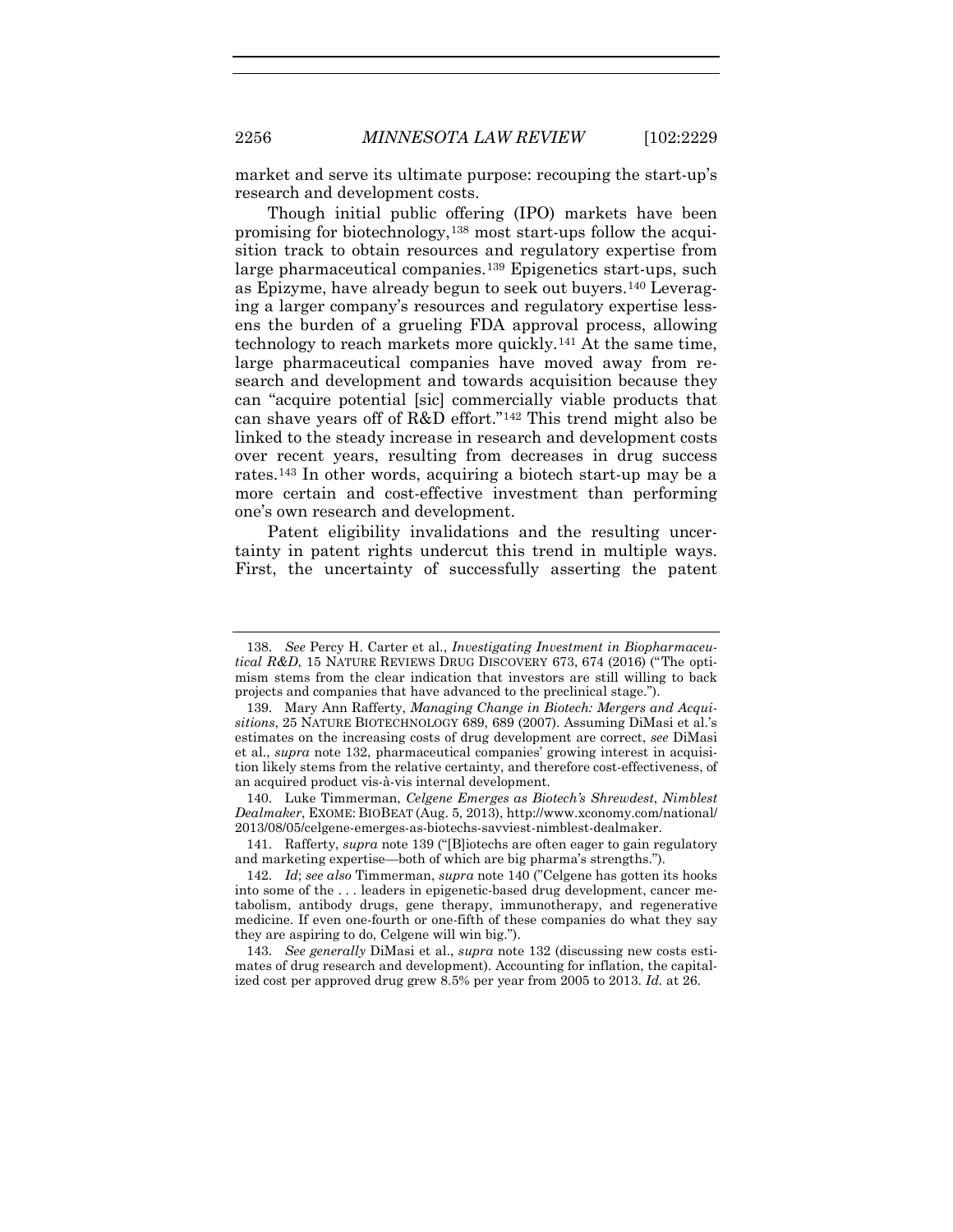greatly reduces its deterrence value,[144](#page-29-0) reducing incentives for competing start-ups to cross-license and making lawsuits more likely[.145](#page-29-1) Uncertain patent rights also reduce the appeal of investment and acquisition of biotech start-ups, as investors lack certainty that they can recoup their investment or acquisition costs when the technology eventually reaches the market. With many investments or acquisitions occurring before any clinical testing begins,[146](#page-29-2) the larger company must still spend hundreds of millions of dollars before the product reaches markets. It makes little sense to incur both acquisition and development costs if the patent cannot exclude competitors. Research already indicates underinvestment in IPOs for large-molecule biologics, a category that includes certain forms of epigenetics-based technology.[147](#page-29-3) Though it remains unclear whether uncertain patent rights contribute to this underinvestment,[148](#page-29-4) pharmaceutical companies' need for "a healthy, big pipeline to fuel [them]," made up of "the highest science [and] novelty" should ensure that the market for acquiring biotech start-ups does not disappear, even if the lack of consistently enforceable patent rights does make it less robust.[149](#page-29-5)

Unfortunately, a less robust market for biotech investment and acquisition may still irreparably harm newer fields of biotechnology, like epigenetics. A limited market for investment discourages epigenetics-based start-ups from forming, which in turn limits the innovation in the field. Large pharmaceutical companies "pick up . . . groundbreaking treatments" from startups, specifically looking for ones that can be disruptive to the

<span id="page-29-0"></span><sup>144.</sup> Graham & Sichelman, *supra* note [16,](#page-4-4) at 1080 ("[W]hen it is very likely the defendant would be able to show . . . that the asserted patents are invalid or unenforceable—the patent system may not function optimally because of the high costs and uncertainty of patent litigation.").

<span id="page-29-1"></span><sup>145.</sup> *See id.* at 1076–77, 79–80 (discussing the leverage a strong patent portfolio provides in licensing scenarios and as a deterrence to litigation).

<span id="page-29-2"></span><sup>146.</sup> *See* Timmerman, *supra* note [140](#page-28-1) (explaining that most of Celgene's acquisitions occurred when the smaller company "had technology still in preclinical testing").

<span id="page-29-3"></span><sup>147.</sup> *See* Carter et al., *supra* note [138,](#page-28-8) at 674. Investors prefer small molecules over biologics at the pre-clinical phase, despite biologics having a net present value "2.5-fold higher" than small molecules. *Id.* 

<span id="page-29-4"></span><sup>148.</sup> Researchers suggest that the underinvestment may occur either because "investors may not be sophisticated enough to form an efficient public market for a space as complex as biopharmaceuticals," or because investors "are focused on their 'exit' and not on the ultimate marketing of the compound." *Id.*

<span id="page-29-5"></span><sup>149.</sup> Timmerman, *supra* note [140](#page-28-1) (quoting George Golumbeski, Celgene's senior vice president of business development, regarding Celgene's approach to acquisitions and investment).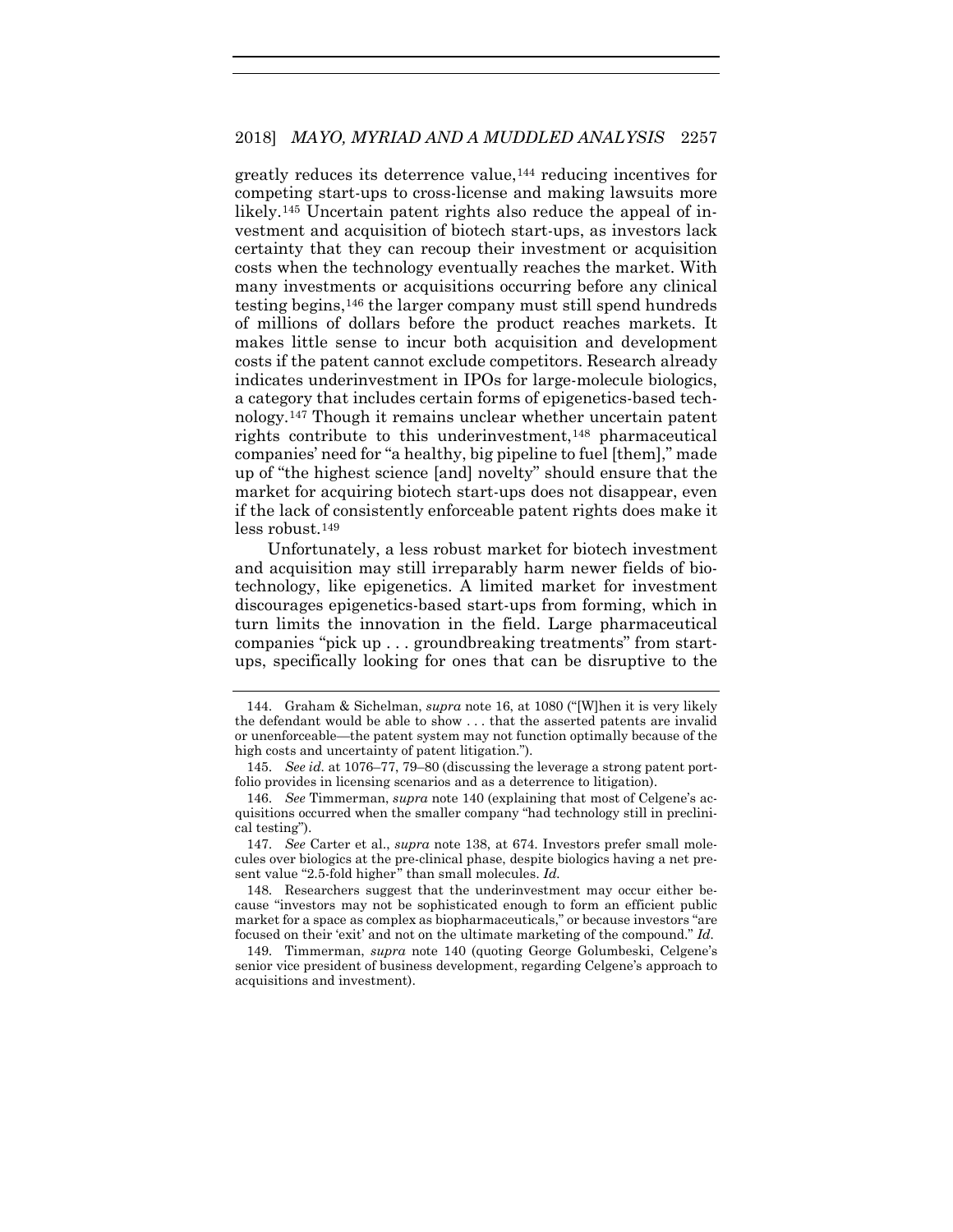field.[150](#page-30-0) With fewer epigenetics start-ups, one can expect fewer novel treatments for serious epigenetic diseases that currently lack a cure, such as Prader-Willi Syndrome, Angelman's Syndrome, and ATR-X Syndrome.[151](#page-30-1) Those epigenetics start-ups that do move forward may encounter pharmaceutical companies no longer willing to invest or acquire technology in preclinical stages. Investing or acquiring at a later stage somewhat offsets the risk of patent invalidity,[152](#page-30-2) as clinical-phase technology is usually more proven than preclinical technology. Entrance at a later stage also lessens the investor's financial burden in bringing the technology to market, further offsetting the risk of patent invalidity. While delaying acquisition or investment decreases risk for investors, it also places a heavy burden on epigenetics start-ups, who must begin the FDA approval process without financial backing or regulatory expertise. Accordingly, any treatments or technology developed by epigenetics start-ups will be delayed in reaching markets.

Whether the inconsistency of patent rights manifests itself in a lack of innovative epigenetics technology or a delay in bringing that technology to market, it inflicts an unacceptable harm on a growing field of technology. Epigenetic technology not only combats epigenetic diseases, but also holds the potential to expand personalized medicine, provide individualized cancer treatments, and assist with drug targeting.[153](#page-30-3) In an age where funding and regulatory compliance serve as major hurdles to

<sup>150.</sup> *Id.*

<span id="page-30-1"></span><span id="page-30-0"></span><sup>151.</sup> Symptoms of Prader-Willi Syndrome, which results from deletions on chromosome 15, include life-threatening obesity, delays in intellectual development, and difficulty controlling emotions. *Prader-Willi Syndrome (PWS): Condition Information*, NAT'L INST. HEALTH, https://www.nichd.nih.gov/health/ topics/prader-willi/conditioninfo/default (last updated Dec. 1, 2016). Angelman Syndrome causes "developmental delay and neurological problems" as early as six months into a child's life, and later causes seizures. *Angelman Syndrome Information Page*, NAT'L INST. NEUROLOGICAL DISORDERS & STROKE, https:// www.ninds.nih.gov/Disorders/All-Disorders/Angelman-Syndrome-Information -Page (last visited Apr. 19, 2017). Alpha Thalassemia X-Linked Intellectual Disability Syndrome (ATR-X) not only impairs development and intellectual abilities, but also causes a blood disorder, skeletal anomalies, and genital abnormalities. *Alpha Thalassemia X-Linked Intellectual Disability Syndrome*, GENETICS HOME REFERENCE (Apr. 7, 2017), https://ghr.nlm.nih.gov/condition/alpha -thalassemia-x-linked-intellectual-disability-syndrome.

<span id="page-30-3"></span><span id="page-30-2"></span><sup>152.</sup> *See* Carter et al. *supra* not[e 138,](#page-28-8) at 673 (demonstrating that net present valuations increase dramatically when conducted at later stages of development).

<sup>153.</sup> *See supra* note[s 92](#page-17-9)[–95](#page-18-7) and accompanying text.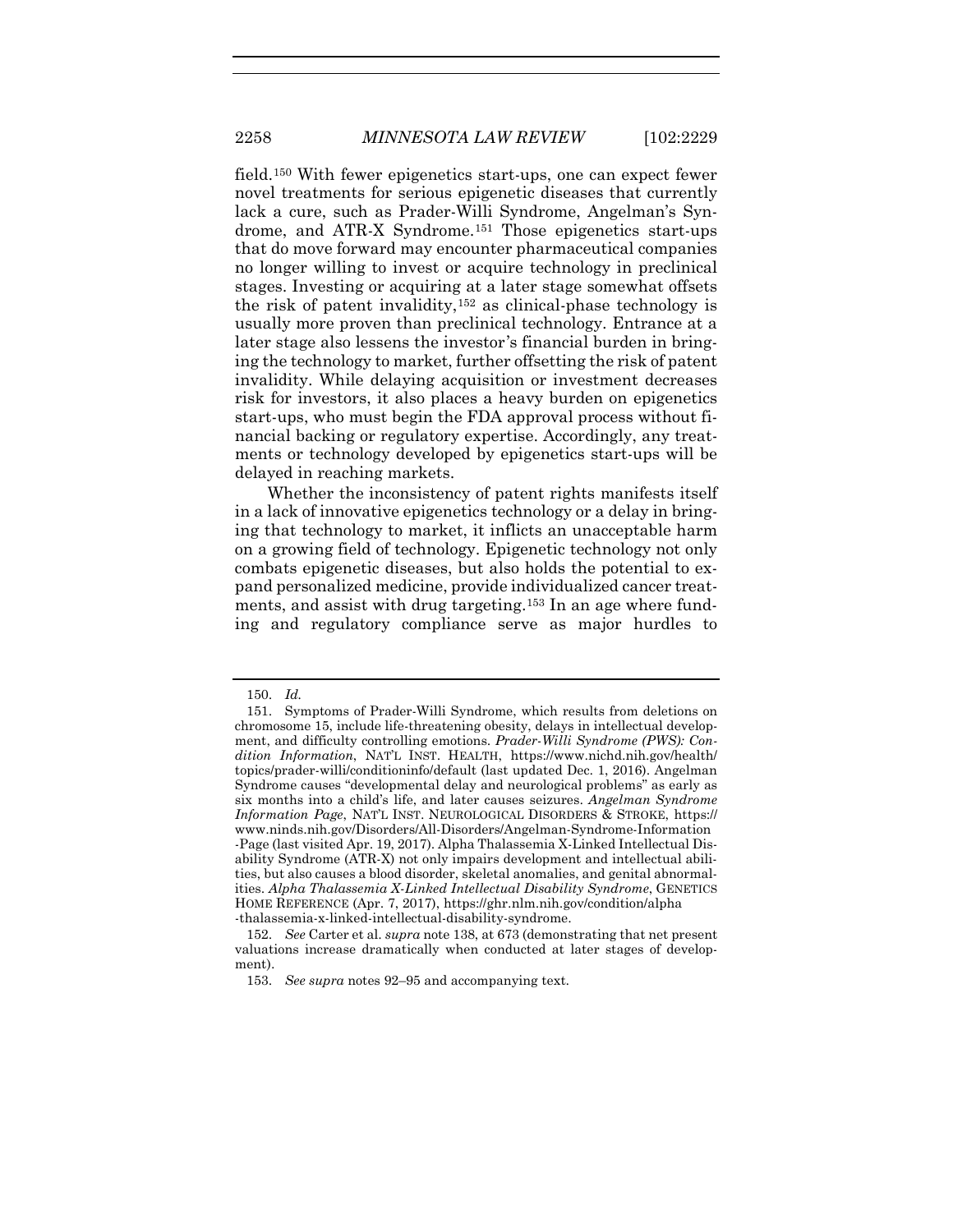bringing these advancements to market, biotech start-ups' ability to provide patients with new treatments depends on their attractiveness to investors. Patent law should help start-ups attract investors and acquiring companies, not act as an impediment.

B. CATEGORICALLY EXEMPTING EPIGENETICS FROM § 101 AND RELYING ON OBVIOUSNESS UNDER § 103 OR THE EUROPEAN PATENT OFFICE'S INVENTIVE-STEP STANDARD TO CLEAR PATENT THICKETS WOULD LEAD TO MORE CONSISTENT PATENT RIGHTS

This Section presents an easily implemented solution to the inconsistent patent rights resulting from the *Mayo* test: categorically exempting epigenetics from § 101. It argues that the Supreme Court's concern in adopting the *Mayo* test, that patents would "improperly t[ie] up the'... building blocks of human ingenuity,"[154](#page-31-0) can be adequately addressed for epigenetics-based technology through the obviousness doctrine. It also addresses a potential problem arising from the TRIPS Agreement—which sets global intellectual property standards for World Trade Organization (WTO) members—by offering a variant of this solution in which a European inventive-step analysis replaces the *Mayo* test for epigenetics.[155](#page-31-1)

<span id="page-31-2"></span>1. Categorically Exempting Epigenetics-Based Technology from § 101 Resolves the Inconsistency Problem and Falls Well Within Congressional Authority

Considering the various problems with applying the *Mayo*  test to epigenetics-based technology identified in Part II, countless adjustments could be made to the doctrine. This Note argues that the simplest solution is the best: categorically exempting epigenetics-based technology from § 101. Unlike other potential solutions, such as the introduction of prior art to the analysis or requiring a court-appointed technical expert for each § 101 determination, categorical exemption ensures both that the solution does not convolute patent eligibility doctrine further and that patent rights for epigenetics-based technology become consistently enforceable. In other words, categorical exemption

<span id="page-31-0"></span><sup>154.</sup> Alice Corp. v. CLS Bank Int'l, 134 S. Ct. 2347, 2354 (2014) (quoting Mayo Collaborative Servs. v. Prometheus Labs., Inc., 132 S. Ct. 1289, 1301 (2012)).

<span id="page-31-1"></span><sup>155.</sup> Agreement on Trade-Related Aspects of Intellectual Property Rights Preamble, Apr. 15, 1994, 33 I.L.M. 1197 [hereinafter TRIPS Agreement] (expressing a desire to reduce intellectual property-related trade disputes).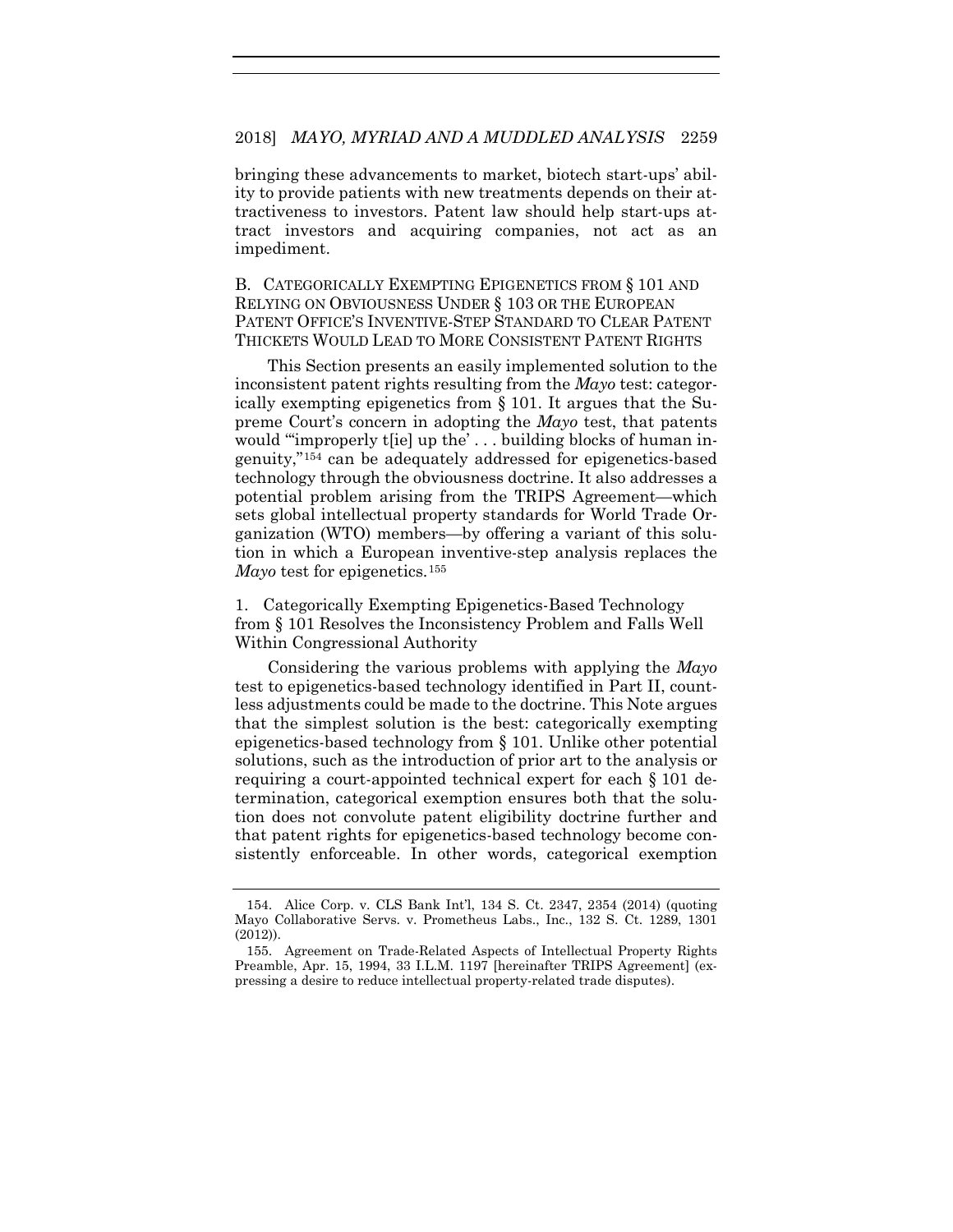serves as a cure to the inconsistent patent rights problem, not a band-aid that merely mitigates it.

This solution also has the advantage of being practical. The constitutional authority to define patentable subject matter, including declaring certain subject matter patent eligible, resides with Congress.<sup>[156](#page-32-0)</sup> Based on recent events, there may even be congressional support for a categorical exemption of epigeneticsbased technology from § 101. Justice Frankfurter noted in 1943 that it was already "an old observation that the training of Anglo-American judges ill fits them to discharge the duties cast upon them by patent legislation."[157](#page-32-1) Yet only recently did Congress seek to remedy the problem, "steering cases to judges who have an interest in them" through a patent pilot program.<sup>[158](#page-32-2)</sup> Established in early 2011, the program experiments with specialized patent courts by examining outcomes from thirteen pilot districts over a ten-year period.[159](#page-32-3) This legislation constitutes congressional acknowledgement of what Justice Frankfurter noted over seventy years ago: that judges are ill-equipped to handle certain patent matters.

Recent events around Capitol Hill also indicate congressional interest in strengthening bio-pharma patents specifically. Powerful lobbying organizations representing bio-pharma have advocated for a similar categorical exemption that would exclude certain bio-pharma patents from postgrant proceedings at the USPTO.[160](#page-32-4) Responding to these requests, Congresswoman Mimi Walters, a member of the House Judiciary Committee, introduced an amendment that would exempt certain pharmaceutical

<span id="page-32-0"></span><sup>156.</sup> *See generally* U.S. CONST. art. I, § 8, cl. 8 (granting power to congress to "promote the Progress of Science and useful Arts, by securing for limited Times to . . . Inventors the exclusive Right to their . . . Discoveries").

<span id="page-32-1"></span><sup>157.</sup> Marconi Wireless Tel. Co. of Am. v. United States, 320 U.S. 1, 60–61 (1943) (Frankfurter, J., dissenting).

<sup>158.</sup> Coe, *supra* not[e 118.](#page-24-0)

<sup>159.</sup> WILLIAMS, EYRE & CECIL, *supra* not[e 119,](#page-24-6) at 1.

<span id="page-32-4"></span><span id="page-32-3"></span><span id="page-32-2"></span><sup>160.</sup> The Biotechnology Industry Organization and PhRMA sent a joint letter to the Senate and House Judiciary Committees arguing that allowing biopharma patents to be challenged in *inter partes* reviews, a common post-grant proceeding, "threatens to disrupt the careful balance that Congress achieved over 30 years ago" when it passed legislation outlining how biopharmaceutical patent litigation should proceed. Letter from James C. Greenwood, President & CEO, Biotechnology Indus. Org., & John J. Castellani, President & CEO, Pharm. Research Mfrs. Am., to Chuck Grassley, Chairman, Senate Judiciary Comm., & Robert Goodlatte, Chairman, House Judiciary Comm. (July 15, 2015), http://www.ptabwatch.com/wp-content/uploads/sites/630/2015/09/Final\_Joint\_ Phrma\_Bio\_Letter\_on\_IPR\_071515.pdf.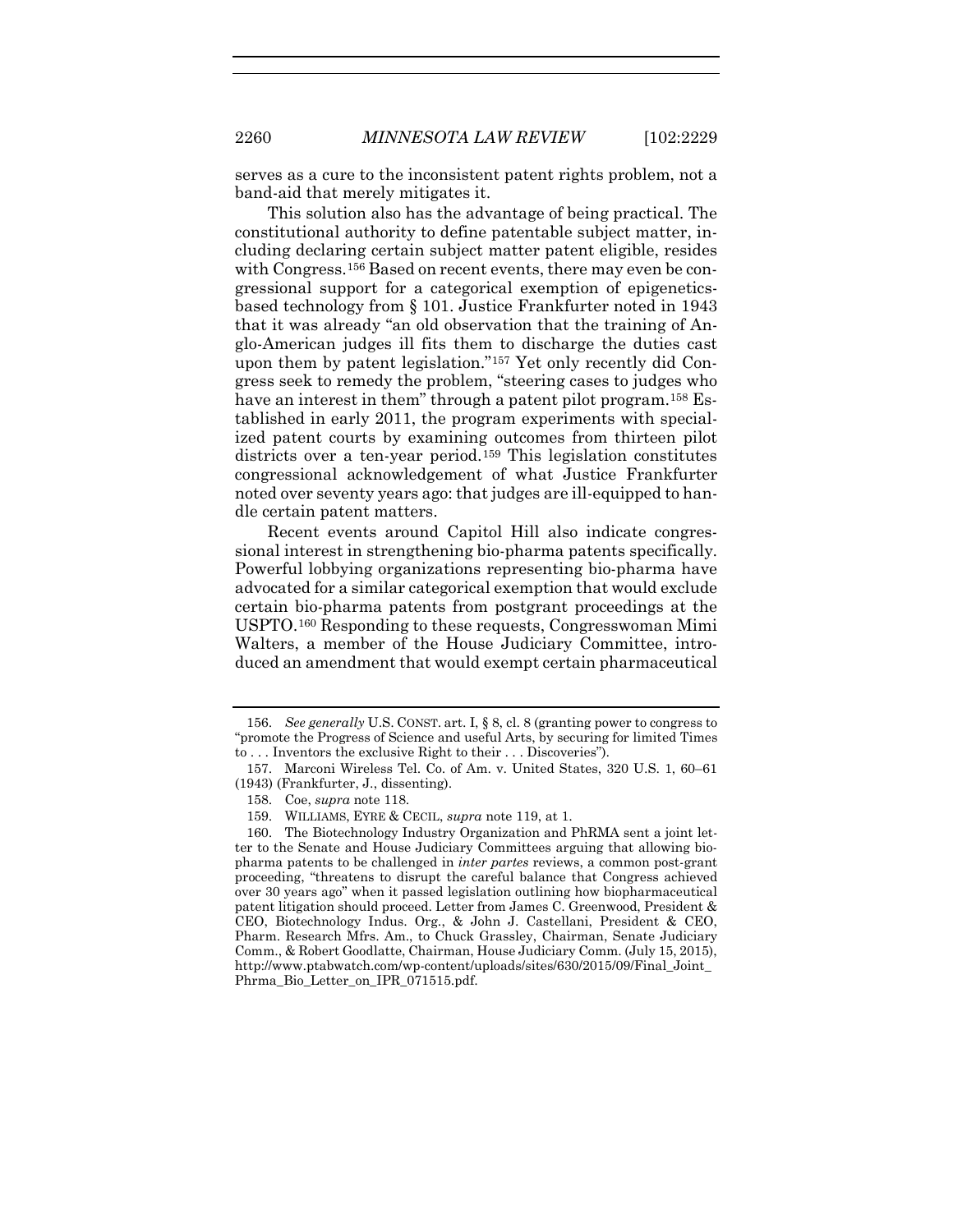patents from Patent Trial and Appeal Board (PTAB) proceedings.[161](#page-33-0) Rep. Walters eventually withdrew the amendment after opposition from committee chairmen Rep. Robert Goodlatte. However, Chairmen Goodlatte later remarked that he thought everyone agreed with Rep. Walters, but that the amendment "was too complex to resolve in the markup session."[162](#page-33-1)

2. In the Absence of a § 101 Requirement, Obviousness or European Inventive-Step Doctrines Adequately Address the Supreme Court's Concerns and Provide a Means to Avoid Violating the TRIPS Agreement

Though categorically exempting epigenetics-based technology from § 101 provides a straightforward solution that recent events indicate may be Congressionally popular, two important questions remain. First, how does this solution address the Supreme Court's "'repeatedly emphasized . . . concern that patent law not inhibit further discovery by improperly tying up the future use of' these building blocks of human ingenuity?"[163](#page-33-2) Second, would the categorical exemption constitute "discrimination as to . . . the field of technology," which the TRIPS Agreement forbids?[164](#page-33-3) Both questions can be resolved with either the obviousness doctrine or its European equivalent, the inventive step.

The Supreme Court's main concern in redefining the patentable subject matter doctrine was preventing patents from claiming the "building blocks of human ingenuity" and thereby excluding others from utilizing them.[165](#page-33-4) Obviousness determinations under § 103 should adequately address this concern by eliminating unnecessary and overbroad patents. Under obviousness, inventions are patentable if nonobvious to a person having ordinary skill in the art.[166](#page-33-5) The hypothetical person of skill knows all pertinent prior art references, which would include underlying natural phenomena and laws already known to man.[167](#page-33-6) Because

- 165. *Alice Corp.*, 134 S. Ct. at 2354.
- 166. 35 U.S.C. § 103 (2012).

<span id="page-33-7"></span><span id="page-33-0"></span><sup>161.</sup> *See* Tony Dutra, *House Judiciary Committee Moves Patent Bill Forward*, *Battle over Fee Shifting Looms*, BLOOMBERG BNA (June 18, 2015), https:// www.bna.com/house-judiciary-committee-n17179927818.

<sup>162.</sup> *Id.*

<span id="page-33-3"></span><span id="page-33-2"></span><span id="page-33-1"></span><sup>163.</sup> Alice Corp. v. CLS Bank Int'l, 134 S. Ct. 2347, 2354 (2014) (quoting Mayo Collaborative Servs. v. Prometheus Labs., Inc., 132 S. Ct. 1289, 1301 (2012)).

<sup>164.</sup> TRIPS Agreement, *supra* note [155,](#page-31-2) art. 27, ¶ 1.

<span id="page-33-6"></span><span id="page-33-5"></span><span id="page-33-4"></span><sup>167.</sup> *See In re* Winslow, 365 F.2d 1017, 1020 (C.C.P.A. 1966) ("We think the proper way to apply the 103 obviousness test to a case like this is to first picture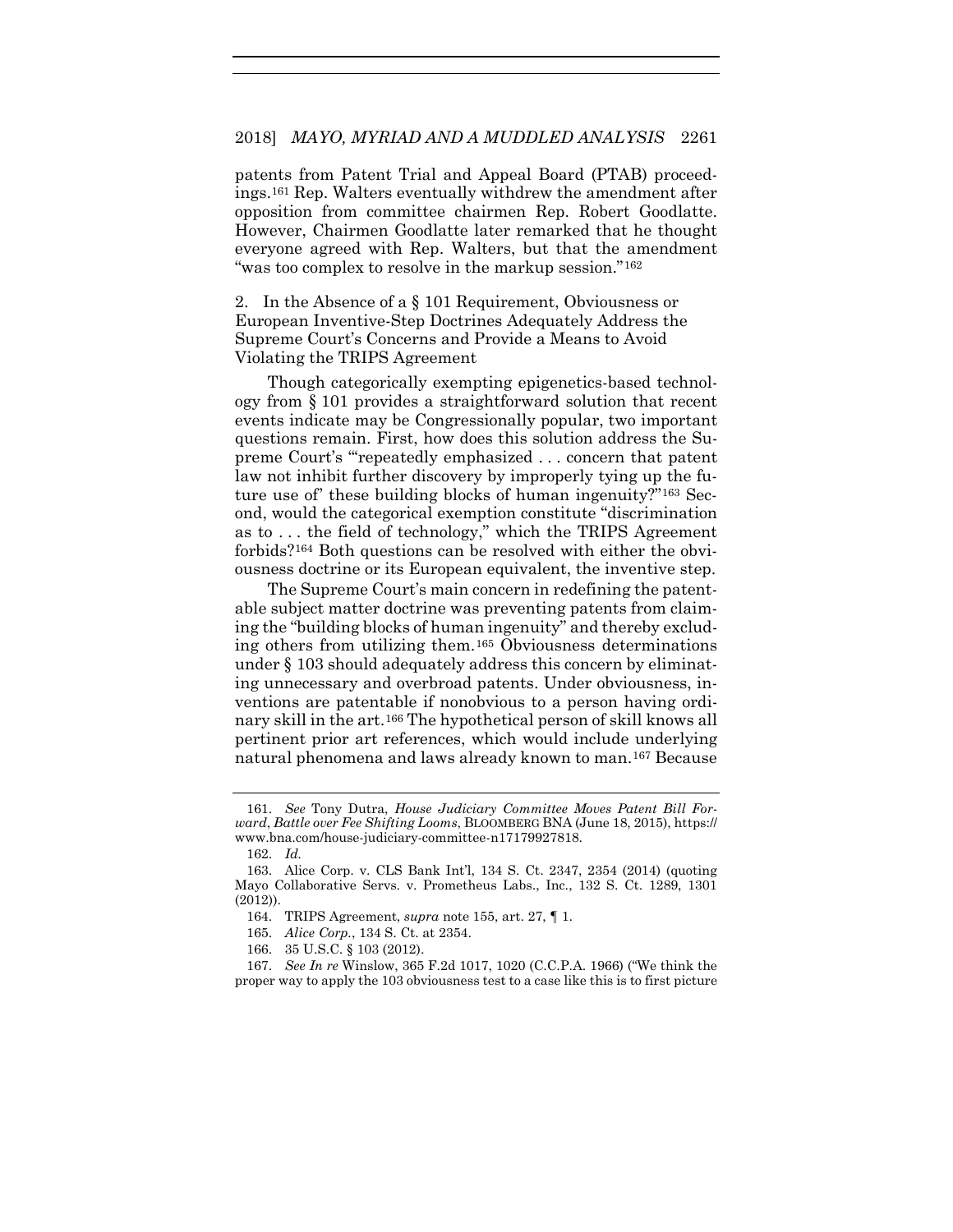epigenetics-based technology so closely utilizes underlying natural phenomena and laws, many patents that insufficiently transform their underlying subject matter should also be obvious to a person skilled in molecular biology.

This likely obviousness can be illustrated using *Myriad*'s ruling on cDNA. Scientists create cDNA by removing noncoding regions of nucleotides from a natural RNA molecule and then converting it into a DNA-equivalent.[168](#page-34-0) Under a § 101 analysis, the Court considered cDNA patent eligible because it "is distinct from the DNA from which it was derived."[169](#page-34-1) Under an obviousness analysis, however, the cDNA likely would not be patentable. The process of generating cDNA, reverse transcription, is well known to those skilled in the art of molecular biology, making the invention obvious.[170](#page-34-2) As this example shows, obviousness sometimes poses a larger hurdle to patentability than § 101 does. Accordingly, the Supreme Court's concerns about overbroad patents chilling scientific advancement can still be met even if Congress categorically exempts epigenetics-based technology from § 101.

The TRIPS Agreement poses another interesting hurdle for the solution posed by this Note. Article 27.1 states that "patents shall be available and patent rights enjoyable without discrimination as to . . . the field of technology."[171](#page-34-3) Neither TRIPS nor subsequent WTO decisions provide much clarification regarding the scope of this discrimination provision.[172](#page-34-4) The only WTO panel to consider Article 27.1 defined discrimination as "the unjustified imposition of differentially disadvantageous treatment"

<span id="page-34-0"></span>the inventor as working in his shop with the prior art references—which he is presumed to know—hanging on the walls around him.").

<sup>168.</sup> Ass'n for Molecular Pathology v. Myriad Genetics, Inc., 133 S. Ct. 2107, 2119 (2013).

<sup>169.</sup> *Id.*

<span id="page-34-2"></span><span id="page-34-1"></span><sup>170.</sup> Generating cDNA has become such a routine practice for molecular biologists that commercial suppliers sell kits that allow even high-school-age students to generate it. *See*, *e.g.*, *Cells-to-cDNA™ II Kit*, THERMOFISHER SCIEN-TIFIC, https://thermofisher.com/order/catalog/product/AM1722 (last visited Apr. 19, 2018).

<sup>171.</sup> *See* TRIPS Agreement, *supra* not[e 155,](#page-31-2) art. 27, ¶ 1.

<span id="page-34-4"></span><span id="page-34-3"></span><sup>172.</sup> Apart from article 27, ¶ 1 itself, the only guidance on how to interpret TRIPS's prohibition on discrimination comes from WTO panel decision DS114 concerning Canadian pharmaceutical patents. A HANDBOOK ON THE WTO TRIPS AGREEMENT 107–08 (Antony Taubman et al. eds., 2012).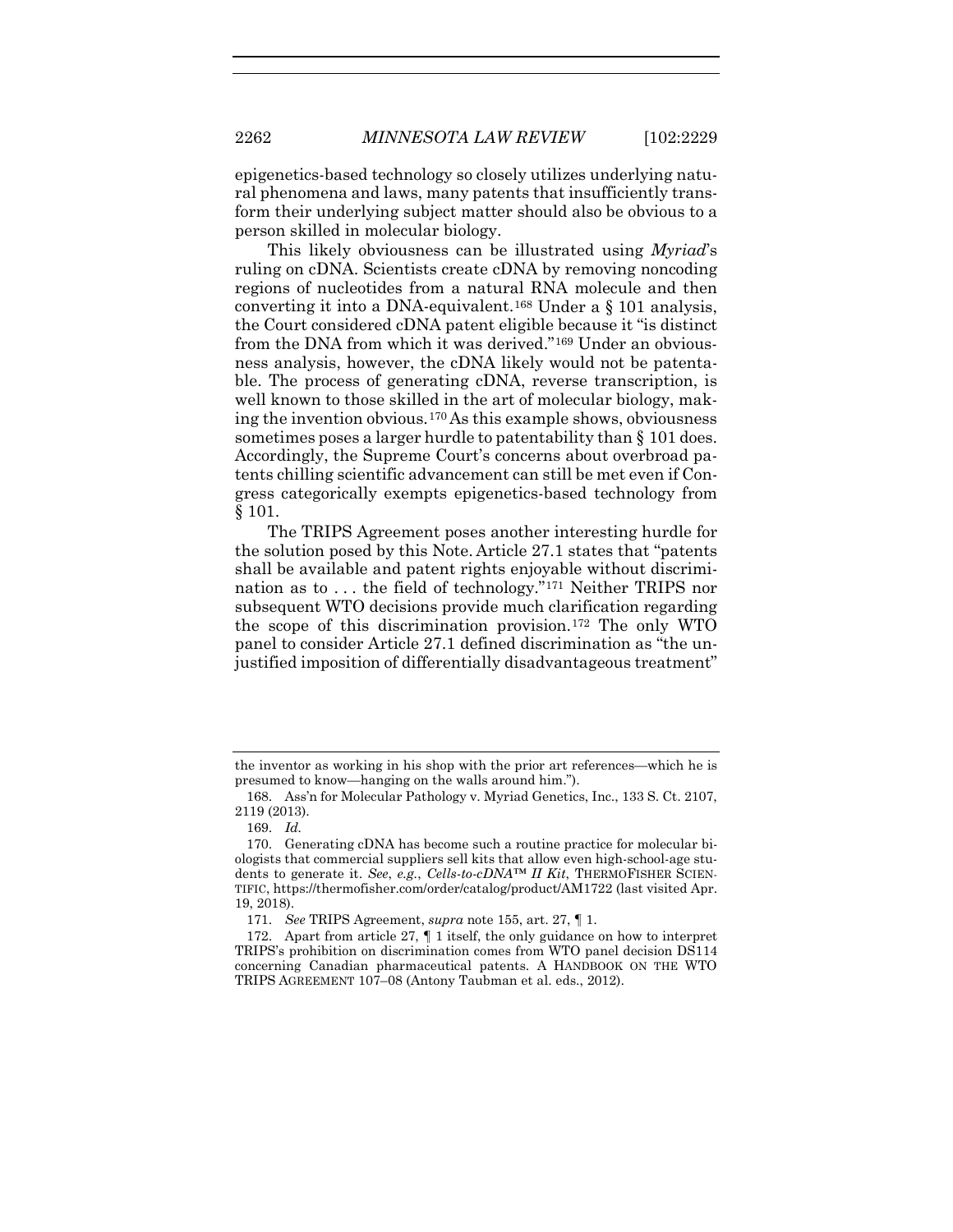<span id="page-35-0"></span>and noted that discrimination "may arise from explicitly different treatment, sometimes called 'de jure discrimination.'"[173](#page-35-1) A categorical exemption from § 101 explicitly treats epigeneticsbased technology differently, and, in that sense, could be construed as discrimination favoring epigenetics[.174](#page-35-2) Considering biotechnology's susceptibility to § 101 invalidation,[175](#page-35-3) however, the categorical exemption would remedy a disadvantage rather than provide an advantage. The United States already has taken the position "that not all differential treatment is 'discrimination,'"[176](#page-35-4) and could defend a categorical exemption by arguing that biotechnology's susceptibility justifies the differential treatment, and results in no disadvantage for other fields of technology. Based on the WTO panel's own definition,[177](#page-35-5) such treatment would not be discrimination. It would not impact the availability of patents or patentees' ability to enjoy patent rights for other technology, and merely ensures that the same holds true for epigenetics.

If the solution does violate the TRIPS Agreement, however, then a minor modification should bring it into compliance. Instead of categorically exempting epigenetics-based inventions from § 101, Congress could replace the *Mayo* analysis with the EPO's inventive-step standard. This solution removes epigenetics-based technology from the *Mayo* analysis, leaving it with different, but not necessarily lesser, patentability requirements than other types of technology. Accordingly, epigenetics would not gain an unjustified advantage over other fields of technology. While adopting a foreign standard seems complicated, the similarities between obviousness and inventive step should make it

<span id="page-35-1"></span><sup>173.</sup> Panel Report, *Canada—Patent Protection of Pharmaceutical Products*, ¶ 7.94, WTO Doc. WT/DS114/R (adopted Mar. 17, 2000) [hereinafter Panel Report]. Unfortunately, the panel provided no clarification on when discrimination does not "arise from explicitly different treatment," as it decided the Canadian law did not *de jure* discriminate. *See id.* at ¶ 7.94–.99.

<span id="page-35-2"></span><sup>174.</sup> Exempting epigenetics from § 101 does not conflict with TRIPS's three mandatory patentability requirements: novelty, nonobviousness, and "capable of industrial application." *See* TRIPS Agreement, *supra* note [155,](#page-31-2) art. 27, ¶ 1. Even absent § 101, U.S. patent law still imposes these three patentability requirements. *See* 35 U.S.C. § 102 (2012) (novelty); *id.* §103 (nonobviousness); *id.* § 112 (best mode and enablement).

<span id="page-35-3"></span><sup>175.</sup> *See* Sachs, *supra* note [8,](#page-3-0) fig.2 (showing that § 101 challenges invalidate certain fields, including biotechnology, at a disproportionately high rate).

<span id="page-35-4"></span><sup>176.</sup> Panel Report, *supra* not[e 173,](#page-35-0) ¶ 7.100. Australia and the United States, both third parties, took this position based on legal rulings on the General Agreement on Tariffs and Trade (GATT) and WTO. *Id.*

<span id="page-35-5"></span><sup>177.</sup> *Id.* ¶ 7.94 (defining discrimination as "the unjustified imposition of differentially disadvantageous treatment").